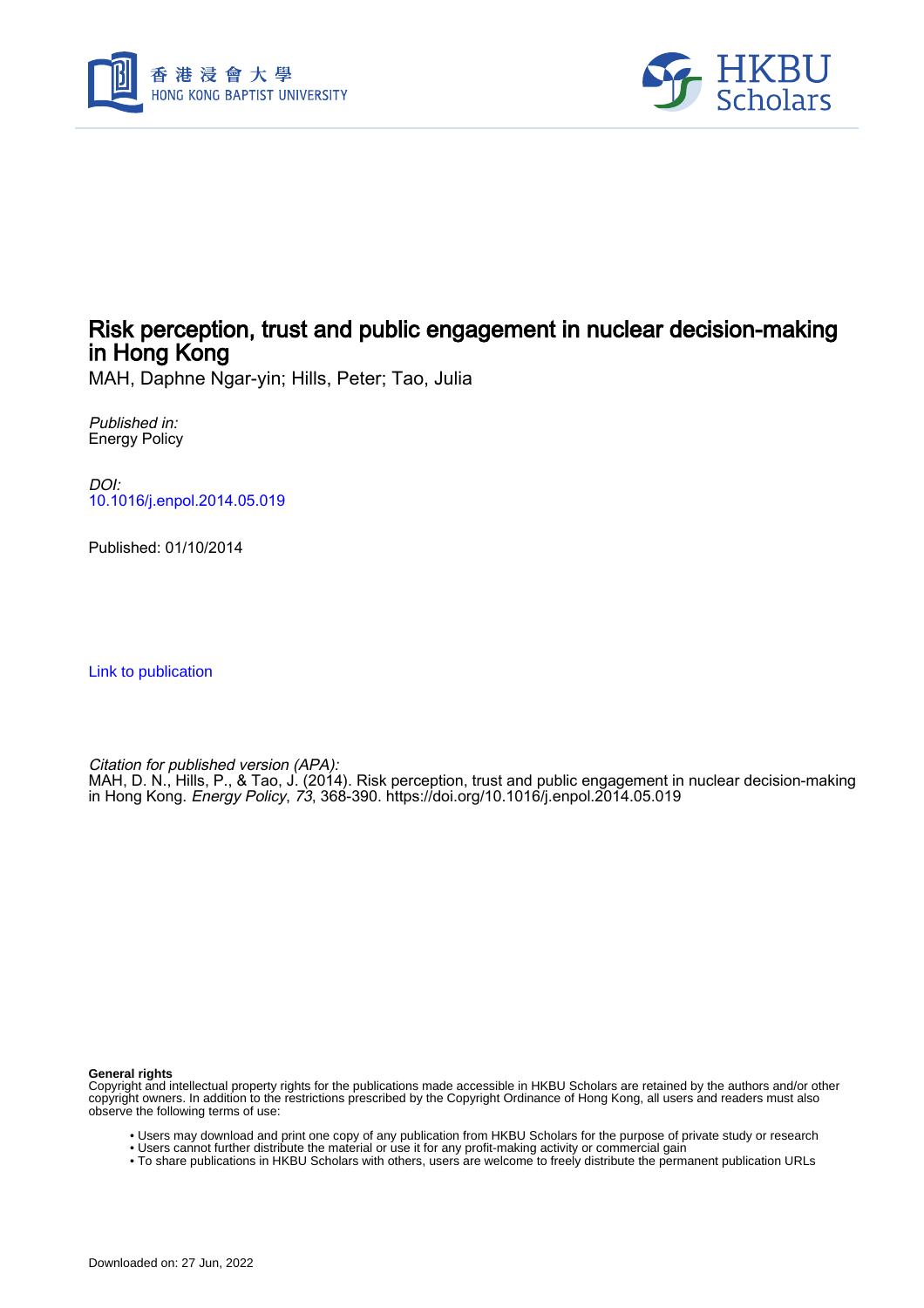# **Risk perception, trust and public engagement in nuclear decision-making in Hong Kong**

# **Daphne Ngar-yin Mah**

Assistant Professor, Department of Geography, Hong Kong Baptist University

Honorary Assistant Professor, The Kadoorie Institute, The University of Hong Kong

Tel: (852) 3411 5941 Fax: (852) 3411 5990 Address: 12/F, Academic and Administration Building, 15 Baptist University Road, Kowloon Tong, Hong Kong

# **Peter Hills**

Chair Professor, The Kadoorie Institute, The University of Hong Kong

# **Julia Tao**

Adjunct Professor, Office of the Provost, City University of Hong Kong

# **Corresponding Author**

Daphne Ngar-yin Mah

Assistant Professor, Department of Geography, Hong Kong Baptist University; Honorary Assistant Professor, The Kadoorie Institute, The University of Hong Kong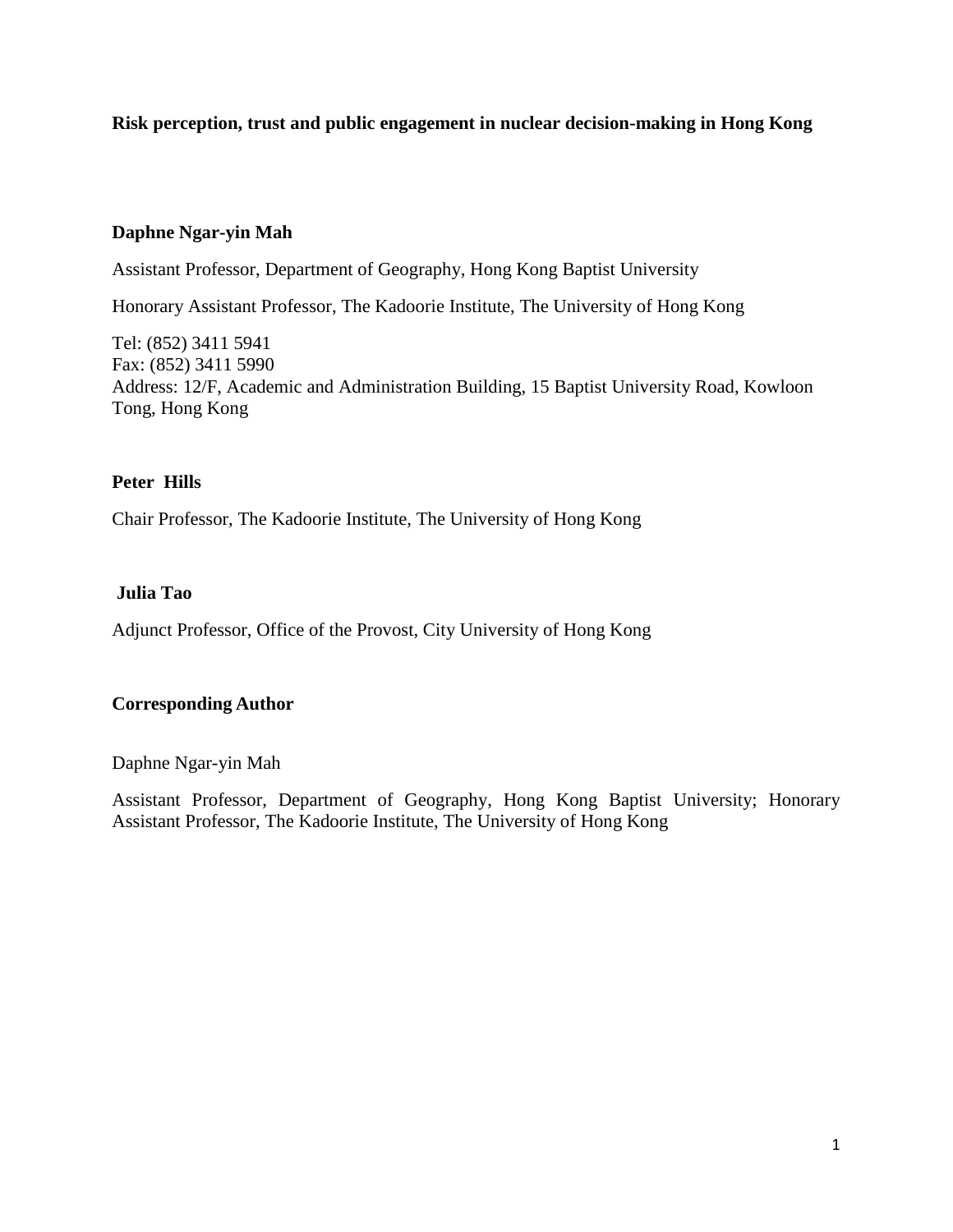**Risk perception, trust and public engagement in nuclear decision-making in Hong Kong**

# **Abstract**

The extent to which nuclear energy can be a feasible energy option has re-emerged as a subject of widespread debate following the Fukushima accident in Japan. However**,** relatively little is known about how public inputs can improve nuclear decision-making. This paper aims to provide a better understanding of public opinions regarding nuclear energy by examining its risk perception, trust and public engagement dimensions. Based on a survey of Hong Kong residents (n=509), we make some observations. Firstly, we offer empirical evidence that affirms the theoretical connections between risk perception, trust, and public engagement in the context of nuclear energy. Secondly, our logistic regression analysis indicates that demographics, trust, and perceptions of the efficacy of public engagement are factors explaining perceptions of greater risks and nuclear opposition. Thirdly, our conceptual model sheds light on the complexity of the trust concept, and specifies aspects of trust that are influential in the contexts of risk perception and nuclear choices. Our findings suggest that the Hong Kong government must ensure trust building receives prominent attention in nuclear decision-making, and that it should avoid excessive reliance on the business sector and should assume a key role for itself in enhancing trust in nuclear decision-making.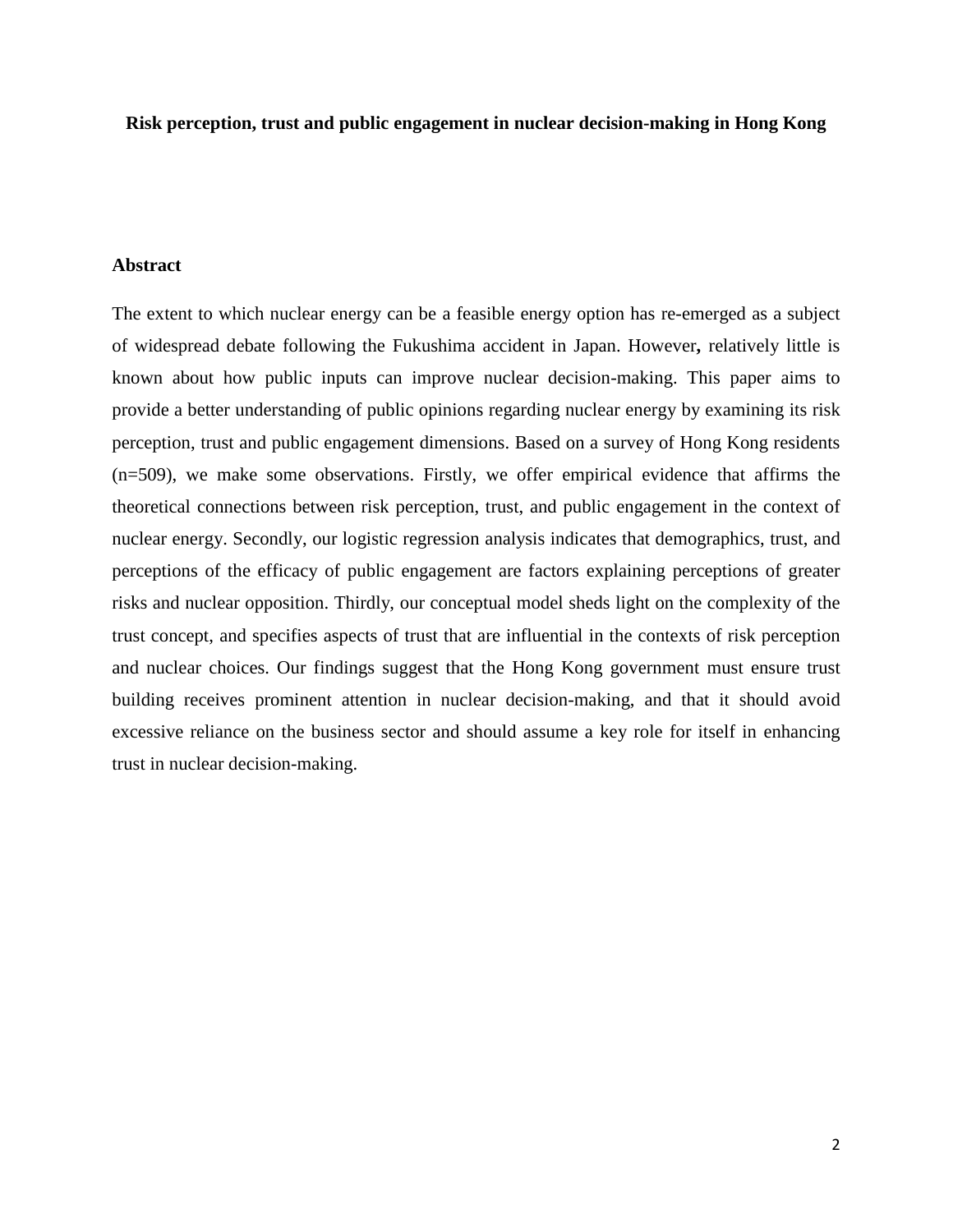# **1. INTRODUCTION**

# **1.1 Background and study approach**

The threats of global climate change and increasingly expensive fossil fuels have prompted many nations to reconsider the development of nuclear energy as an energy option. However, the extent to which and just how nuclear energy can be an energy option is a central but contentious energy policy issue worldwide. As early as the 1970s, public opposition to nuclear energy halted nuclear expansion plans in Germany and the US (Glaser, 2012; Surrey and Huggett, 1976). Public opposition to nuclear energy, however, seemed to wane from the early 2000s as the "nuclear renaissance" that emerged across Europe co-existed with nuclear expansion plans in major emerging economies including China and India (Goodfellow et al., 2011; Yang and Xu, 2013). However, these pro-nuclear energy strategies came under urgent review in 2011 following the Fukushima nuclear accident in Japan. While some countries, including Germany, Belgium, and Austria, decided to phase out nuclear, some countries such as France and China remained committed to continuing their nuclear expansion plans but with a commitment to developing more stringent safety standards and regulatory systems (Renewables International, 2013; Yang and Xu, 2013).

Public acceptability of nuclear energy matters to policy-makers because the choice of nuclear energy and related siting decisions often trigger a public outcry resulting in the deflection of policies as well as project delays (Glaser, 2012). Building public support for nuclear-related energy decisions however poses particular challenges for policy-makers for a number of reasons. Nuclear decision-making involves not only technical issues but also a complex mix of economic, social, environmental and governance concerns such as risk management and public distrust (OECD, 2010). These concerns also involve a wide range of stakeholders within and outside government including the general public, nuclear plant operators, the media, NGOs as well as academics and epistemic communities (OECD, 2010). It is therefore important to understand public perceptions of this energy option and how to engage the public effectively to improve the efficacy of nuclear decision-making.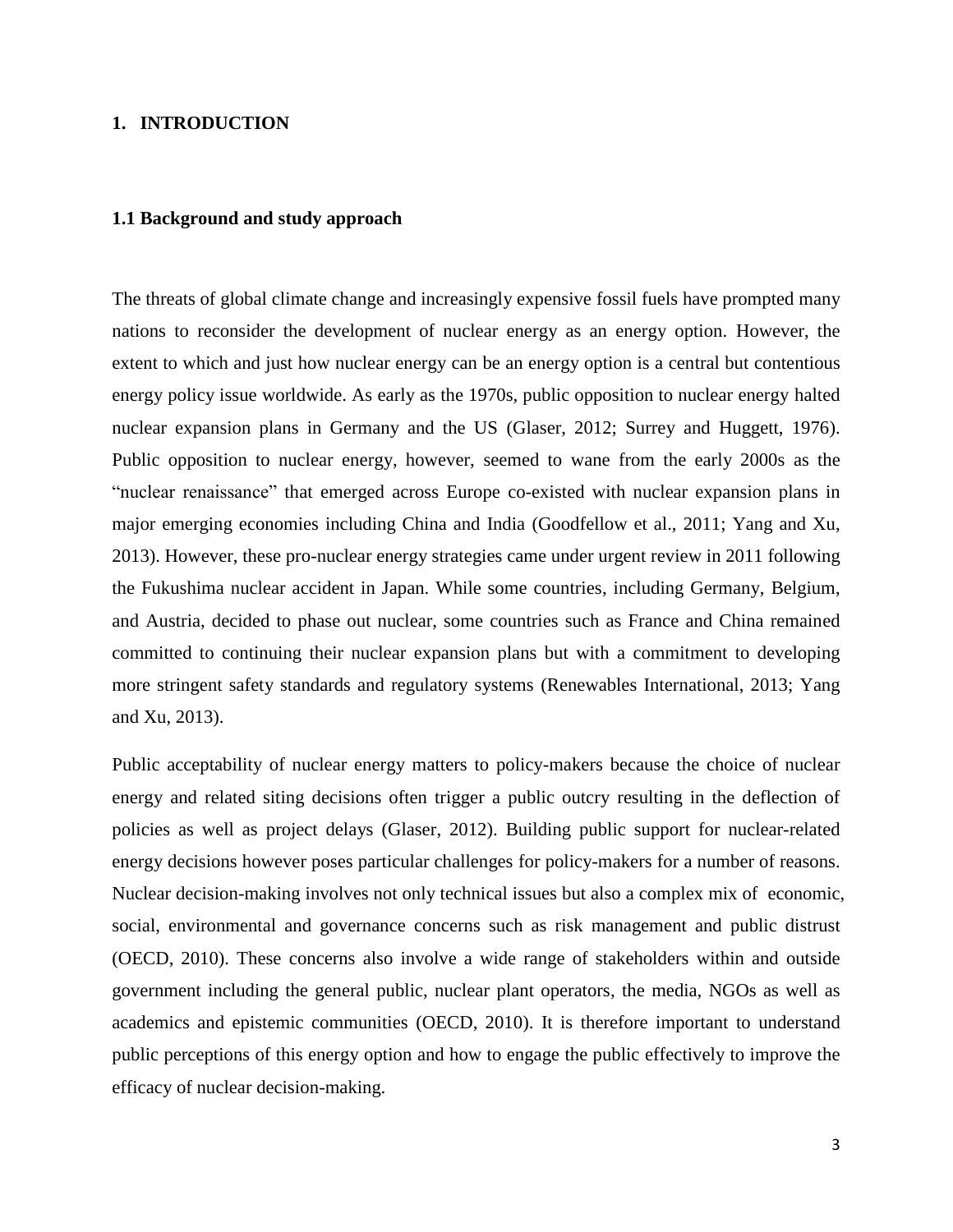This paper explores Hong Kong's nuclear decision-making from the perspectives of effective governance, with particular reference to two key processes – facilitating trust-building and improving public engagement. We aim to contribute to our empirical understanding of public perceptions of nuclear risks, the opportunities for, and barriers to, improving trust and public engagement, and how nuclear decision-making processes should respond and address these governance issues in the context of Hong Kong. This paper presents the results of a public opinion survey of approximately 500 local residents in Hong Kong conducted in 2013.

Hong Kong merits study for a number of reasons. The use and development of nuclear energy has provoked considerable local public opposition over recent decades (Hsiao et al., 1999). While Hong Kong is atypical and differs from other cities in important ways in terms of its socio-economic and political context as well as the characteristics of its power sector, it nonetheless shares with many developed and developing economies the challenges of managing public distrust and promoting public engagement in various policy areas ranging from nuclear energy, to public health, transport, and GM food (Gilson, 2003; Poortinga and Pidgeon, 2003; Zhang et al., 2005). Hong Kong's experience in nuclear decision-making therefore has a relevance that extends beyond its own boundaries, and may contribute to our understanding of how cities and countries respond to public policy issues that include, but are not limited to, energy challenges.

In the rest of this introductory section we discuss some key theoretical concepts relating to nuclear risks, trust and public engagement. We will then provide an overview of the major developments associated with nuclear energy in Hong Kong. This is followed by a detailed discussion of our survey results. The final section discusses the conclusions and policy implications derived from our findings.

# **1.2 Theoretical perspectives**

# 1.2.1 Nuclear choices and risk perception

The energy literature provide clear evidence that public perceptions are crucial to energy policies, from energy planning to project implementation (Boehmer-Christiansen, 1990; Venables et al.,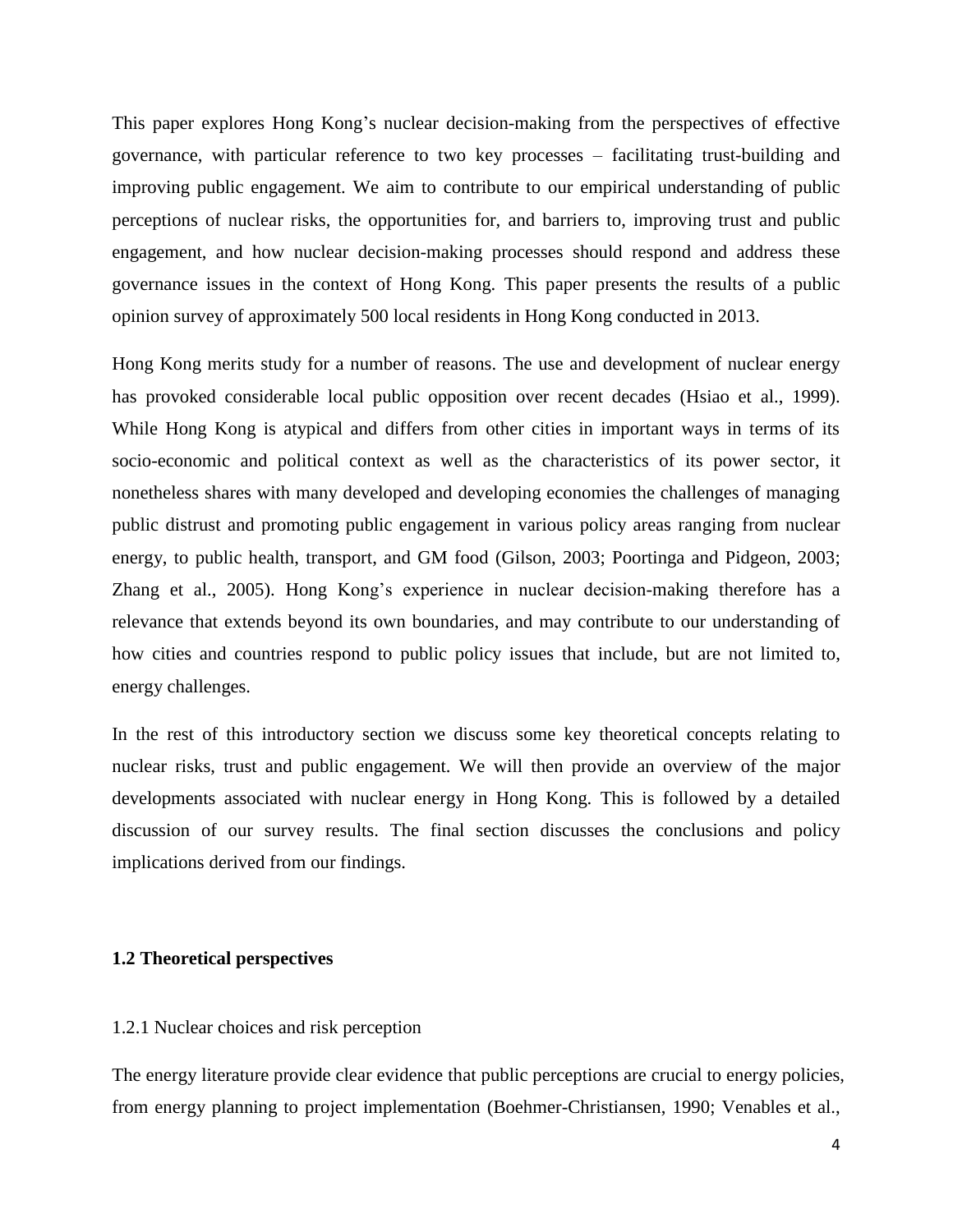2008), and across all major energy areas ranging from coal and other fossil fuels (Wittneben, 2012), to renewable energy (Swofford and Slattery, 2010), and to energy efficiency (Reynolds et al., 2012). Within this work there is also a body of nuclear-related literature. Public perceptions of nuclear energy have attracted attention from academics and policy-makers in part because public support or opposition to this energy option is found to be critical in nuclear choices. Public concerns relating to nuclear risks, radioactive waste disposal and distrust in the nuclear sector have affected the pathways, scale, and pace of nuclear deployment around the world (Ipsos MORI, 2010; Macilwain, 2011; OECD, 2010).

An emerging body of the risk literature has shed light on the nature and challenges relating to nuclear choices. Risk is defined by the probability of an event and magnitude of its consequences (Jacobs and Worthley, 1999). Risk perception is found to be a crucial factor affecting nuclear choices (Goodfellow et al., 2011; Venables et al., 2008; Venables et al., 2012). Managing risk perception has however posed particular challenges to policy-makers for a number of reasons.

Firstly, the public tends to differentiate nuclear risks from other technological risks as a special kind of risk. When compared with other risks such as those associated with cancer, nuclear risks are often perceived as having a profile characterised by a low probability of occurrence but catastrophic and long-term health impacts (NERC, 2010; Scholz and Siegrist, 2010). People tend to express only a "reluctant acceptance" of nuclear energy as a "solution" to climate change, indicating that difficult trade-offs have to be made by the public when considering choices relating to nuclear energy (Pidgeon et al., 2008).

Secondly, the public is concerned with a broad range of issues associated with this energy option. These include non-technical issues relating to costs, environmental and health impacts, ethics of the disposal of radioactive waste, as well as information disclosure (Ipsos-Reid, 2003; Ipsos MORI, 2010).

Thirdly, the notion of risk is highly dynamic as it is socially, culturally and historically constructed, and changes over time and space (Irwin et al., 2000). Studies have also found that perceptions of nuclear risks can be affected by demographics and experience (Corner et al., 2011;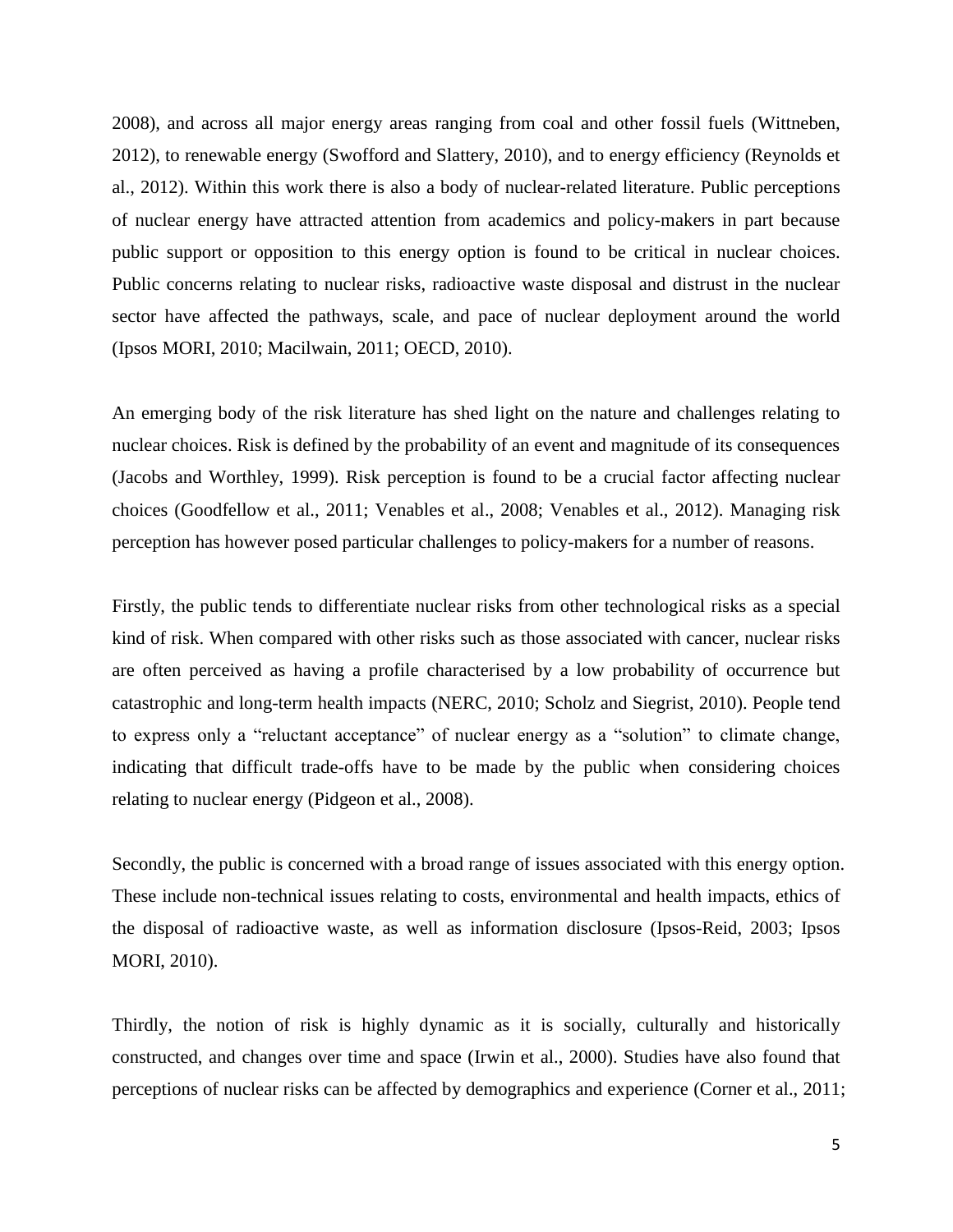Hadjilambrinos, 2000; Sjöberg, 2000). These socio-political dimensions of nuclear risks imply that managing risk perception requires more than technical expertise. However, traditional, technocratic policy-making systems have only a limited ability to deal with nuclear decisionmaking which is often value-laden (Valentine and Sovacool, 2010) and involves incomplete knowledge (Power, 2004). It is in this risk management context that trust and public engagement are perceived as two different but complementary concepts that can provide a firmer platform for effective nuclear decision-making (Aegerter and Bucher, 1993; Bradbury et al., 1999).

# 1.2.2 Trust matters to managing risk perceptions

Trust is a "psychological state comprising the intention to accept vulnerability based upon positive expectations of the intentions or behavior of another" (Rousseau et al., 1998, p. 395). Trust is regarded as a prerequisite for effective risk management (Brecher and Flynn, 2002; Cvetkovich and Löfstedt, 1999; Poortinga and Pidgeon, 2003), and is crucial to enhance policy legitimacy and improve policy efficacy (Braithwaite, 1998; Kim, 2005). The concept of trust has been studied in the context of various major risk issues that range from climate change, to radiation from mobile phones, radioactive waste, genetically modified food, and to human genetic testing (Poortinga and Pidgeon, 2003). In the nuclear literature, trust has been found to be critical in influencing the acceptability of the nuclear option (Hunt et al., 1999; Poortinga and Pidgeon, 2003; Teräväinen et al., 2011).

Trust is a complex concept because of its multiple actor and multi-faceted nature. Some studies have found that scientists and environmental NGOs are seen as more trustworthy while energy companies, nuclear safety authorities, journalists, and political parties are less trusted (European Commission, 2007; OECD, 2010). Some studies (see for example Poortinga and Pidgeon, 2003; Walker et al., 2008), on the other hand, have developed different, but complementary ways to distinguish and assess different dimensions of trust. Some studies have underscored trust in motives (for example motives to lie) (Coleman, 1990; Hardin, 1996), trust in transparency (Frewer et al., 1996), and trust in competence (Mayer et al., 1995) as key dimensions. Other studies have identified integrity, transparency, competency, care, fairness, credibility, openness, responsiveness, and reliability as key attributes of trust (Denhardt, 2002; Poortinga and Pidgeon, 2003; Upham and Shackley, 2006; Walker et al., 2008).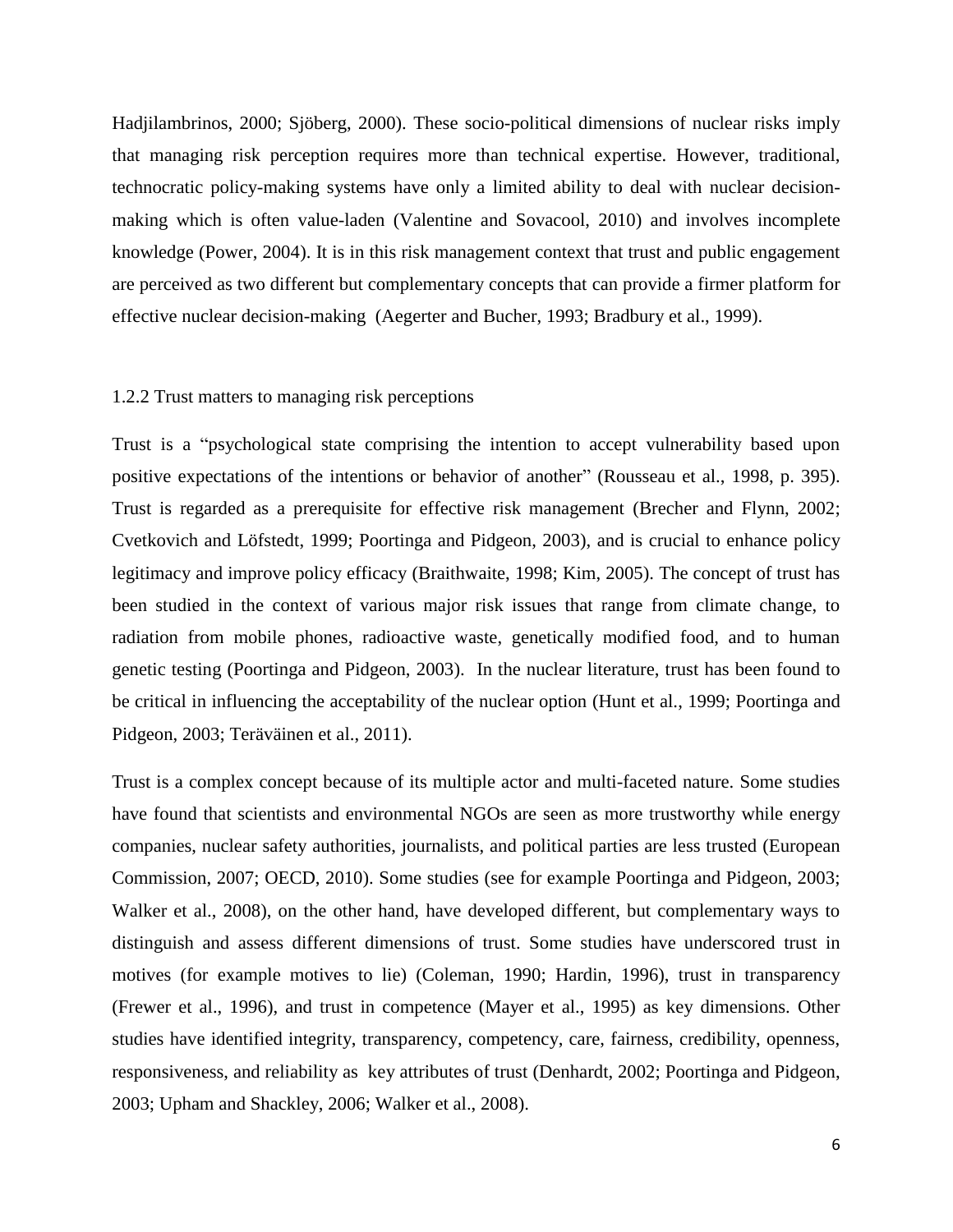### 1.2.3 Public engagement as a mechanism for enhancing trust

Public engagement has been increasingly recognised as one of the important mechanisms for enhancing trust (Bellaby, 2007; Bloomfield et al., 2001; Bradbury et al., 1999; Brunk, 2006; Denhardt, 2002; Petts, 2008; Stebbing, 2009; Wang and van Wart, 2007; Wynne, 2006). It is the practice of involving members of the public in agenda-setting, decision-making, and policy formulation activities of organisations or institutions responsible for policy development (Rowe and Frewer, 2004). In the context of risk management, public engagement is used to inject and integrate different values and knowledge into decision-making systems in order to make more socially and morally acceptable decisions and to improve the quality of decisions (Renn and Schweizer, 2009; Rowe and Frewer, 2000).

Public engagement however cannot guarantee positive outcomes. Ineffective public engagement may create distrust (Involve and GuideStar UK, 2008). Barriers to effective engagement are many. These include time constraints, a low level of public awareness on the issue, pre-existing public distrust, poor access to information and communication technology, and low confidence and expectations in the effectiveness of public engagement itself (Lorenzoni et al., 2007; OECD, 2009).

To facilitate effective nuclear decision-making, there is a need to consider nuclear energy as an energy option from the perspectives of risk perception, trust and public engagement. There are however knowledge gaps. Firstly, theoretical linkages between these important concepts are not fully understood. Secondly, public opinion surveys on nuclear issues have mostly focused on public perceptions of nuclear risks, perceived benefits, major concerns and willingness to pay (Ipsos-Reid, 2003; OECD, 2010). Nuclear surveys that shed light on associated trust and engagement issues are limited, with few exceptions such as the work of Poortinga and Pidgeon (2003), Turcanu et al. (2013), and Whitfield et al. (2009). Thirdly, in the specific context of Hong Kong, improving public engagement and trust in nuclear energy decision-making is an area that is little researched. Work by Walker et al. (2008) found that trust levels in environmental policy-making in Hong Kong are low, and are influenced by a perceived lack of leadership and transparency, institutional inertia, and the relationship between the Hong Kong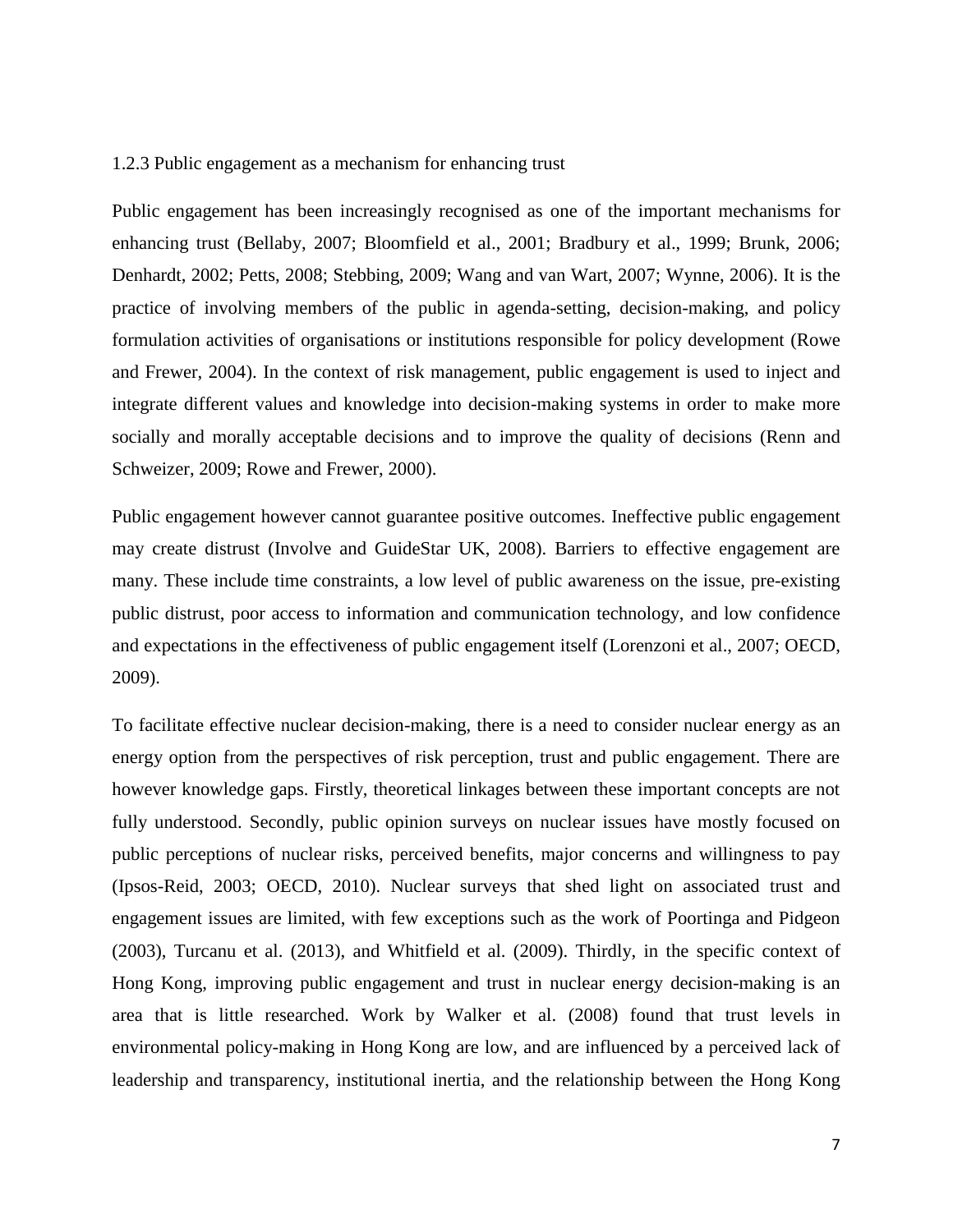government and the Chinese central government. Work by Lam and Woo (2009) on the other hand explored the relationships between public attitude towards the siting of locally unwanted land uses and public trust.

# **1.3 Nuclear energy: The Hong Kong context**

Located on the southeast coast of China, Hong Kong has a population of 7 million people and extends over a geographical area of about  $1,104 \text{ km}^2 \text{ (CSD, 2012)}$ . Hong Kong is a Special Administrative Region of China. It enjoys a relatively high degree of autonomy in executive, legislative, and judicial matters under the authority of China's central government (Conney, 1997). The "one country, two systems" political framework that has determined central-local relations since the return of Hong Kong to Chinese sovereignty in 1997 has led to complex and dynamic interactions between the Mainland central government, the provincial government of neigbouring Guangdong, and the Hong Kong government in all major policy areas including energy (Chow, 2001; Lo, 2008; Mah et al., 2012b).

At present, nuclear energy contributes 23% of the total electricity consumption in Hong Kong, the same amount as natural gas (23%) but lower than that of coal (54%) (Environment Bureau, 2010). Renewables represent only a very insignificant amount of local energy production and this is unlikely to change in the foreseeable future due to a lack of interest on the part of local electricity suppliers and the absence of strong and positive policy guidance from the government. In recent years the issues of possible climate change impacts, local air pollution problems, and energy security have heightened public concern about the sustainability of this largely fossil fuelbased power system (Environment Bureau, 2010).

Electricity in Hong Kong is supplied by two utilities, China Light and Power (CLP) and Hongkong Electric (HKE). Both are privately-owned, vertically integrated, and operate as geographical monopolies (Chow, 2001; Lo, 2008). Hong Kong does not have nuclear power plants within its own territory (Environment Bureau, 2010). Nuclear energy is supplied across the border from a nuclear power plant in Daya Bay in neighbouring Guangdong Province. CLP was one of the original investors (owning 25% of the plant) in this project when construction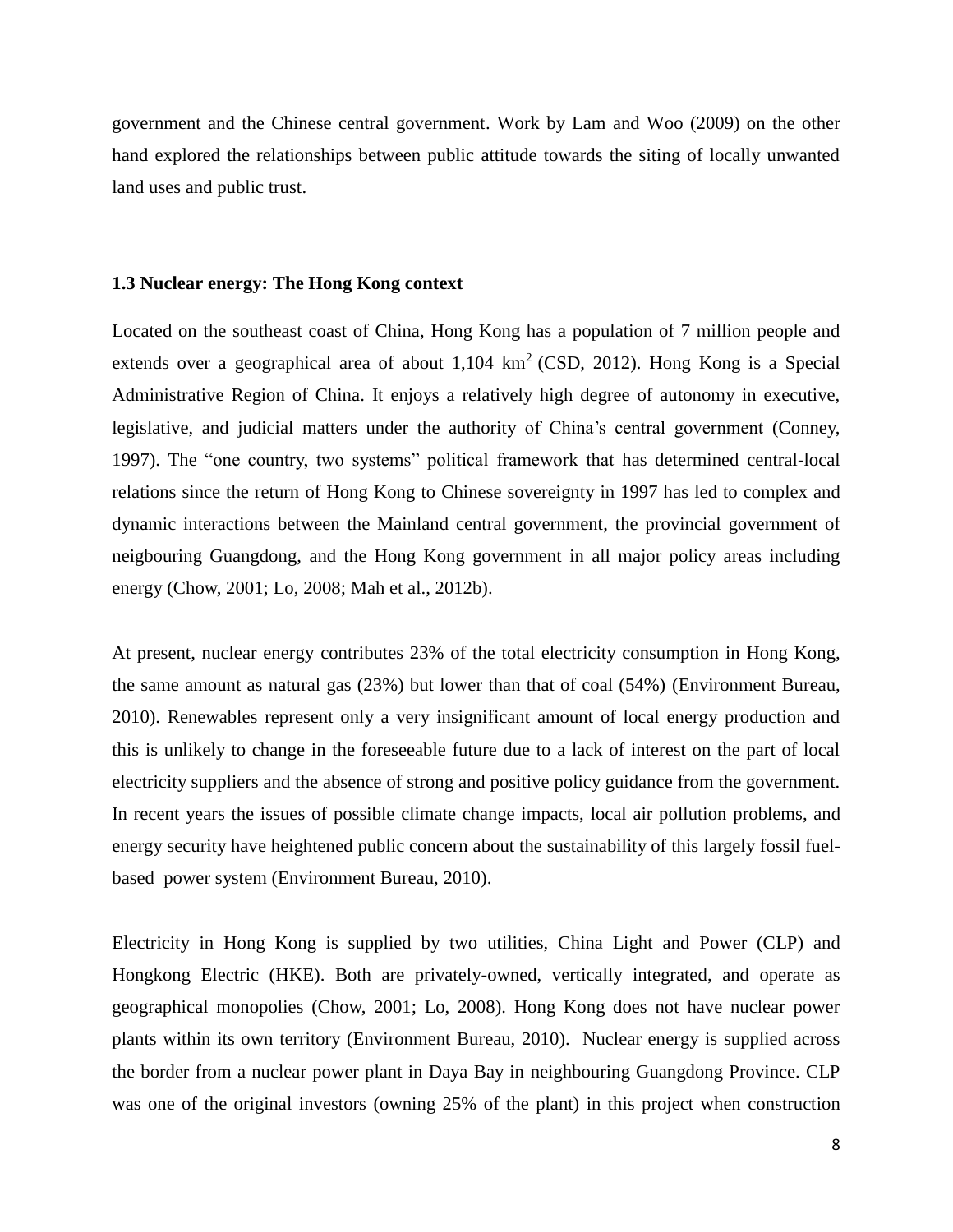commenced in the 1980s and has subsequently purchased 70% of the power produced which it then imports into Hong Kong (CLP, 2010).

Hong Kong does not have an explicit energy policy. There is only a generic policy framework that highlights reliability of supply, affordability, cost efficiency, and public safety as important elements of energy management in Hong Kong (Economic Services Bureau, 1998). The financial and environmental performance of the electricity sector is primarily regulated through what are termed "Scheme of Control Agreements" (SCAs). These are agreements signed between the Hong Kong government and the two power utilities that set out permitted rates of return for the companies mainly in relation to the size of their net fixed assets, although some minor incentives are also provided for environmental and energy efficiency performance (Environment Bureau, 2008).

The central-local dimension and the cross-border nature of energy planning is another feature of Hong Kong's electricity sector. Major energy options for the city, including natural gas and nuclear energy, depend on supplies from Guangdong and other parts of the Mainland (CLP, 2013; CSD, 2013; ISD, 2013; Thomas, 2013). It is therefore not feasible to think in terms of a truly autonomous energy policy for Hong Kong. Relations with the Mainland will always figure prominently.

The stakeholder landscape of the electricity sector is highly dynamic. While the Hong Kong government and the two power companies are the key decision-makers, the Mainland central government and the Guangdong government, as noted, also have important roles to play. In addition, civil society in Hong Kong has been increasingly active in recent years and this has given rise to more active roles for legislative councilors, political parties, environmental groups as well as the media (Oxfam, 2010).

Nuclear energy has been an important and controversial component of the local energy system since 1994 when CLP first started to import nuclear power from the Daya Bay plant. Indeed, public opposition to the nuclear option goes back even further and was marked by major public demonstrations in 1986 when a million Hong Kong residents signed a petition against the construction of the plant itself. This opposition was in part provoked and sustained by safety concerns arising from the earlier nuclear accident at Chernobyl (Hsiao et al., 1999; Kadak, 2006).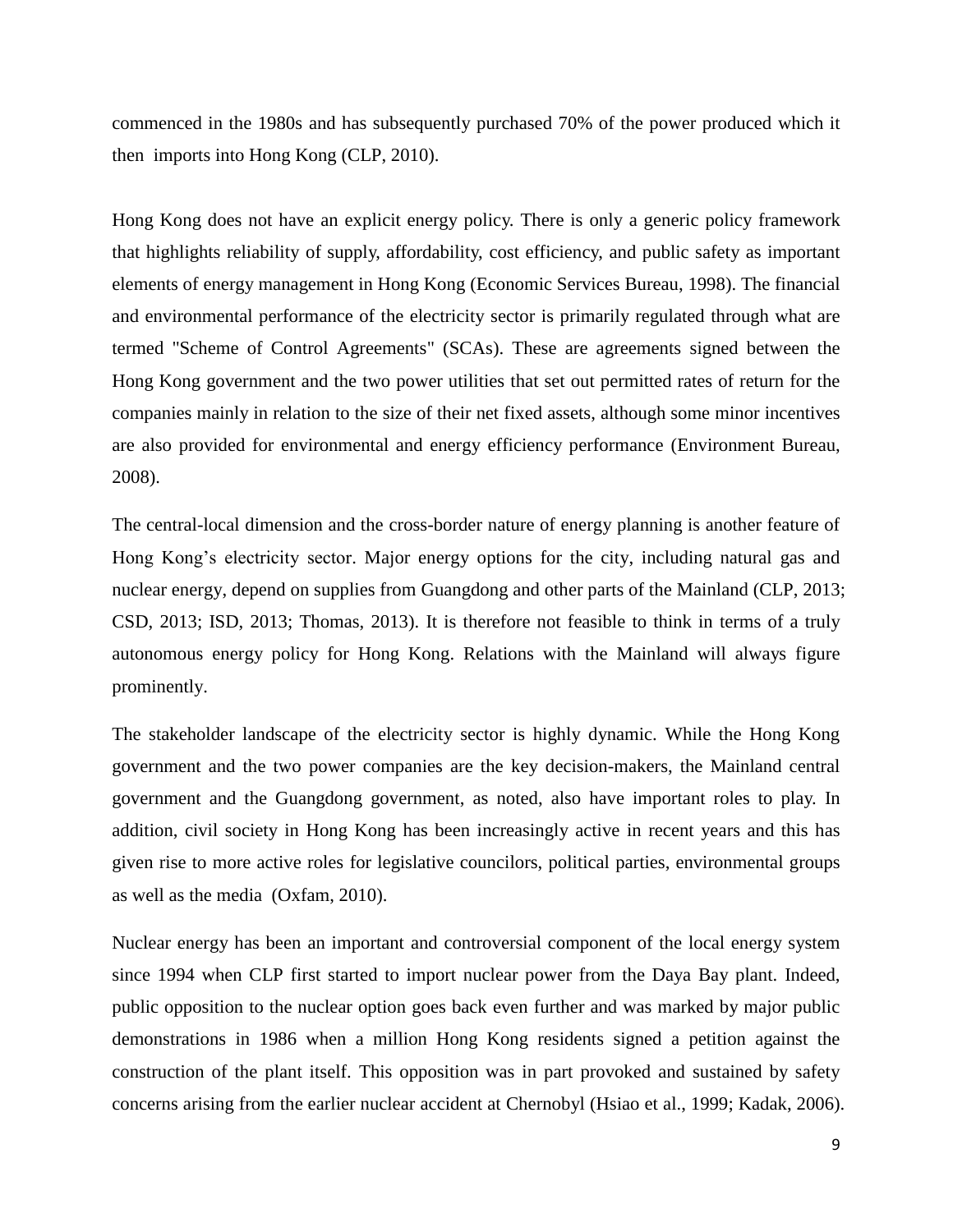Opposition to nuclear energy waned somewhat during the 1990s but re-emerged in late 2010 when the government proposed in a climate change consultation paper to increase the use of nuclear energy from the current 23% to 50% by 2020 as a key mitigation measure. The Fukushima nuclear accident in March 2011, only three months after the consultation ended, further intensified public opposition to the nuclear option (Mah et al., 2012b).

The cross-border dimension of nuclear energy in Hong Kong, and the associated equity and risk management issues, are particularly important and distinctive features of the case. Apart from importing nuclear power from Guangdong, Hong Kong depends on the Mainland to handle the radioactive waste. While 70% of the electricity generated from Daya Bay nuclear power plant is supplied to Hong Kong, the resulting nuclear waste, which amounts to about 75 tonnes each year, is stored and handled by facilities in the Mainland (Kadak, 2006; WNA, 2013).

The nuclear development plan for Guangdong Province is also highly relevant to risk perceptions in Hong Kong. At present there are two nuclear stations in operation (six reactors with a total capacity of 6,108 MW) located within 50 km of Hong Kong (CLP, 2010; WNA, 2013). Two further nuclear plants are under construction (eight reactors with a total capacity of 10,004 MW) (WNA, 2013), and another 7 are proposed in Haifeng, Hebaodao, Heyuan/Jieyang, Huizhou, Lufeng, Shaoguan, Taishan (Unit 3 &4) (20 reactors with a total capacity of 24,500 MW)<sup>1</sup> (WNA, 2013) (Figure 1). A recent proposal to build a uranium processing plant in Jiangmen, Guangdong, has attracted wide media coverage in Hong Kong (Wong and Chan, 2013) and is another illustration of the prominence and sensitivity of cross-border issues in the nuclear debate in Hong Kong.

[Insert Figure 1 about here]

l

<sup>1</sup> Data relating to the number of reactors and the installed capacity of the proposed Hebaodao nuclear plant is not included because it is not publicly accessible.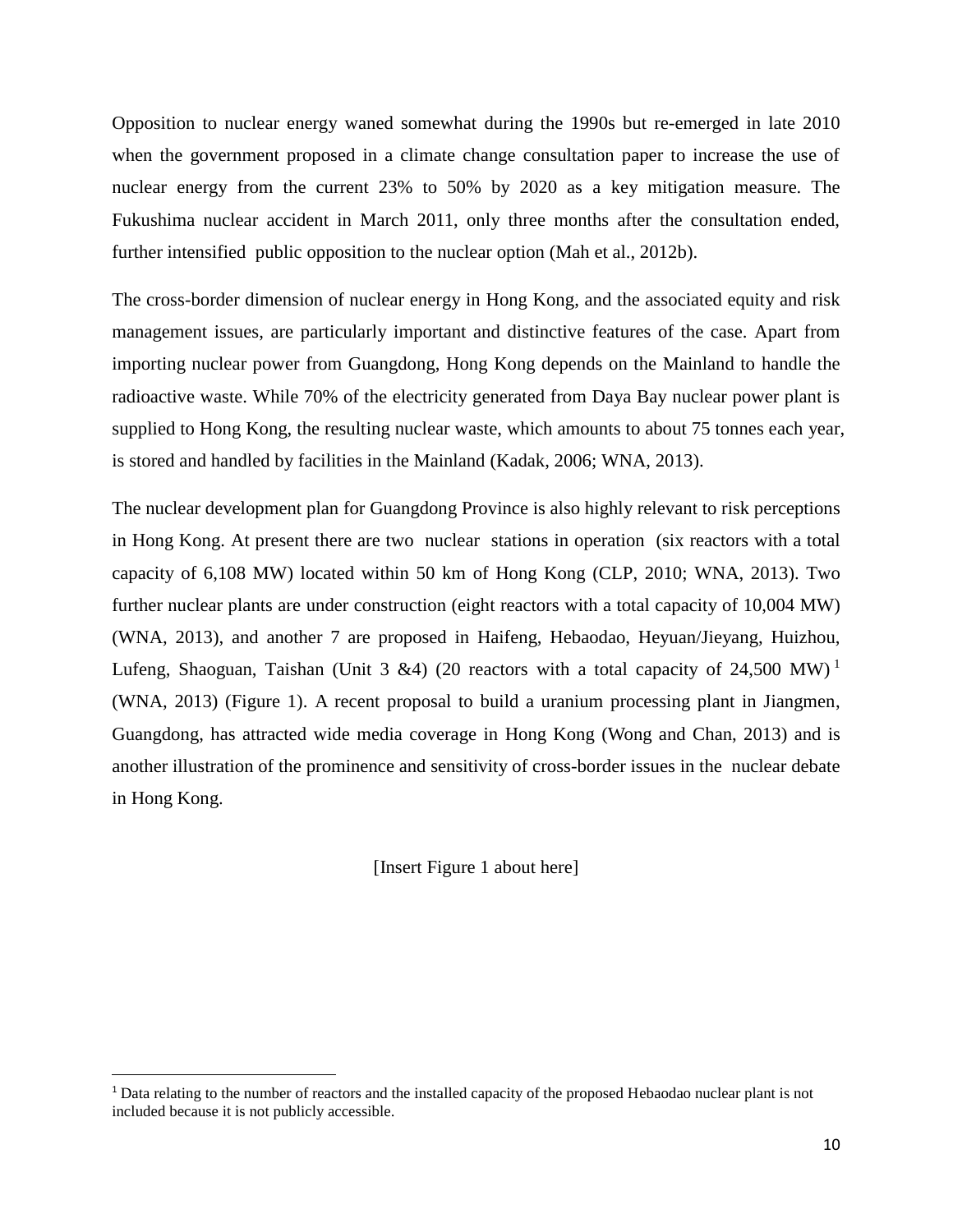# **2 STUDY OBJECTIVES AND METHODS**

This paper explores Hong Kong's nuclear decision-making from the perspectives of effective governance, with particular reference to two key processes – facilitating trust-building and improving public engagement. A telephone survey was conducted between  $9<sup>th</sup>$  and  $20<sup>th</sup>$  of May, 2013, using a random sample of 509 respondents drawn from Hong Kong residents of age 18 or above who speak the local Chinese dialect of Cantonese. The overall response rate was 67.3%. Cantonese speaking residents represent approximately 90% of the population (CSD, 2012). The sampling error for percentages was less than plus/ minus 4.4% points at the 95% confidence level.

Based on a review of the literature, a questionnaire was designed by the authors. There were four main sections in the questionnaire: 1) respondents' perceptions of the benefits, risks, concerns, trade-offs, and acceptance of nuclear energy; 2) respondents' assessment of the importance and practice of public engagement on nuclear energy; 3) respondents' trust levels in nuclear energy and in key actors; and, 4) respondents' socio-demographic characteristics.

To ensure valid and reliable samples, we commissioned the Public Opinion Programme at The University of Hong Kong, a research institute which has substantial experience of survey research, to administer the telephone survey and conduct preliminary data analysis. Pilot testing was conducted and no major changes in the questionnaire were required.

This study adopted several measures to minimise sampling bias. First, telephone numbers were drawn randomly from the residential telephone directories published by the Hong Kong government as "seed numbers". Based on this set of telephone numbers, another set of numbers was generated using the "plus/minus one/two" method to capture the unlisted numbers. Duplicated numbers from the two sets were filtered, and the remaining numbers were mixed randomly to derive the final telephone sample for this study. Second, our analysis is based on the weighted sample to correct for the demographics of response bias. We weighted survey responses to match the demographics of Hong Kong population. Details of the sampling method, questionnaire design, and responses are reported in Chung et al. (2013), and are available at http://www.kadinst.hku.hk/nuclear/files/Final\_Nuclear\_policy\_English\_report\_20130718[1].pdf.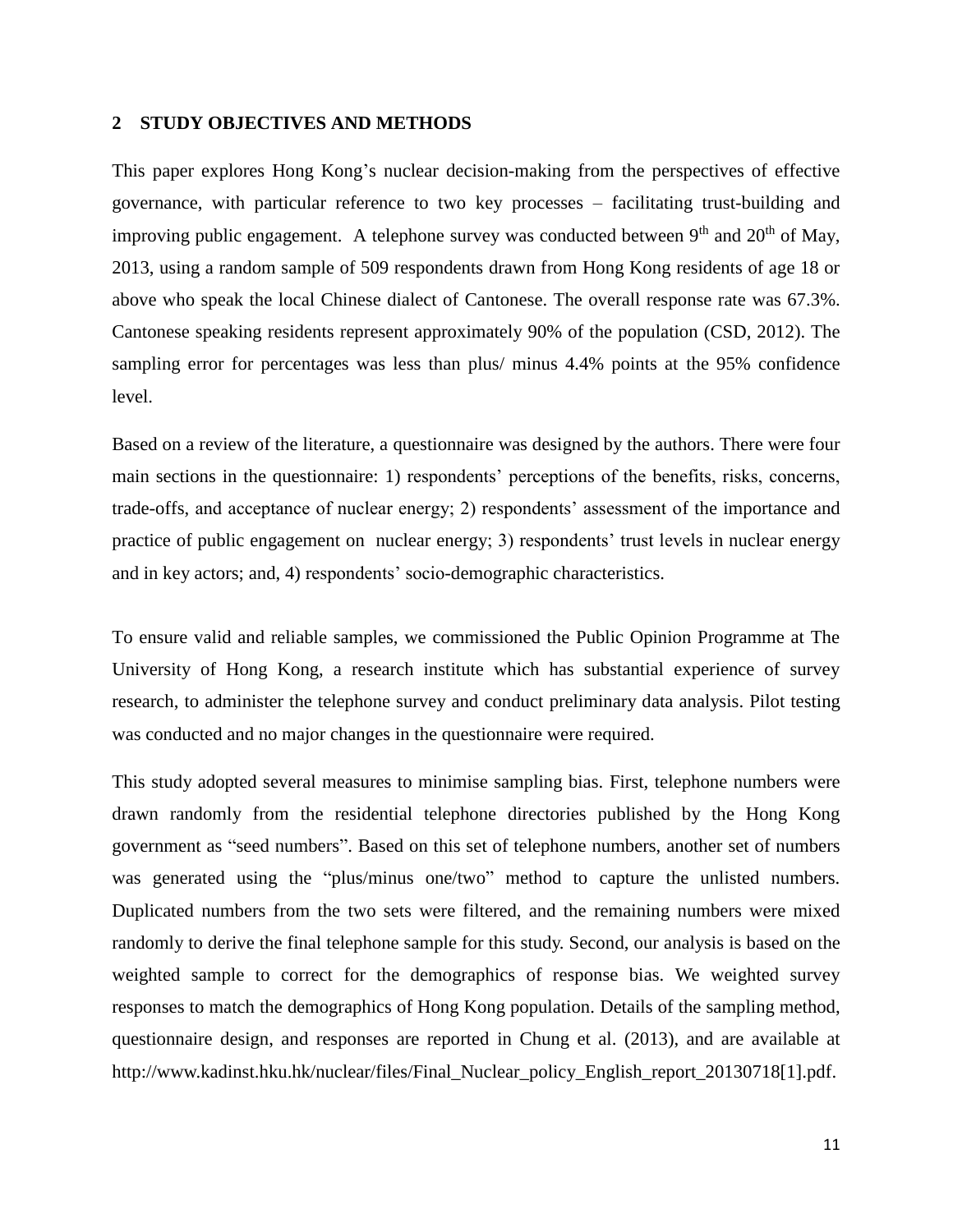# **3 RESULTS AND DISCUSSION**

# **3.1 Perceptions of nuclear energy as an energy choice**

Our survey revealed divided views on nuclear energy. When asked to what extent our respondents would support or oppose various energy choices for electricity generation, 32.8% indicated that they supported nuclear as a power source while 35.4% were opposed to it (Figure 2). Our results also indicate that a substantial proportion of respondents were undecided on the nuclear energy option. 28.0% of the respondents stated that they were "half-half" on this option, meaning that they partly supported nuclear and partly opposed it, and they found it difficult to differentiate whether they supported or opposed more.

This finding is quite different to that of an earlier Hong Kong survey conducted just two months after the Fukushima accident which showed strong opposition to the nuclear option (62% of respondents stated they opposed the greater use of nuclear) (Mah et al., 2012b). One possible explanation for this shift in public opinion is that the Fukushima accident had immediate and profound effects on public perceptions of nuclear risks in Hong Kong. However, such effects may not be long-lasting and our finding is consistent with studies that found that the change in public perceptions towards nuclear energy was relatively limited after the Fukushima accident (Hayashi and Hughes, 2013).

Chi-square tests were performed to assess whether the socio-economic characteristics are significantly different among respondents who supported, opposed, and were undecided about nuclear energy. The results suggest that gender ( $p = .000$ ), number of children ( $p = .000$ ), and income  $(p = .004)$  are significantly different among these three groups of respondents. As shown in Table 1, people who were undecided or opposed nuclear energy were mostly female, compared to those who supported nuclear energy were mostly male. Respondents of all three groups also tended to have low to moderate income (\$HK30,000 or less), and have at least one child. Another observation is that there was clear support for the use of more renewables (93.6%) and natural gas (80.0%). Support for coal was relatively low at 26.2% (Figure 2).

[Insert Table 1 about here]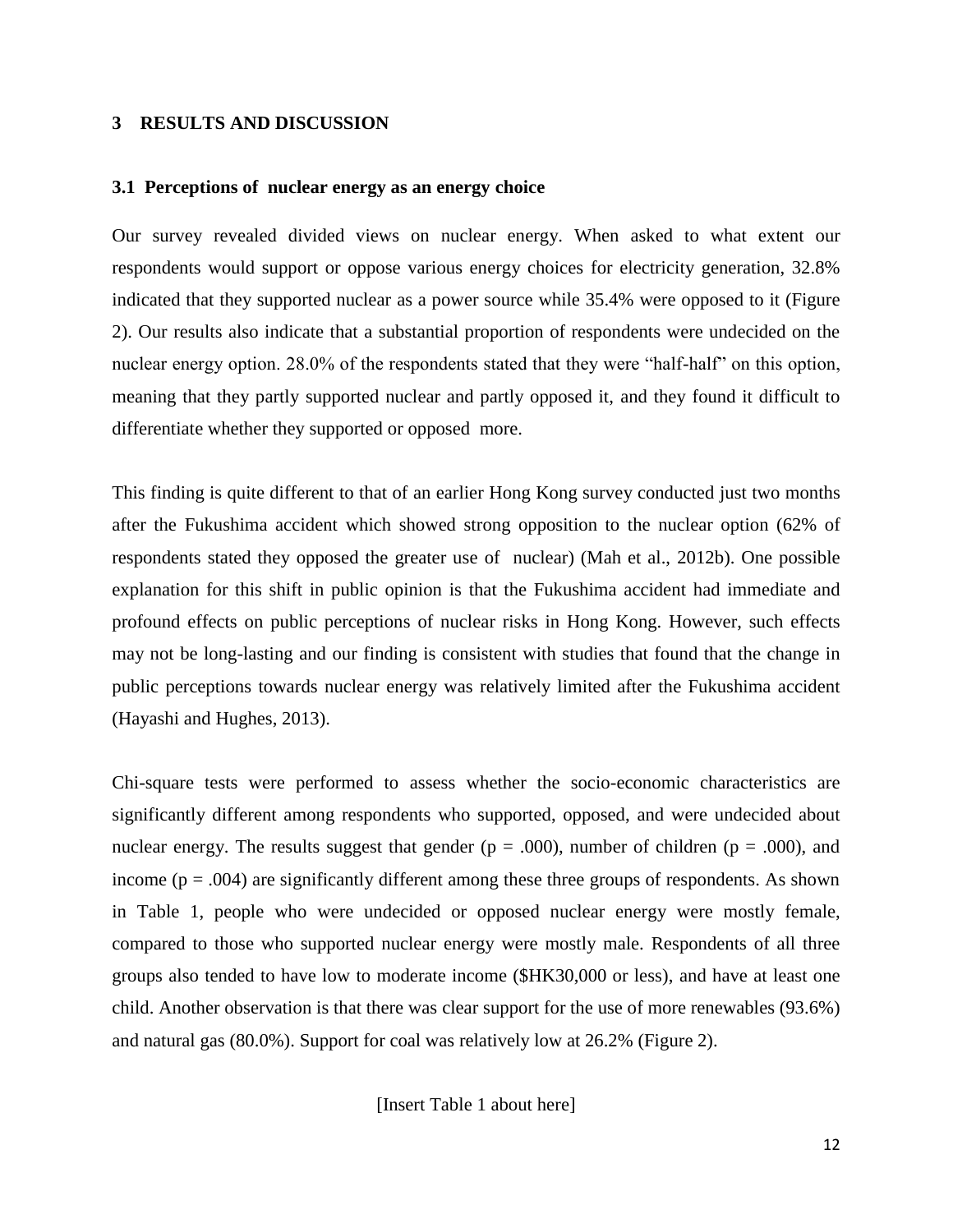# [Insert Figure 2 about here]

### **3.2 Perceptions of nuclear risks, and perceived benefits and costs of nuclear energy**

Our survey findings are consistent with previous research elsewhere (Berube et al., 2011; Department of Health, 2009; Hinman et al., 1993; Jacobs and Worthley, 1999), in that our respondents perceived quite a high risk of being exposed to nuclear radiation. In terms of exposure likelihood of the four types of risks that we identified (i.e. cancer risks, nuclear radiation risks, traffic accidents and terrorism risks), "nuclear radiation risks" are perceived as the second greatest risk (31.6%). This is second only to cancer risks (38.5%), and is substantially higher than those from "traffic accident" (23.3%) and "terrorism risks" (11.0%) (Figure 3). One possible explanation of this high risk perception of nuclear energy is that the public tends to believe that they would be affected by nuclear radiation if there were to be a major nuclear accident at a plant in neighbouring Guangdong Province.

# [Insert Figure 3 about here]

We also asked our respondents to evaluate perceived benefits and major costs of nuclear energy. In terms of perceived benefits, most respondents stated that nuclear is "reliable in supply" (54.2%), "environmentally friendly" (49.8%), and "affordable" (38.7%). On the other hand, most respondents stated that they are concerned about "effects of radiation exposure" (85.3%). It is important to note that respondents had concerns that are not limited to those of a technological nature. Respondents were also concerned about issues such as "uncertainty over liability and compensation in the case of nuclear incidents (81.6%)", "disposal of radioactive waste" (81.2%), and "lack of regulations" (74.6%) (Figure 4).

[Insert Figure 4 about here]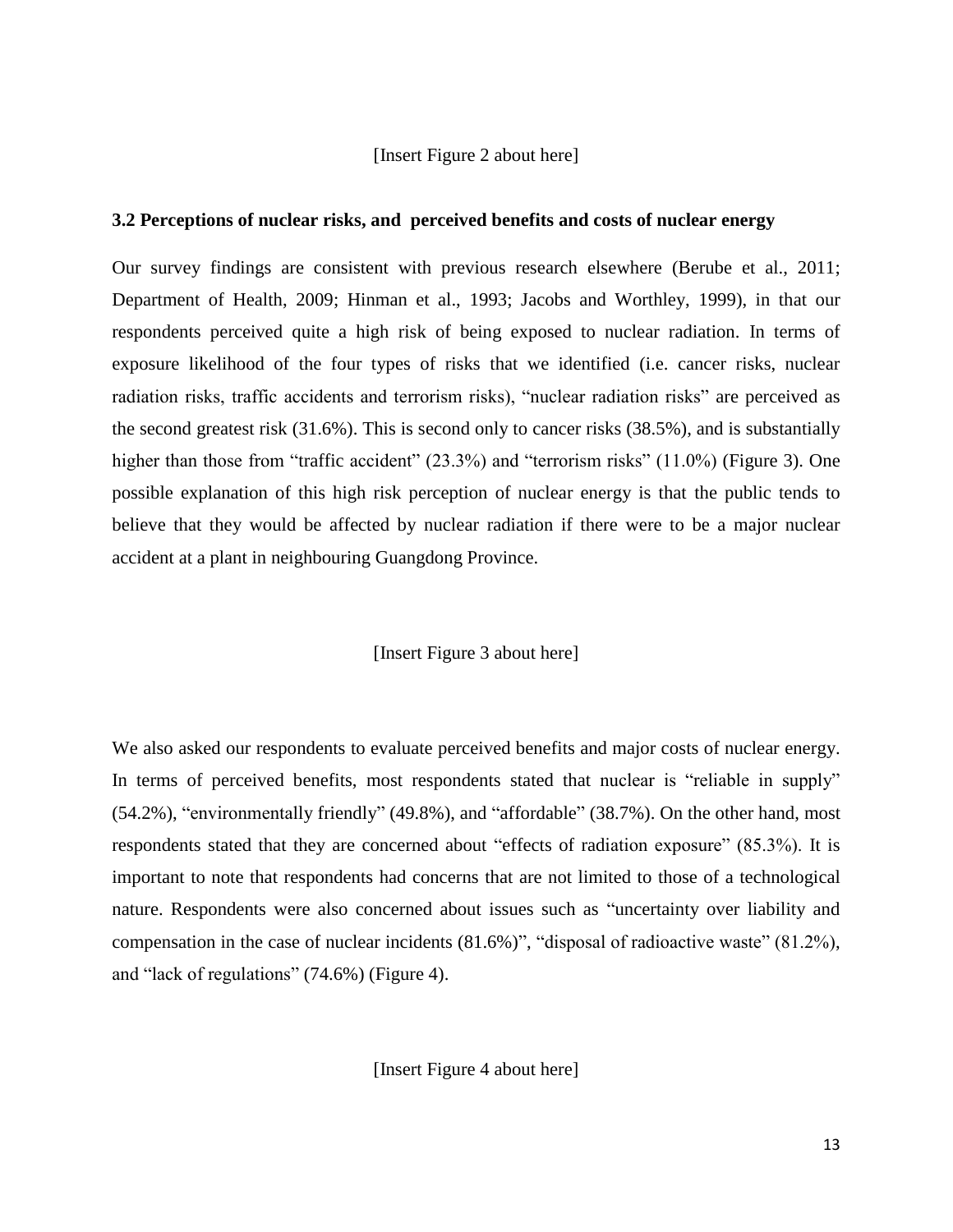Some of these concerns, including disposal of radioactive waste and lack of regulations, are consistent with previous public opinion polls conducted elsewhere (Ipsos-Reid, 2003; Ipsos MORI, 2010). However it is interesting to note that "lack of regulations" figures more prominently in our survey than in those conducted elsewhere prior to Fukushima (Ipsos-Reid, 2003). One possible explanation for this may be that public awareness of regulatory issues concerning nuclear energy has been heightened by the Fukushima accident. Specifically, the regulatory failures of the Japanese government have been identified as a major cause of the accident (IAEA, 2011).

While "cost" appears to be the least significant concern of our respondents, this result should be interpreted with caution. Although only 32.8% of respondents stated they were concerned about the increased costs of nuclear energy, a majority (59.1%) of respondents either disagreed that cost was not their concern or stated "half-half" (at 39.0% and 20.1% respectively).<sup>2</sup> These results indicate that the costs of nuclear energy may remain a major issue of public concern.

### **3.3 Public engagement**

 $\overline{\phantom{a}}$ 

The survey questioned respondents about their views concerning a recent major public engagement exercise on nuclear energy in Hong Kong – the consultation on climate change strategies launched by the Hong Kong government in late 2010 **–** and what, if any, were the barriers they encountered in participating in the consultation.

Our results suggest that most respondents (74.9%) agreed that public engagement is an important part of nuclear decision-making. However the 2010 consultation on climate change strategies was highly ineffective in engaging the public. A majority of our respondents (88.1%) did not know about the consultation paper on climate change strategies published by the government in September 2010.

<sup>&</sup>lt;sup>2</sup> These respondents who stated that they were "half-half" on this option mean that they partly supported the statement and partly disagreed with it, and they found it difficult to differentiate whether they agreed or disagreed more.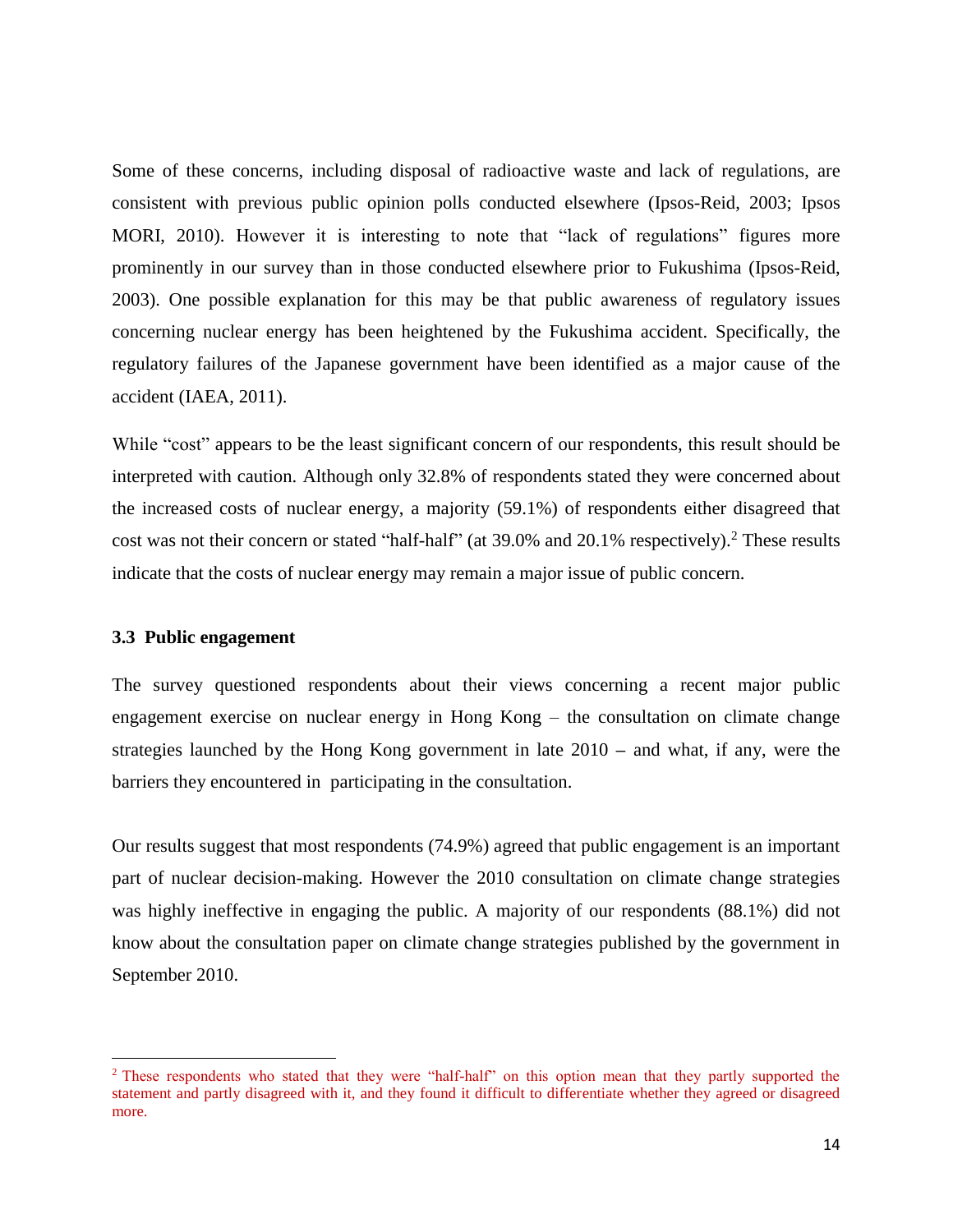Our respondents stated that major barriers for them to participate in the consultation are "not aware of the consultation" (79.0% agreed), "no comprehensive and balanced information" (68.0%), a perception that "I can't make a difference anyway" (64.7%), lack of time (51.0%), and a perception that "the government will do a good job without my inputs" (44.6%) (Figure 5). These results are generally consistent with the findings of previous public opinion polls conducted in western countries regarding barriers to public engagement (Ipsos-Reid, 2003; Lorenzoni et al., 2007; OECD, 2009).

## [Insert Figure 5 about here]

# **3.4 Trust**

# 3.4.1 Who is trusted?

To understand the level of public trust towards different stakeholder groups, we asked our respondents whether they have concerns about nuclear energy because they do not trust specific stakeholder groups. There are three important findings. Firstly, our results indicate that the perceived level of trust of various parties was generally low. All major energy decision-makers in Hong Kong, including the Hong Kong and Chinese governments, utilities, and legislative councilors were perceived as not being trustworthy (Figure 6).

Secondly, our respondents had greater trust in academics/experts, and environmental groups. Relatively fewer respondents indicated that they did not trust these stakeholders ("environmental groups" (31.9%) and "academics/experts" (27.2%)). On the other hand, "the Guangdong government" (58.9%), "the Mainland central government" (57.9%), "the nuclear power plant operators" (52.6%), "legislative councilors" (51.0%) and "the Hong Kong government" (43.2%) were most distrusted, followed by "the advisory committees related to energy and environment" (37.1%), "media" (35.9%), and "the International Atomic Energy Agency" (34.0%) (Figure 6). These findings are consistent with previous research. People tend to have the greatest trust in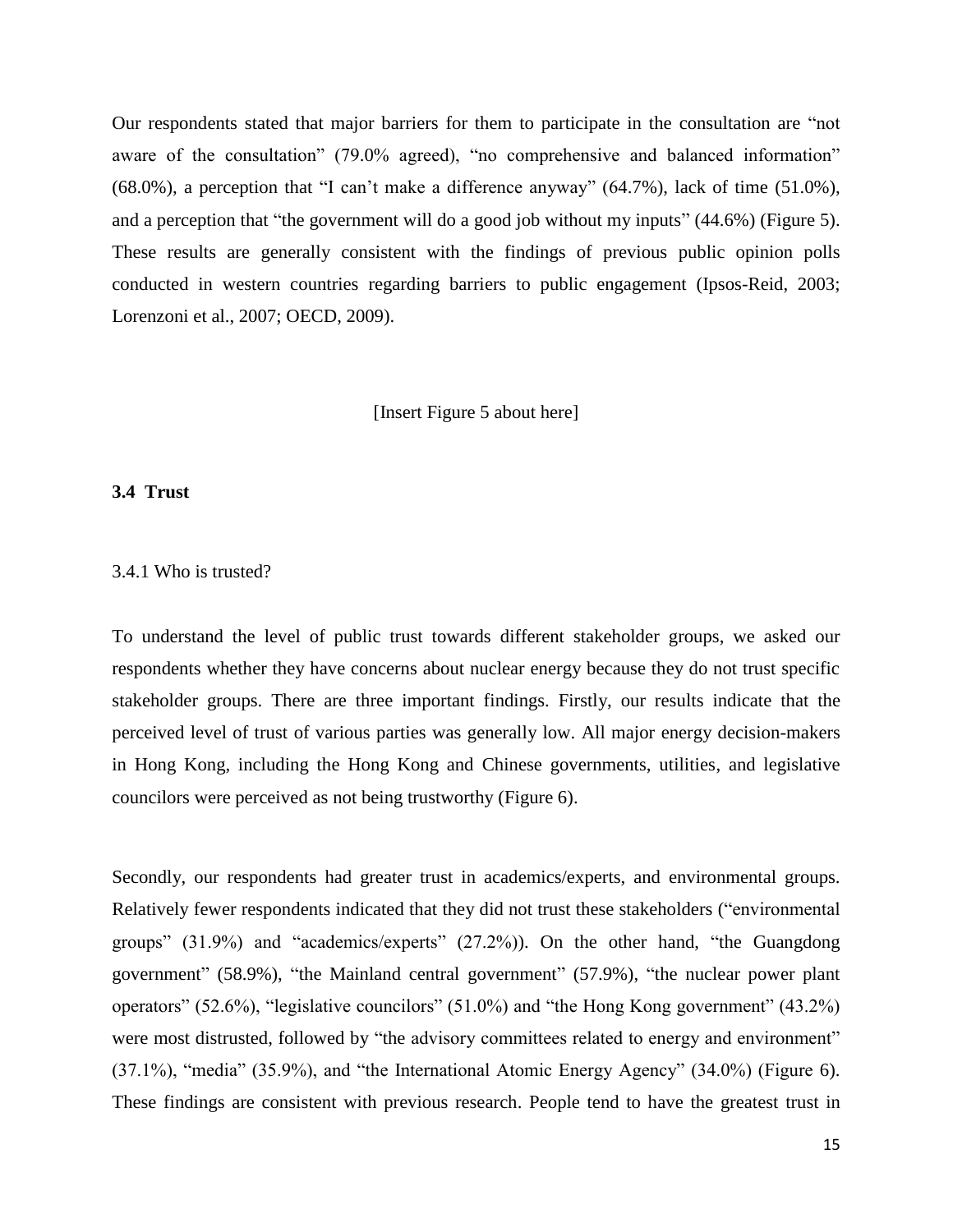academics and environmental groups who are typically perceived as having fewer vested interests (OECD, 2010; Whitfield et al., 2009). Nuclear power operators and regulatory agencies are among the most distrusted stakeholders (CNA, 2012).

Thirdly, our results highlight the multiple dimensions of trust in relation to both the central and local governments. Our respondents seem to have differing views on the trustworthiness of the governments in Beijing, Guangdong, and Hong Kong. While they had greatest distrust of the Central and Guangdong governments, they tended to find the Hong Kong government somewhat more trustworthy (Figure 6). Findings from studies elsewhere suggest variations in trust levels at different jurisdictional levels: a nuclear survey by the European Commission, for example, has found that Swedish respondents had high levels of trust in their local, regional as well as national authorities while French and British respondents had high distrust in their local authorities (OECD, 2010).

# [Insert Figure 6 about here]

### 3.4.2 What did they trust?

To find out what the respondents trusted or distrusted, we asked them their views on three key dimensions (namely trust in motives, trust in transparency, and trust in competency) in relation to three parties who all play a major role in nuclear decision making for Hong Kong: namely *the Chinese government* (which we take to include the Mainland central government and Guangdong provincial government), *the Hong Kong government,* and *the Daya Bay Nuclear Power Operators*.

To assist respondents in comprehending these trust-related concepts, we provided a set of seven attributes that embody these three dimensions of trust. Indicators are also provided for each attribute. These key dimensions, attributes and indicators of trust were developed from the work of Poortinga and Pidgeon (2003) and Walker et al. (2008). They are tabulated in Table 2 below.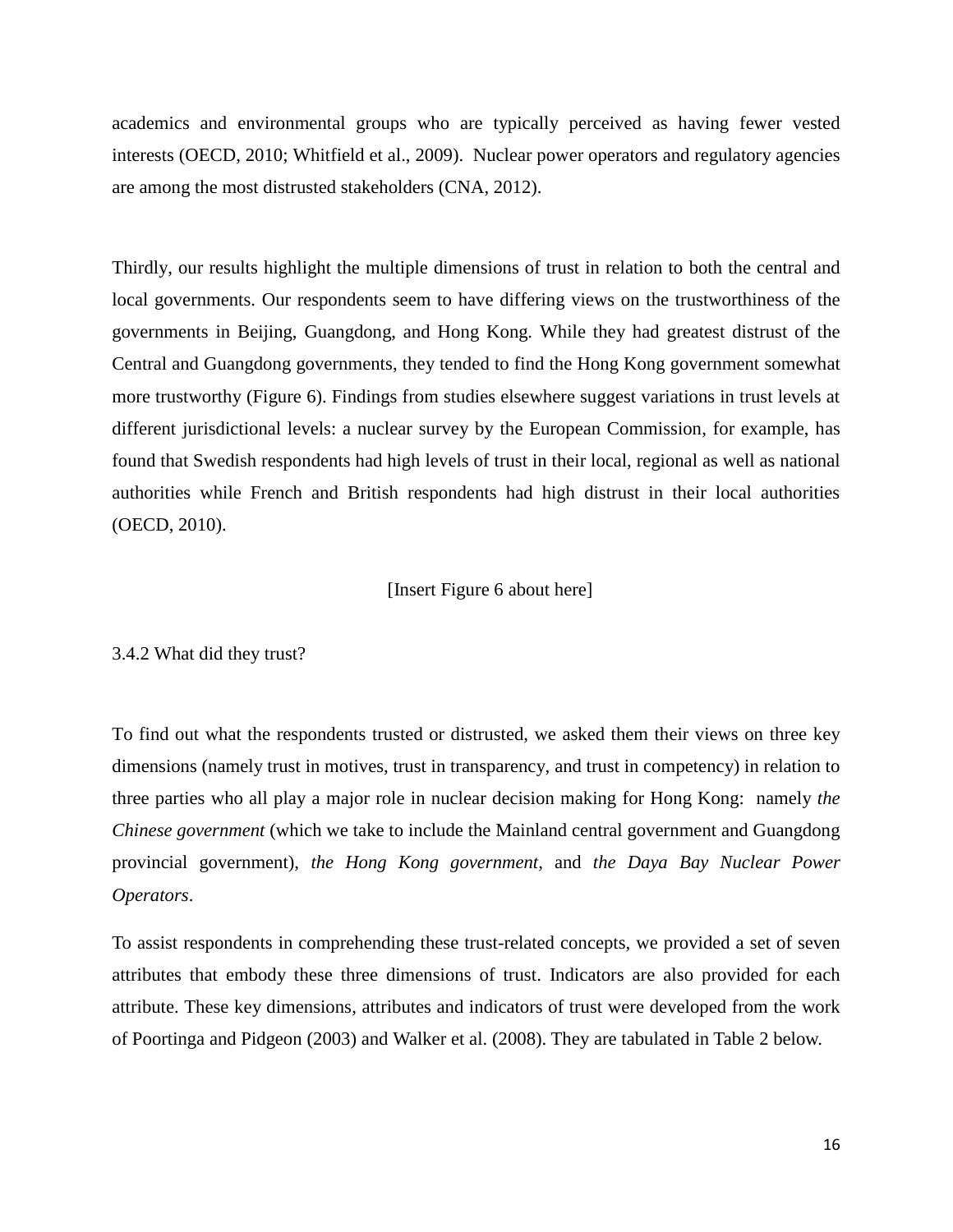### [Insert Table 2 about here]

In relation to trust in motives, our results indicate that more than half of the respondents agreed that the three parties were seen as being "unable to stand firm on the principle of acting in the best interest for Hong Kong people because of their vested interest" (the "integrity" attribute). The results were similar for all three parties at 54.7%, 55.6% and 57.2% for the Chinese government, the Hong Kong government, and the nuclear plant operators respectively. More than half of the respondents agreed that all three parties "did not pay sufficient attention to safeguard the well-being of Hong Kong people" (the "care" attribute), at 51.7%, 52.8% and 55.5% for the operators, the Hong Kong government, and the Chinese government respectively. Similarly, more than half of the respondents agreed that all three parties made "biased nuclear energy decisions and failed to balance the interests of different stakeholders" (the "fairness" attribute), at 57.5%, 56.0% and 55.2% for the Chinese government, the Hong Kong government, and the operators respectively.

In relation to the transparency dimension of trust, our results indicate that a majority of respondents had a high level of distrust in the three parties. A clear majority thought the Chinese government (66.6%), the Hong Kong government (66.0%), and the operators (64.1%) were "failing to make all the relevant information accessible to the public" (the "openness" attribute). Furthermore, relatively more people believed the Chinese government" (45.7%) and the operators (42.0%) "distorted facts about nuclear energy" (the "credibility" attribute). Only 30.0% believed "Hong Kong government" would do so.

In relation to trust in competency, nearly half of the respondents (49.0%) agreed that the Hong Kong government "lacked professional knowledge and technical expertise to make good decisions on nuclear energy", while the respective figures for the Chinese government and "Operators" were slightly lower at 44.7% and 37.1% respectively.

# **3.5 Statistical analysis**

To gain additional insights into the underlying factors affecting risk perception and nuclear choice, as well as correlations between risk perception and nuclear choices, we conducted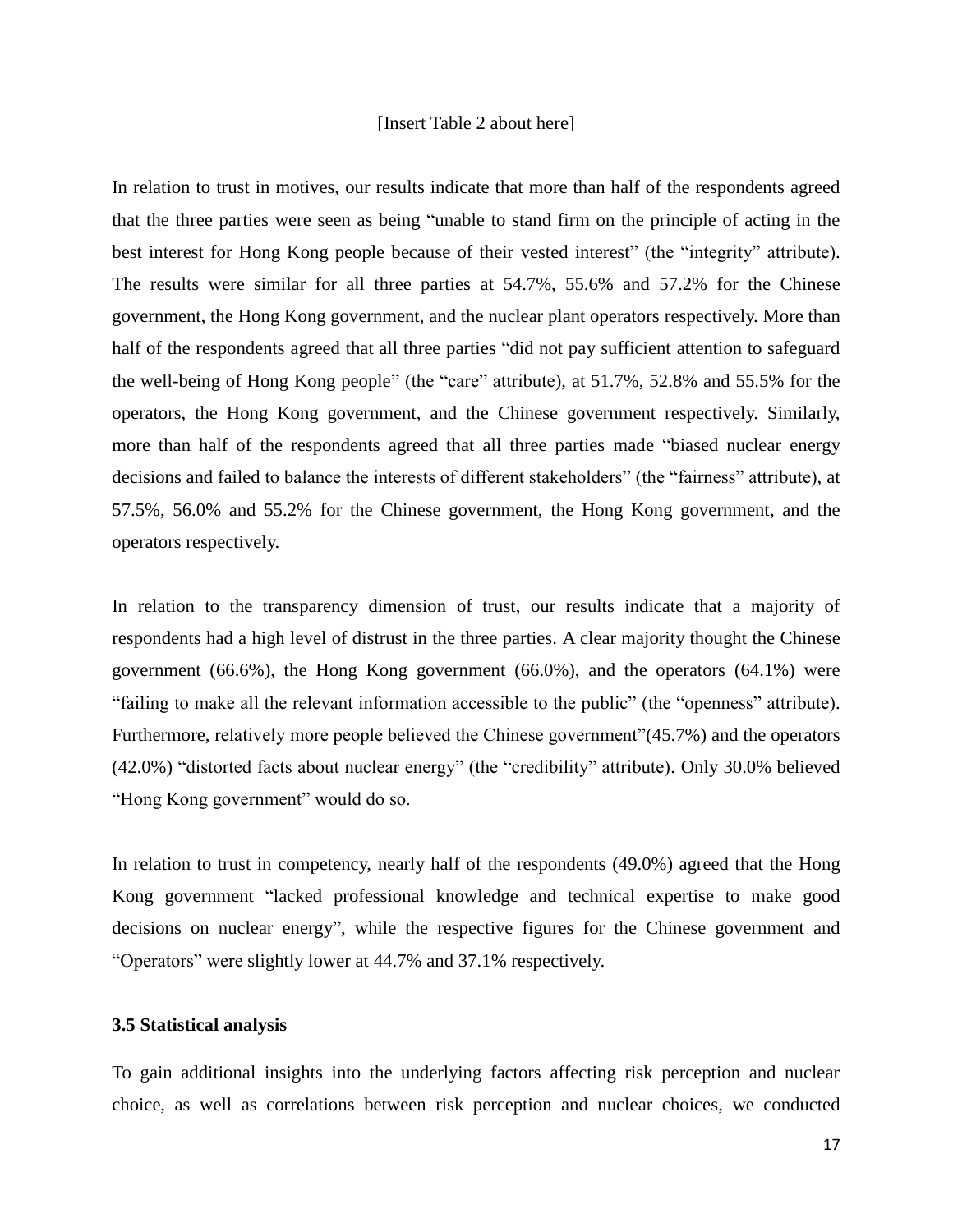statistical analysis (logistic regression analyses and Chi-Square test). Table 3 below describes the variables of demographics, trust and public engagement that were employed in the logistic regression models.

# [Insert Table 3 about here]

# 3.5.1 Factors underlying risk perceptions

Our results show that risk perceptions were affected by demographics, trust, and perceptions regarding public engagement. In relation to the demographic factors, we found that people are more likely to regard nuclear-related risks as being higher if they are women, are less educated, older, and have a higher income (Table 4).

Risk perception of nuclear energy is also affected by the perceived trustworthiness of the major energy decision-makers. Our results show that a lack of trust is associated with higher risk perception. Specifically, the lack of trust in the care attribute for the Hong Kong government, as well as a perceived lack of competence, and the credibility and openness of operators are all more likely to lead to perceptions of greater risks (Table 5). Among these trust factors, the care attribute in relation to the Hong Kong government (i.e. whether respondents perceive the Hong Kong government as paying sufficient attention to safeguard the well-being of the people) has the most influence on the likelihood of high risk perception, followed by the openness of plant operators. Our results suggest that the Hong Kong government and operators do play a significant role in shaping public perceptions of nuclear risk. This may reflect their direct influence in important areas of nuclear risk management including information disclosure, emergency planning and radiation monitoring.

The perception of public engagement also plays a role in shaping public risk perception. Our respondents had a higher risk perception if they perceived they had less access to comprehensive and balanced information through public consultation. In addition, perceptions of greater risk are more likely to occur if respondents attach a greater importance to public engagement, see a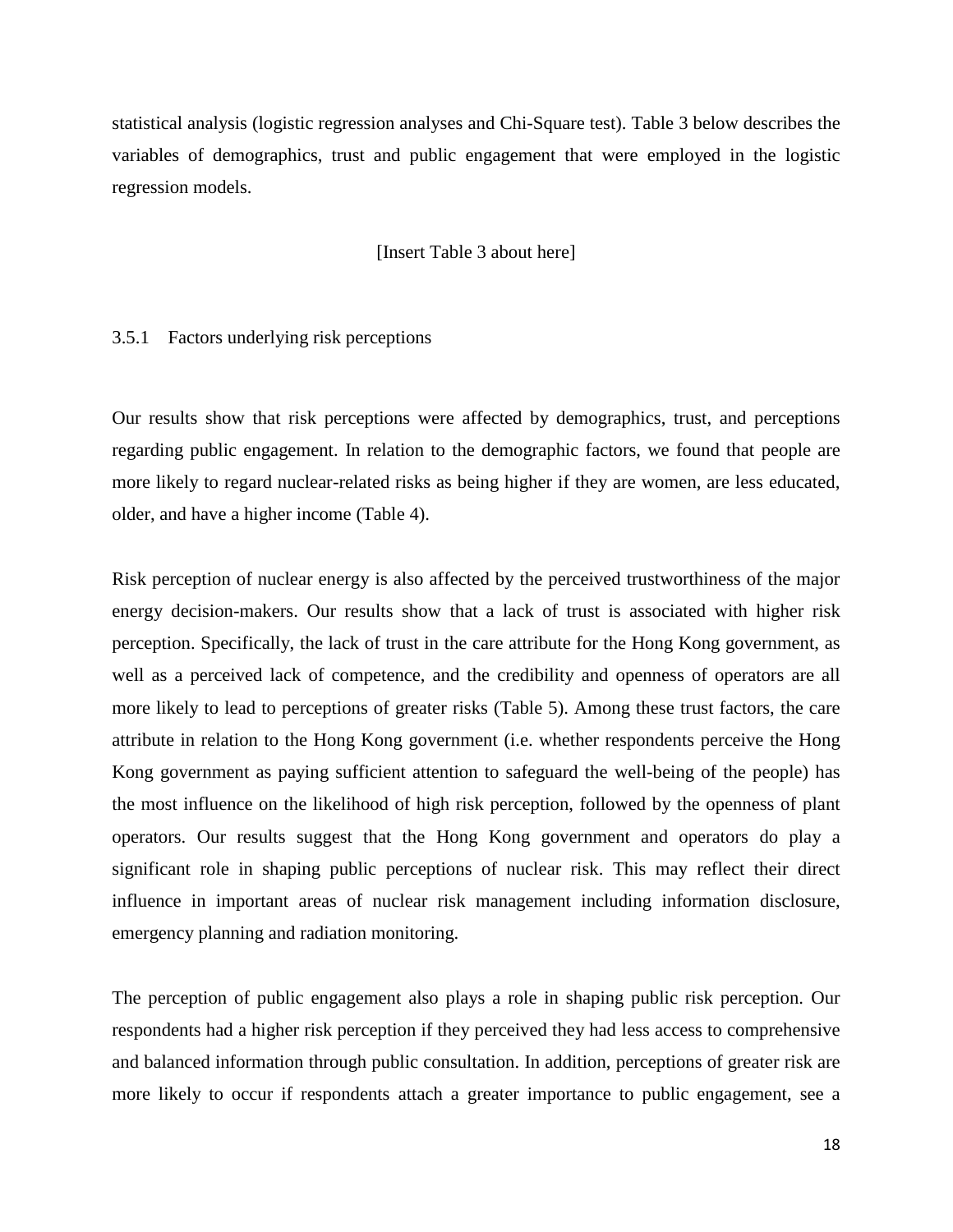greater need for public inputs, but have less time available to participate in public engagement (see Table 6). These findings suggest that it is the process, not just the mere provision of an engagement exercise, that is critical to managing risk perceptions. Appropriate mechanisms to ensure and facilitate public access to comprehensive and unbiased information in a nuclear consultation are of obvious importance.

# 3.5.2 Factors underlying nuclear choices

Demographics, trust, and perceptions about the form and process of public engagement are the factors determining choices about nuclear energy but with a slightly different dynamic when compared with the findings relating to risk perceptions. Our results show that men, people with fewer children, and people with a lower income tend to support nuclear as an option for electricity generation (Table 4).

In relation to trust factors, people's support for nuclear depends on their trust in the credibility and care dimensions of the Hong Kong government's position, as well as the care dimension of the Chinese government's policies and actions (Table 5). Our findings suggest that a high level of distrust in these three aspects is associated with greater opposition to nuclear energy. Based on the coefficients, the extent to which the Chinese government is regarded demonstrating care appears to be the most significant trust factor in affecting nuclear choices.

As regards the role of public engagement, our results indicate that while all five potential barriers to participation are seen as being quite significant (being identified by between 44.6% and 79.0% of respondents) (Figure 5), one specific factor, the perceived need for public inputs, is particularly influential. Our results show that respondents who believe that they can add value through their participation (i.e. that they do not agree that "government will do a good job without my inputs") tend to oppose nuclear energy (Table 6).

[Insert Table 4 about here]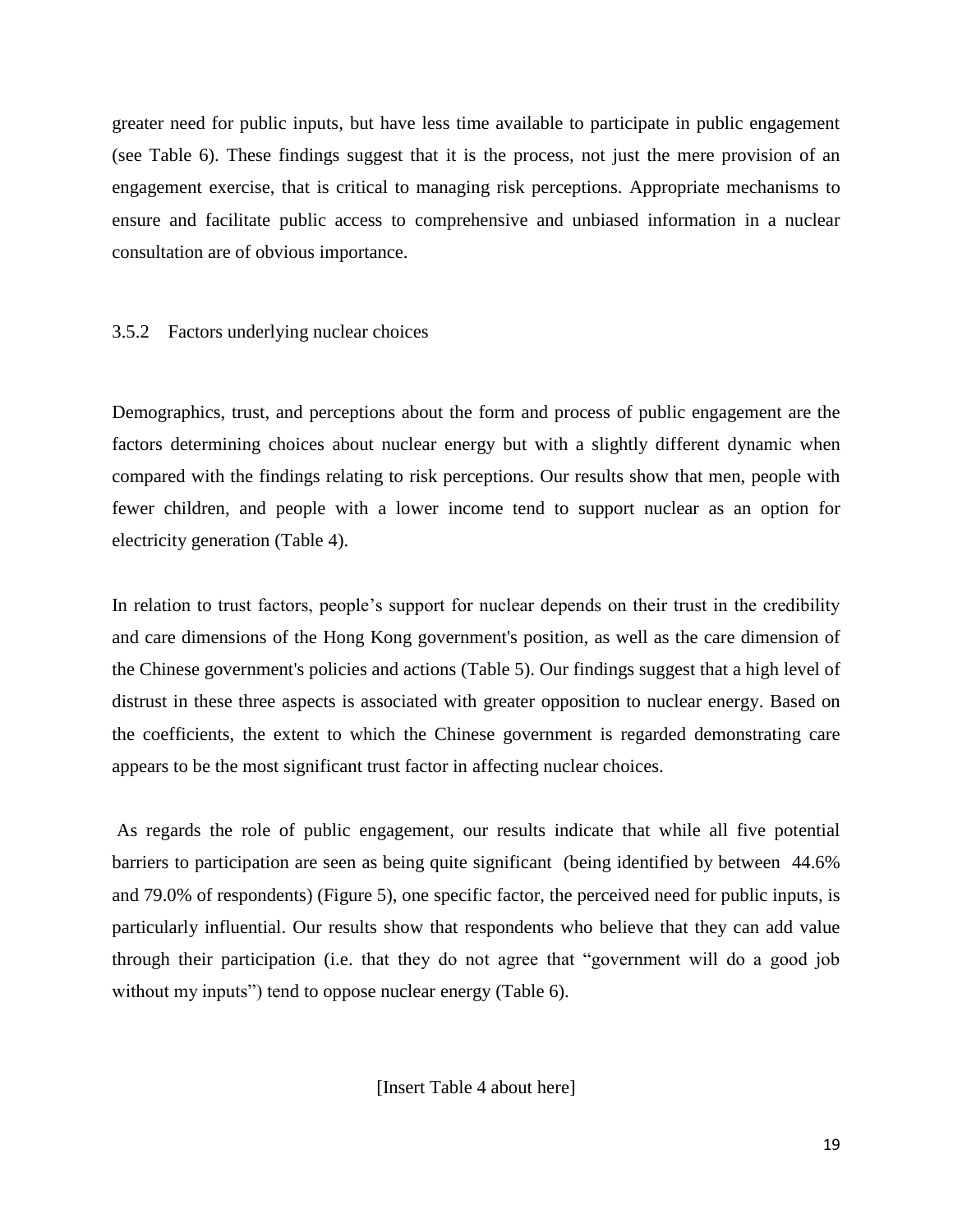### [Insert Table 5 about here]

[Insert Table 6 about here]

3.5.3 Correlation between risk perceptions and nuclear choices

We further investigated the dynamics between risk perceptions and nuclear choices by employing the Chi-Square test. Our results show that there is a moderate relationship between risk perception and nuclear choice – the higher the risk perception one has, the higher the opposition one has to nuclear as an energy option for Hong Kong (see Table 7).

### [Insert Table 7 about here]

It is important to note that this finding cannot however offer any confirmation of causal relationships between risk perceptions and nuclear choices although other literature does indicate that risk perception is one of the key factors affecting public attitudes towards nuclear energy (Accenture, 2008; Pidgeon et al., 2008; Sjöberg, 2004; Whitfield et al., 2009). Other potential factors affecting nuclear choices include environmental attitudes, awareness of climate change impacts, and concerns about energy security (Corner et al., 2011; Goodfellow et al., 2011; Greenhalgh and Azapagic, 2009). While our logistic regression and Chi-square analyses provide us with some insights into the potential dynamics between risk perceptions and nuclear choices, the applicability of these other potential factors in the Hong Kong context requires further investigation.

Our statistical analysis establishes connections between risk perception, demographics, trust, and nuclear choices and these are conceptualised in a model in Figure 7. Our model suggests that, firstly, demographic characteristics, trust, and perceptions of public engagement are the three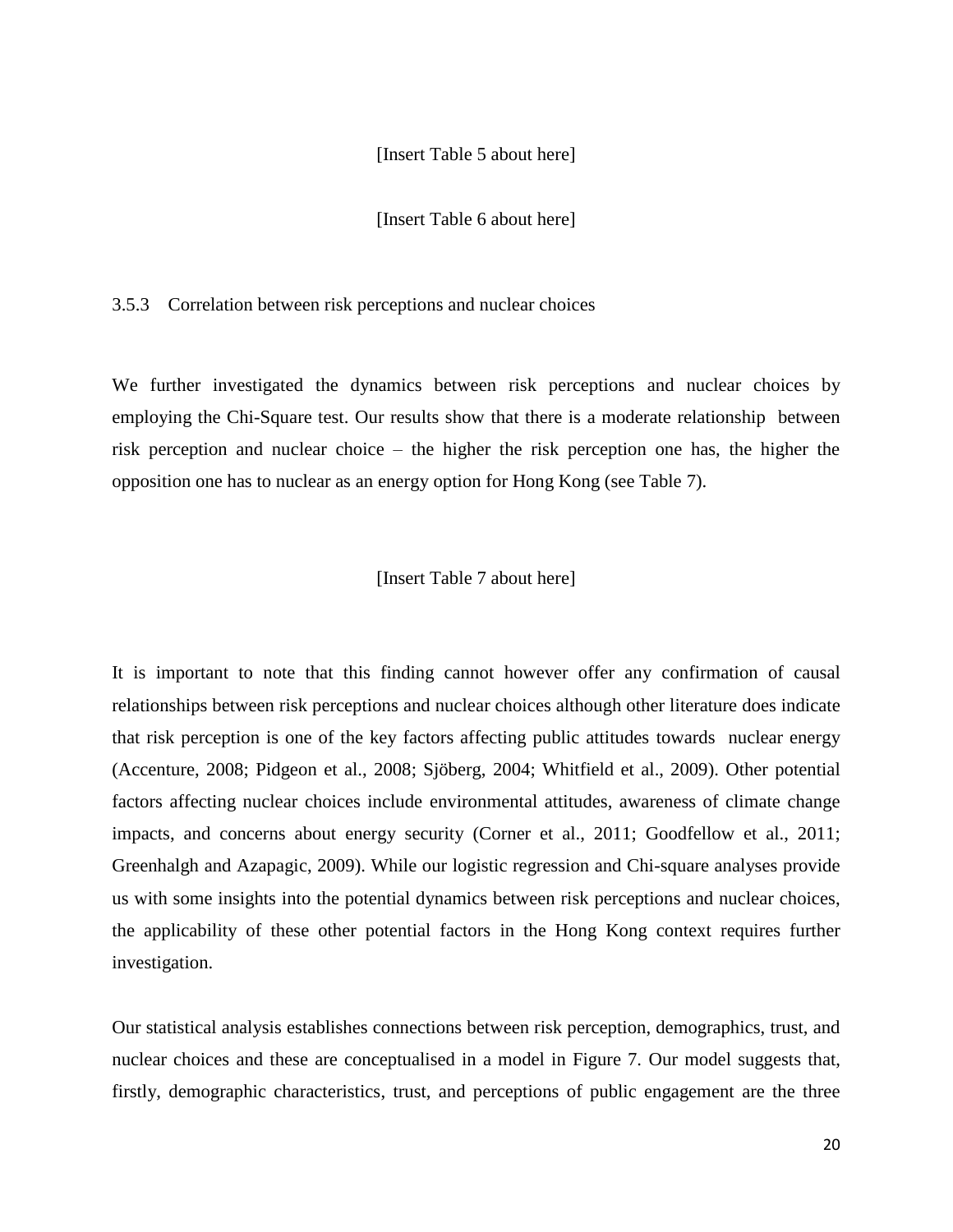common factors that affect nuclear risk perceptions and nuclear choices in Hong Kong, and, secondly, there is a correlation between risk perception and nuclear choice. Correlation between variables, which does not suggest causational relationship, is marked in a dash line in Figure 7 while causational relationships are marked in solid lines.

We also found that these three factors affect risk perceptions and nuclear choices in different ways. For instance, the trust dimensions that matter differ in terms of risk perceptions and nuclear choices. While it is the perceived care of the Hong Kong government, and the openness, competence, and credibility of the operators that affects risk perceptions, another combination of trust dimensions (including the perceived care of the Chinese government, and care and credibility of the Hong Kong government) influences nuclear choices. This finding indicates the complexity of the trust dimensions of nuclear decision-making.

[Insert Figure 7 about here]

### **4 CONCLUSIONS AND POLICY IMPLICATIONS**

This paper has explored an under-research field relating to the analysis of nuclear decisionmaking. We have focused on public attitudes towards nuclear energy by examining perceptions of nuclear risks, dimensions of trust in key stakeholders, and the efficacy of public engagement processes.

Our principal findings are:

1. Hong Kong people have divided and undecided views on nuclear choices. Respondents perceived quite a high risk of being exposed to nuclear radiation. Their concerns about nuclear energy are not limited to technological issues, but extend to economic, social, environmental, as well as regulatory concerns.

2. There appear to be high levels of distrust in relation to the dimensions of motives, transparency and competence. Respondents distrust all the key energy decision-makers in Hong Kong, including the Hong Kong and Chinese governments, utilities, and legislative councilors.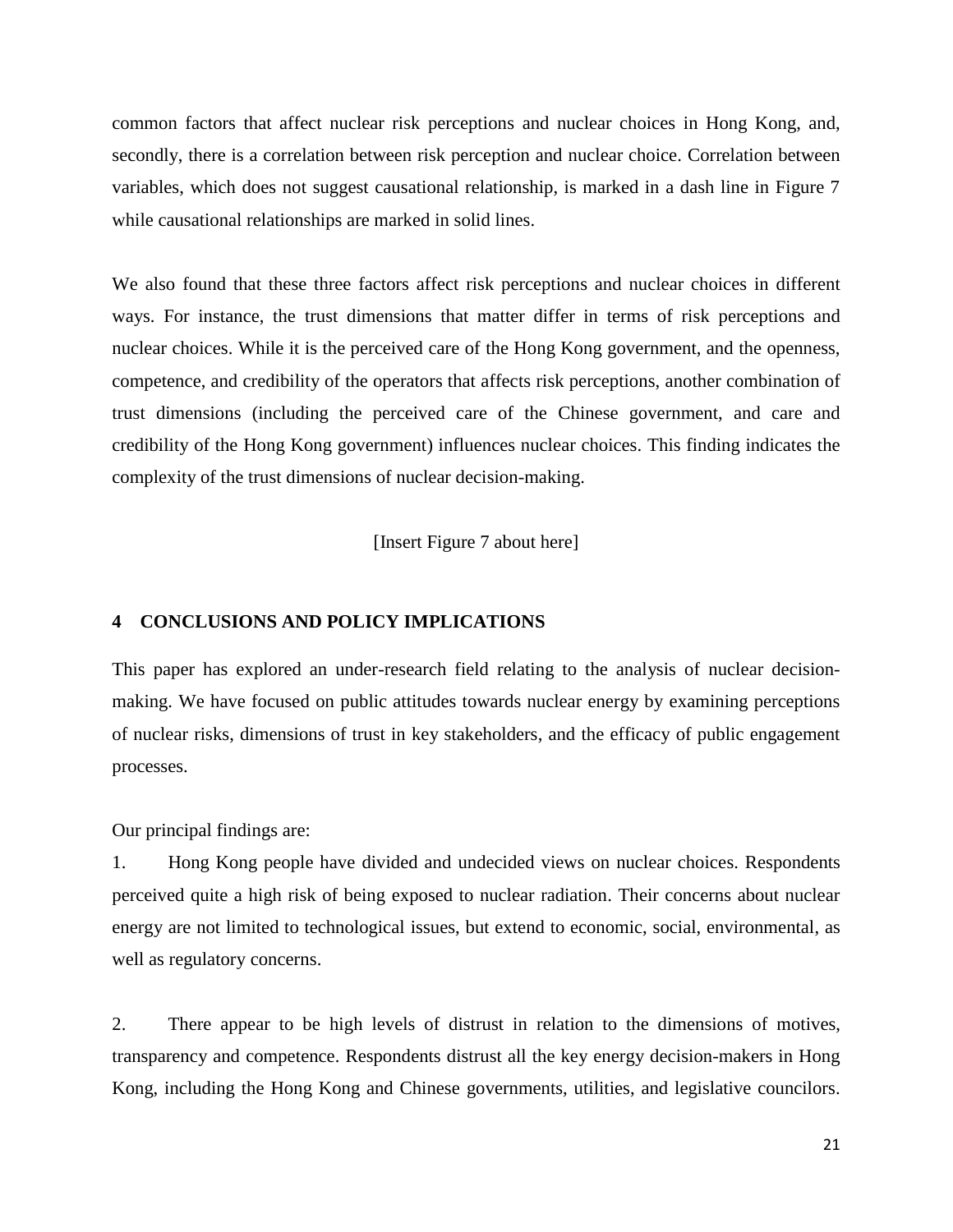They in general have the greatest distrust in the motives and transparency of the Chinese government, Hong Kong government, and the nuclear power plant operators. However, they have relatively more trust in the competence of these parties.

3. Our results suggest that although public engagement is widely recognised as being important, the current process is not seen as being effective.

4. Our findings also provide additional insights into the underlying factors affecting risk perceptions and nuclear choices. Our analysis indicates that demographics, trust, and perceptions of the effectiveness of public engagement are the major factors that explain high risk perceptions and opposition to nuclear energy.

5. Our analysis contributes to the literature on trust by shedding further light on the complexity of the trust concept. Our conceptual model distinguishes and specifies dimensions of trust that are particularly influential in the contexts of risk perceptions and nuclear choices. The "care" and "credibility" dimensions are particularly important because these can affect both risk perceptions and nuclear choices.

6, We also highlight the rather distinctive central-local dimensions of trust that exist in the Hong Kong context. There are variations in the perceived trustworthiness of the Central, Guangdong and Hong Kong governments. While there is evidence of distrust in all three levels of government, respondents distrust the Hong Kong government less, at least in certain areas such as the likelihood of distorting facts.

Our findings have policy relevance in Hong Kong, particularly in the post-Fukushima context. The Fukushima experience indicates that transparency and openness of information, rather than withholding information from the public, is of the utmost importance in risk management (Kuo, 2013; NDJ, 2012). Our findings suggest that the Hong Kong government needs to ensure trust building receives as much attention as scientific and technological inputs in nuclear decisionmaking processes. Our conceptual model (Figure 7) specifies those dimensions of trust that can matter. "Care", "openness", "competence", "credibility" are the dimensions that affect risk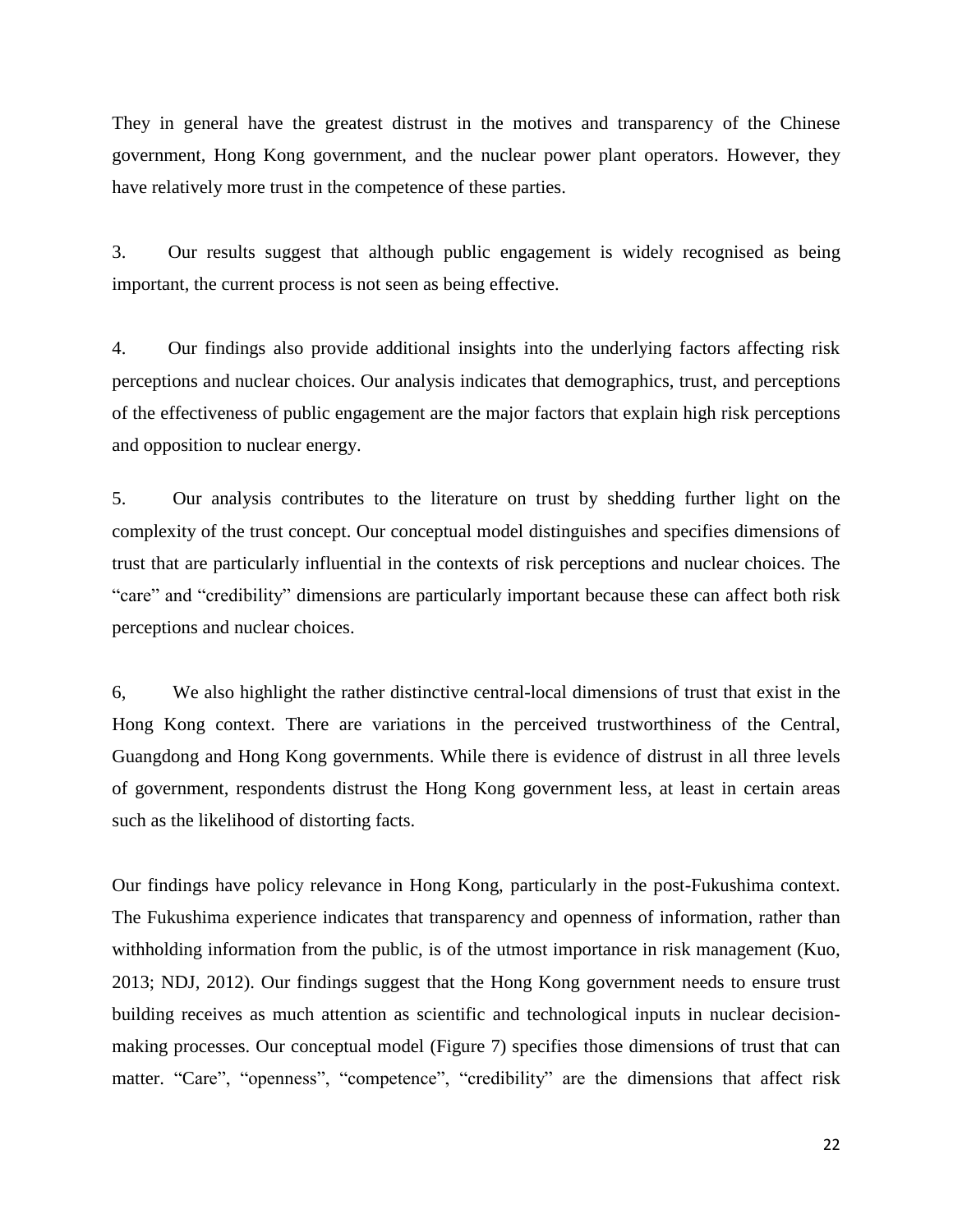perceptions while "care" and "credibility" affect the acceptability of choices about nuclear energy. These findings reinforce the importance of openness and transparency in effective risk management as suggested in the literature (Frewer et al., 1996; Poortinga and Pidgeon, 2003).

Our second policy recommendation concerns the mechanisms through which public engagement can be better designed to enhance trust. Although an emerging body of the energy literature has suggested that public engagement can foster trust (see for example Adams et al., 2011; Glover, 2003), it is important to note that public engagement cannot be regarded as procedural solutions for public distrust (Aegerter and Bucher, 1993). Public engagement may further damage trust in some cases of nuclear development when engaging practices are perceived as a way to legitimise a government decision that has already been made (Mah et al., 2012a; Sirin, 2010). In consideration of the complexity involved in the relationships between public engagement and trust, the extent to which and how public engagement can foster trust are questions that require more study.

In this study, we have not ascertained the causation between public engagement and trust, and thus cannot answer the question to what extent public engagement can foster trust. But our logistic regression analysis does indicate that trust is a factor that can explain perceptions of greater risks and nuclear opposition. By specifying the trust dimensions that are important, our findings can provide insights about how public engagement can be better designed. Our findings suggest that the government may need to respond strategically to public concerns about the specific trust issues (including care, openness, and credibility) in its engagement exercises. Not distorting facts about nuclear energy, ensuring information transparency, and being seen to pay sufficient attention to safeguarding the well-being of Hong Kong people are clearly priority areas.

The Hong Kong government also needs to assume a more important role in managing nuclear risks. The Fukushima accident has exposed the undesirable consequences of relying too much on the Tokyo Electric Power Company (TEPCO) to manage nuclear risks (Kuo, 2013; NDJ, 2012). This potential problem of relying too much on the business sector to ensure nuclear safety is particularly relevant to Hong Kong. The philosophy of laissez-faire capitalism underpins the economy and many public policies. The Hong Kong government tends to rely on private sector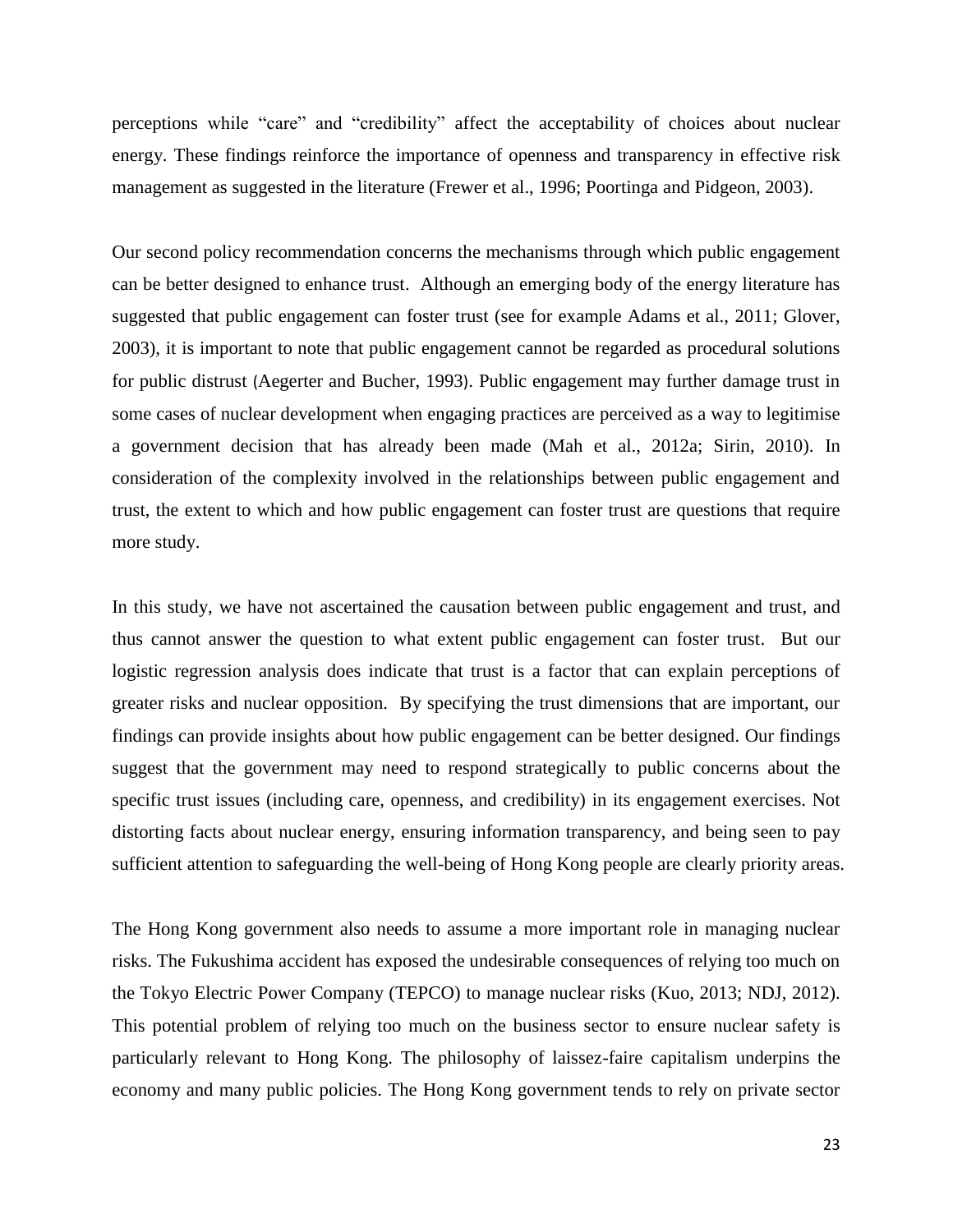actors to lead the way and to shape major energy decisions (Lo, 2008). However, in relation to managing nuclear risks, there is indeed a need for the government to assume a more active role in it, and it can do so by building upon its comparative strength in certain aspects of trustworthiness. Specifically, it should enhance institutional trust to improve the efficacy of nuclear management. Institutional trust – the trust in institutions that regulate nuclear energy – has been extensively documented in the literature as a crucial element in effective risk management (see for example Poortinga and Pidgeon (2003), Whitfield et al. (2009)). One of the most interesting findings of our survey is that the Hong Kong government seems to be more trustworthy than the Chinese government, at least in some aspects. These findings suggest that the Hong Kong government can be more proactive, move away from narrow local perspectives, and collaborate with the governments in Beijing and Guangdong to strengthen the regulatory and information disclosure systems of the nuclear industry.

This discussion on the regional approach for managing nuclear risk is particularly relevant in the Hong Kong context because, as we have discussed, nuclear issues in Hong Kong are crossborder in nature. Due to the proximity to nuclear projects in Guangdong which is expected to implement its nuclear expansion plans, whatever Hong Kong's future nuclear choices (i.e. to expand or reduce the use of nuclear power, or to retain the current usage level) Hong Kong is and will continue to be exposed to a relatively high level of nuclear risks (Mah and Hills, 2013). In other words, scaling down the use of nuclear power in Hong Kong will not be the most effective way to mitigate nuclear risks to Hong Kong people. It is important to adopt a regional approach for ensuring nuclear safety in the entire region.

As well as acting as the bridge between the Chinese government and Hong Kong public, the Hong Kong government can also reach out and leverage civic capacity to enhance trust. Specifically, the government needs to give more thought to capacity-building among and within advisory committees, the epistemic communities, and environmental NGOs. These actors were perceived as more trustworthy by our respondents. In so doing, the government can enable civil society to play a more important role in engaging the public, and subsequently improve its own trustworthiness.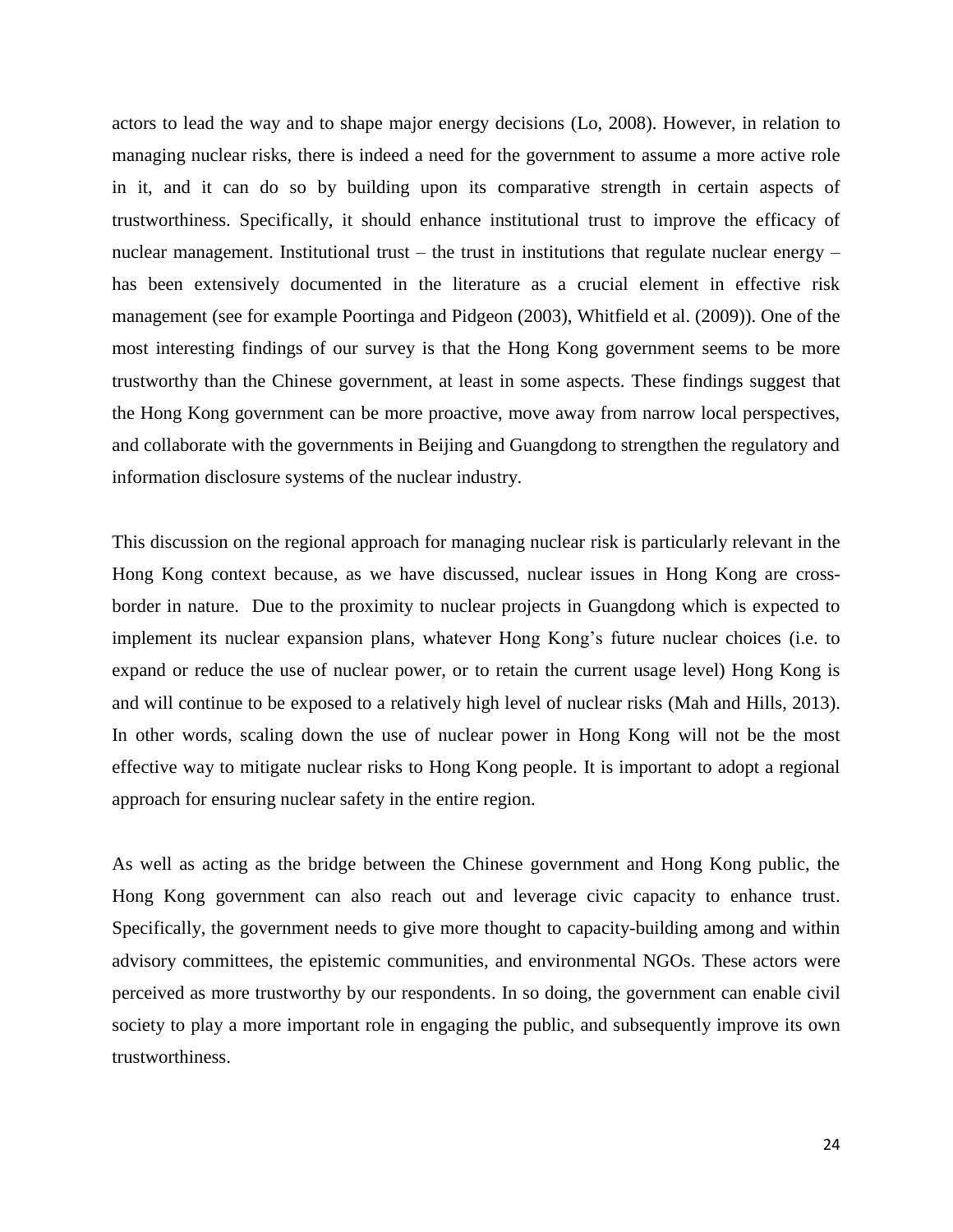Finally, the scoping of issues in nuclear-related consultation exercises requires special attention. Our findings suggest that non-technical issues such as the disposal of radioactive waste that may involve ethical and value-laden issues are also of public concern. This implies that a narrow focus on technical, cost and carbon-reduction-potential issues that formed the basis of the 2010 Hong Kong consultation need to be broadened in future exercises to include environmental (such as long-term disposal arrangements for radioactive waste), ethical, and regulatory issues. This finding reinforces one of the key insights of the literature on public engagement that emphasises not only technical information, but also the explicit inputs of values, lay knowledge nad public perceptions of trade-offs are also important to effective public engagement (Abelson et al., 2003; Petts,2004).

Although this paper is based on a survey conducted in Hong Kong, our findings can, we believe, be generalised to other major cities which share the challenges of effective public engagement and trust building in relation to difficult energy choices. Our findings can also be generalised to some extent to other policies issues such as GM technology and the siting of controversial facilities such as new waste incinerators which also involve risk perceptions and trust in effective environmental governance.

While our study confirms that trust is a crucial element in effective nuclear decision-making, we have not be able to probe into why people trust or distrust institutions of government, the business sector or other social agencies. Some studies suggest that trust can depend on shared values, and confidence in persons, social relations and institutions such as the rule of law and accountability system (Braithwaite, 1998; Earle et al., 2010). The reasons why people trust or distrust a particular institution, party, or electricity utility are therefore important areas for future research. This study is primarily a quantitative research exercise. A multi-method study that combines quantitative surveys with qualitative focus groups and face-to-face interviews may generate complementary data that can advance our understanding of the complex concepts of risk perception, trust and public engagement and their interactions.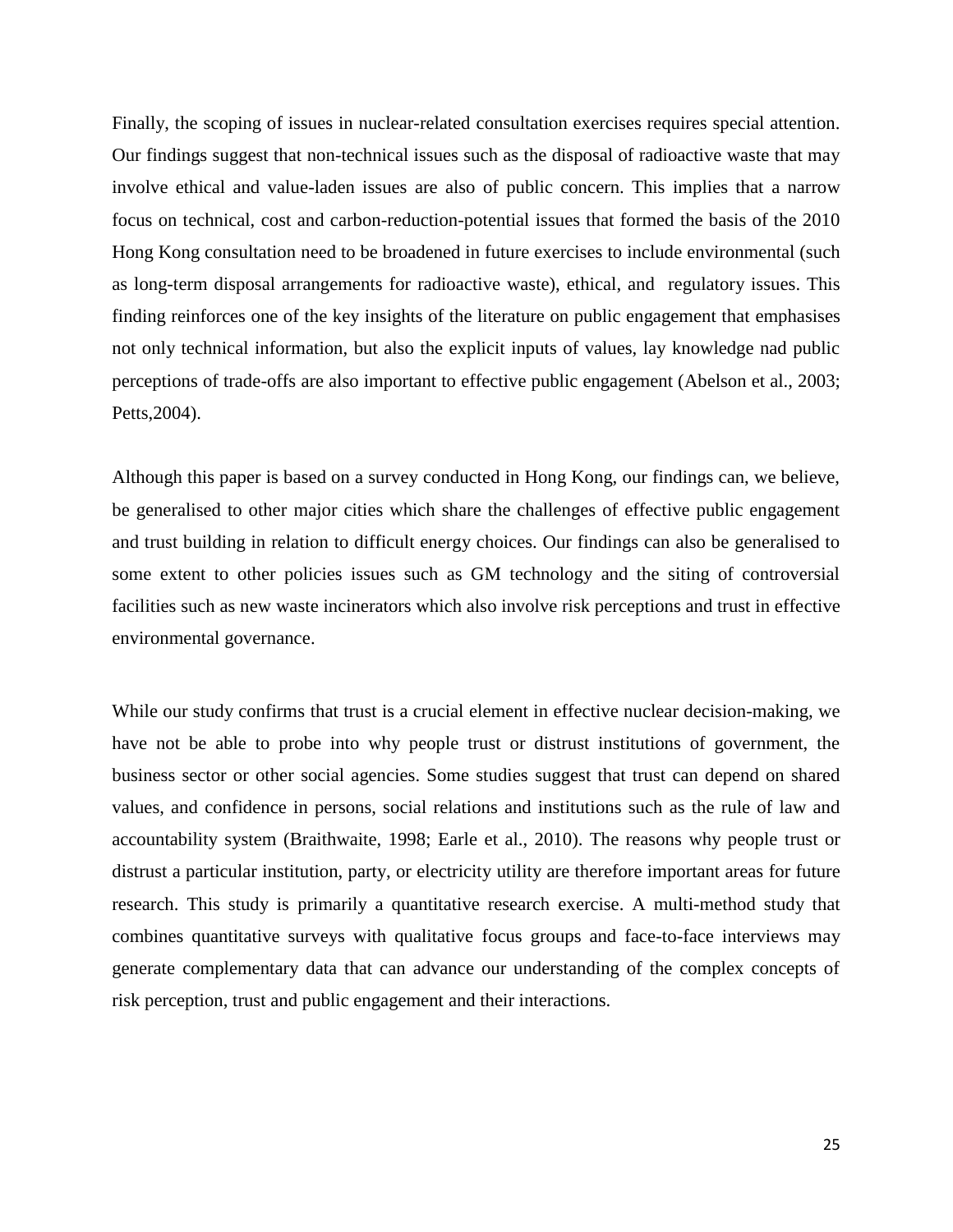# **References**

- Accenture, 2008. Attitudes Towards Nuclear Power in the United Kingdom. Accenture & Utility Week Research Survey: Utility Week, Retrieved 19 July, 2013, from [<http://www.accenture.com/gb-en/Documents/PDF/NuclearPowerPDF\\_Finalb.pdf>](http://www.accenture.com/gb-en/Documents/PDF/NuclearPowerPDF_Finalb.pdf)
- Adams, M., Wheeler, D., & Woolston, G. (2011). A participatory approach to sustainable energy strategy development in a carbon-intensive jurisdiction: The case of Nova Scotia. *Energy Policy, 39*(5), 2550-2559.
- Aegerter, I., Bucher, P., 1993. Public participation in political decisons on nuclear energy: the Swiss practice, in Public participation in nuclear decision-making : proceedings of and international workshop. OECD, Paris, pp. 164-167.
- Bellaby, P., 2007. Role of Trust Among Stakeholders in Managing Uncertainties on the Way to Sustainable Energy: Full Research Report. Swindon: ESRC.
- Berube, D., Cummings, C., Frith, J., Binder, A., Oldendick, R., 2011. Comparing nanoparticle risk perceptions to other known EHS risks. Journal of Nanoparticle Research*,* 13(8), 3089-3099. doi: 10.1007/s11051-011-0325-z
- Bloomfield, D., Collins, K., Fry, C., Munton, R., 2001. Deliberation and inclusion: vehicles for increasing trust in UK public governance? Environment and Planning C: Government and Policy*,* 19(4), 501- 513.
- Boehmer-Christiansen, S. A., 1990. Energy policy and public opinion Manipulation of environmental threats by vested interests in the UK and West Germany. Energy Policy*,*  18(9), 828-837. doi: [http://dx.doi.org/10.1016/0301-4215\(90\)90062-9](http://dx.doi.org/10.1016/0301-4215(90)90062-9)
- Bradbury, J., Branch, K., Focht, W., 1999. Trust and public participation in risk policy issues, in: Cvetkovich, G. & Löfstedt, R. (Eds.), Social Trust and the Management of Risk. Earthscan, London, pp. 117–127.
- Braithwaite, V., 1998. Communal and exchange trust norms: their value base and relevance to institutional trust, in: Braithwaite, V. & Levi, M. (Eds.), Trust and Governance Russell Sage Foundation, New York, pp. 46-74.
- Brecher, R., Flynn, T., 2002. Principles of Risk Communication: Building Trust and Credibility with the Public, in Handbook of Toxicologic Pathology. San Diego: Academic Press447- 457.
- Brunk, C. G., 2006. Public Knowledge, Public Trust: Understanding the 'Knowledge Deficit' Community Genetics*,* 9, 178-183.
- Chow, L. C. H., 2001. Changes in fuel input of electricity sector in Hong Kong since 1982 and their implications. Energy Policy*,* 29, 1399-1410.
- Chung, R., Pang, K., Lee, F., Li, J., 2013. *Survey on Energy Policy and Public Engagement in Hong Kong 2013: Survey Report*. Public Opinion Programme, The University of Hong Kong, Hong Kong. Retrieved 10 March, 2014, from <http://www.kadinst.hku.hk/nuclear/files/Final\_Nuclear\_policy\_English\_report\_2013071 8[1].pdf.>
- CLP, 2010. CLP Power Hong Limited Website Retrieved Aug 11, 2013, from <https:/[/www.clp.com.hk/ouroperations/power/dayabaynuclearpowerstation/Pages/dayab](http://www.clp.com.hk/ouroperations/power/dayabaynuclearpowerstation/Pages/dayabaynuclearpowerstation.aspx) [aynuclearpowerstation.aspx>](http://www.clp.com.hk/ouroperations/power/dayabaynuclearpowerstation/Pages/dayabaynuclearpowerstation.aspx)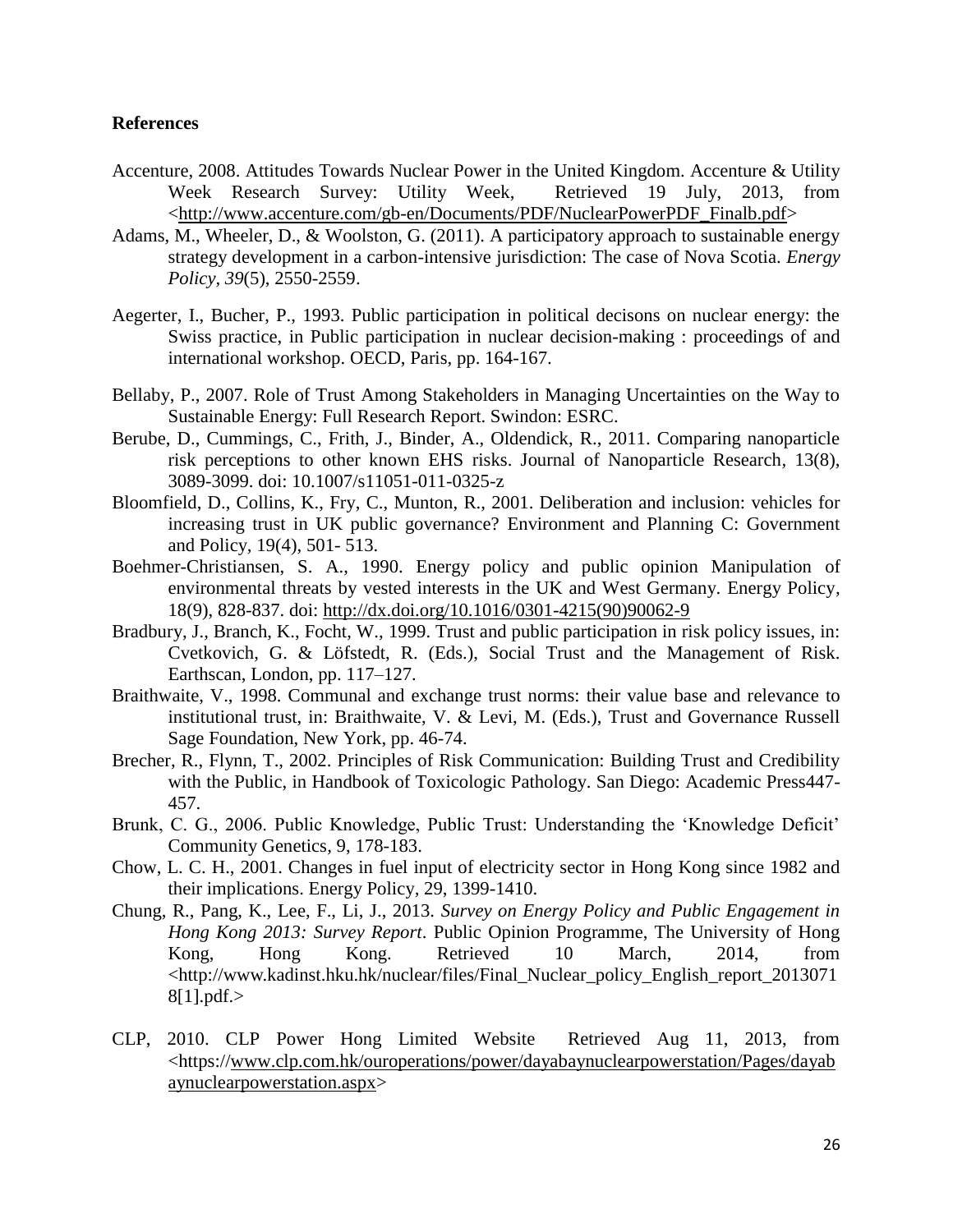CLP, 2013. 2012 Annual Report. CLP Holdings Limited, Hong Kong. Retrieved 8 August, 2013, from

<https:/[/www.clpgroup.com/ourcompany/aboutus/resourcecorner/investmentresources/D](http://www.clpgroup.com/ourcompany/aboutus/resourcecorner/investmentresources/Documents/2012/CLP_2012AR_English_Full.pdf) [ocuments/2012/CLP\\_2012AR\\_English\\_Full.pdf>](http://www.clpgroup.com/ourcompany/aboutus/resourcecorner/investmentresources/Documents/2012/CLP_2012AR_English_Full.pdf)

CNA, 2012. 2012 Public Opinion Research: National Nuclear Attitude Survey. Canadian Nuclear Association. [http://www.cna.ca/wp](http://www.cna.ca/wp-content/uploads/2012NuclearAttitudeReport.pdf)[content/uploads/2012NuclearAttitudeReport.pdf,](http://www.cna.ca/wp-content/uploads/2012NuclearAttitudeReport.pdf) Ottawa.

Coleman, J. S., 1990. Foundations of social theory. Harvard University Press, Cambridge, Mass.

- Conney, S., 1997. Why Taiwan is not Hong Kong: a review of the PRC's One Country Two Systems model for reunification with Taiwan. Pacific Rim Law & Policy Jounral*,* 6(3), 497-548.
- Corner, A., Venables, D., Spence, A., Poortinga, W., Demski, C., Pidgeon, N., 2011. Nuclear power, climate change and energy security: Exploring British public attitudes. Energy Policy*,* 39(9), 4823-4833. doi:<http://dx.doi.org/10.1016/j.enpol.2011.06.037>
- CSD, 2012. 2011 Population Census Summary Results. Census and Statistics Department, HKSAR Government, Hong Kong. Retrieved 22 July, 2013, from [<http://www.census2011.gov.hk/pdf/summary-results.pdf>](http://www.census2011.gov.hk/pdf/summary-results.pdf)
- CSD, 2013. Hong Kong Energy Statistics 2012 Annual Report. Census and Statistics Department, Hong Kong SAR, Hong Kong. Retrieved 8 August, 2013, from [<http://www.statistics.gov.hk/pub/B11000022012AN12B0100.pdf>](http://www.statistics.gov.hk/pub/B11000022012AN12B0100.pdf)
- Cvetkovich, G., Löfstedt, R. (Eds.), 1999. *Social trust and the management of risk*. London Earthscan.
- Denhardt, R., 2002. Trust as capacity: The role of integrity and responsiveness. Public Organization Review: A Global Journal*,* 2, 65-76.
- Department of Health, 2009. Community Survey of Perceived Environmental Health Risks in Western Australia. Department of Health Western Australia, Western Australia. Retrieved 29 July, 2013, from [<http://www.public.health.wa.gov.au/cproot/2112/2/11194%20SURVEY.pdf>](http://www.public.health.wa.gov.au/cproot/2112/2/11194%20SURVEY.pdf)
- Earle, T., Siegrist, M., Gutscher, H., 2010. Trust, risk perception and the TCC model of cooperation, in: Siegrist, M., Earle, T. & Gutscher, H. (Eds.), Trust in Risk management: Uncertainty and Scepticism in the Public Mind Earthscan, London, pp. 1-50.
- Economic Services Bureau, 1998. Energy Policy from an Environmental Perspective. Economic Services Bureau, HKSAR Government, Hong Kong. Retrieved 26 July, 2013, from [<http://www.epd.gov.hk/epd/english/boards/advisory\\_council/ace\\_paper9848.html>](http://www.epd.gov.hk/epd/english/boards/advisory_council/ace_paper9848.html)
- Environment Bureau, 2008. New Scheme of Control Agreements with the Two Power Companies (CB(1)546/07-08(01)). Environment Burea, Hong Kong SAR Government. [http://www.legco.gov.hk/yr07-08/english/panels/es/papers/edevcb1-546-1-e.pdf,](http://www.legco.gov.hk/yr07-08/english/panels/es/papers/edevcb1-546-1-e.pdf) Hong Kong.
- Environment Bureau, 2010. Hong Kong's Climate Change Strategy and Action Agenda: Consultation Document. The Government of the Hong Kong Special Administrative Region.

[http://www.epd.gov.hk/epd/english/climate\\_change/files/Climate\\_Change\\_Booklet\\_E.pd](http://www.epd.gov.hk/epd/english/climate_change/files/Climate_Change_Booklet_E.pdf) [f,](http://www.epd.gov.hk/epd/english/climate_change/files/Climate_Change_Booklet_E.pdf) Hong Kong.

European Commission, 2007. Energy Technologies: Knowledge, Perception, Measures (Special Eurobarometer 262). European Commission. [http://ec.europa.eu/public\\_opinion/archives/ebs/ebs\\_262\\_en.pdf,](http://ec.europa.eu/public_opinion/archives/ebs/ebs_262_en.pdf) Brussels.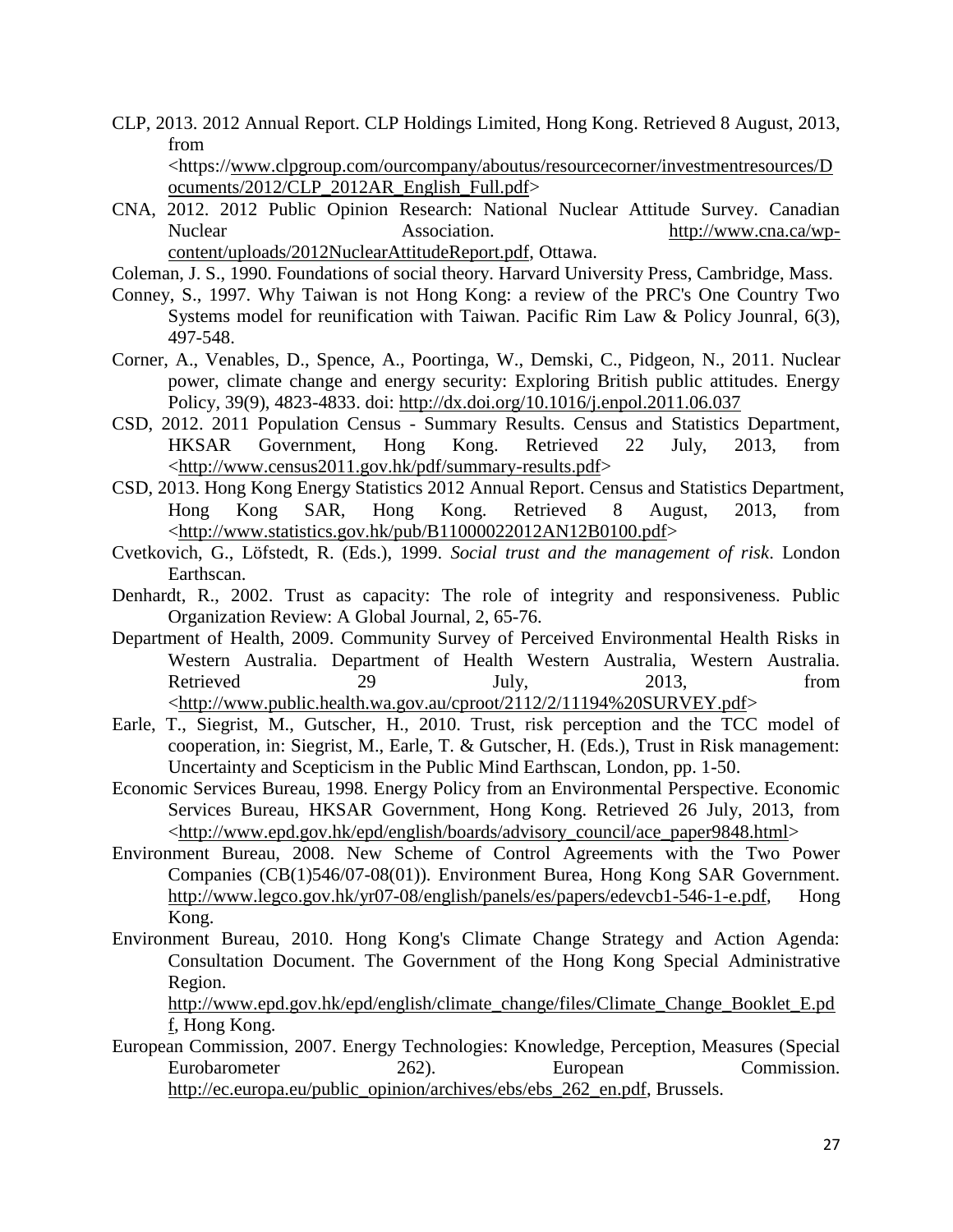- Frewer, L. J., Howard, C., Hedderley, D., Shepherd, R., 1996. What determines trust in information about food-related risks? Underlying psychological constructs. Risk Analysis*,*  16(4), 473-485.
- Gilson, L., 2003. Trust and the development of health care as a social institution. Social Science and Medicine*,* 56(7), 1453–1468.
- Glaser, A., 2012. From Brokdorf to Fukushima: The long journey to nuclear phase-out. Bulletin of the Atomic Scientists*,* 68(6), 10-21. doi: 10.1177/0096340212464357
- Glover, D. (2003). *Public Participation in National Biotechnology Policy and Biosafety Regulation*. Brighton, Sussex, England: Institute of Development Studies.
- Goodfellow, M. J., Williams, H. R., Azapagic, A., 2011. Nuclear renaissance, public perception and design criteria: An exploratory review. Energy Policy*,* 39(10), 6199-6210. doi: <http://dx.doi.org/10.1016/j.enpol.2011.06.068>
- Greenhalgh, C., Azapagic, A., 2009. Review of drivers and barriers for nuclear power in the UK. Environmental Science & Policy, 12(7), 1052-1067. doi: <http://dx.doi.org/10.1016/j.envsci.2009.07.006>
- Hadjilambrinos, C., 2000. Understanding technology choice in electricity industries: a comparative study of France and Denmark. Energy Policy*,* 28(15), 1111-1126. doi: [http://dx.doi.org/10.1016/S0301-4215\(00\)00067-7](http://dx.doi.org/10.1016/S0301-4215(00)00067-7)
- Hardin, R., 1996. Trustworthiness. Ethics(107), 26-42.
- Hayashi, M., Hughes, L., 2013. The Fukushima nuclear accident and its effect on global energy security. Energy Policy*,* 59, 102-111. doi:<http://dx.doi.org/10.1016/j.enpol.2012.11.046>
- Hinman, G., Rosa, E., Kleinhesselink, R., Lowinger, T., 1993. Perceptions of Nuclear and Other Risks in Japan and the United States. Risk Analysis*,* 13(4), 449-455. doi: 10.1111/j.1539- 6924.1993.tb00745.x
- Hsiao, H.-H., Liu, H.-J., Lee, S.-H., Lai, O.-K., Lee, Y.-S., 1999. The making of anti-nuclear movements in East Asia: State-movements relationships and policy outcomes, in: Lee, Y.-s. & So, A. (Eds.), Asia's Environmental Movements: Comparative Perspectives. M.E. Sharpe, Armonk, N.Y. ; London, England, pp. 252-268.
- Hunt, S., Frewer, L., Shepherd, R., 1999. Public trust in sources of information about radiation risks in the UK. Journal of Risk Research*,* 2(2), 167–180.
- IAEA, 2011. Mission Report: IAEA International Fact Finding Expert Mission of the Fukushima Dai-ichi NPP Accident Following the Great East Japan Earthquake and Tsunami. Internatonal Atomic Energy Agency. [http://www](http://www-pub.iaea.org/MTCD/Meetings/PDFplus/2011/cn200/documentation/cn200_Final-Fukushima-Mission_Report.pdf)[pub.iaea.org/MTCD/Meetings/PDFplus/2011/cn200/documentation/cn200\\_Final-](http://www-pub.iaea.org/MTCD/Meetings/PDFplus/2011/cn200/documentation/cn200_Final-Fukushima-Mission_Report.pdf)[Fukushima-Mission\\_Report.pdf,](http://www-pub.iaea.org/MTCD/Meetings/PDFplus/2011/cn200/documentation/cn200_Final-Fukushima-Mission_Report.pdf) Vienna.
- Involve and GuideStar UK, 2008. Better Together: Improving Consultation With the Third Sector. A Handbook. Office of the Third Sector - Cabinet Office and Children England, London.
- Ipsos-Reid, 2003. Canadian Attitudes Towards Nuclear Energy Tracking Survey Results, November 2003. Canadian Nuclear Association. [http://www.cna.ca/wp](http://www.cna.ca/wp-content/uploads/CNAReportTrackingStudyNovember2003.pdf)[content/uploads/CNAReportTrackingStudyNovember2003.pdf,](http://www.cna.ca/wp-content/uploads/CNAReportTrackingStudyNovember2003.pdf) Ottawa.
- Ipsos MORI, 2010. Nuclear Issues Tracking: Topline Findings November 2010 Retrieved July 31, 2013, from [<http://www.ipsos-mori.com/Assets/Docs/Polls/nuclear-issues-tracking](http://www.ipsos-mori.com/Assets/Docs/Polls/nuclear-issues-tracking-topline-november-2010.pdf)[topline-november-2010.pdf>](http://www.ipsos-mori.com/Assets/Docs/Polls/nuclear-issues-tracking-topline-november-2010.pdf)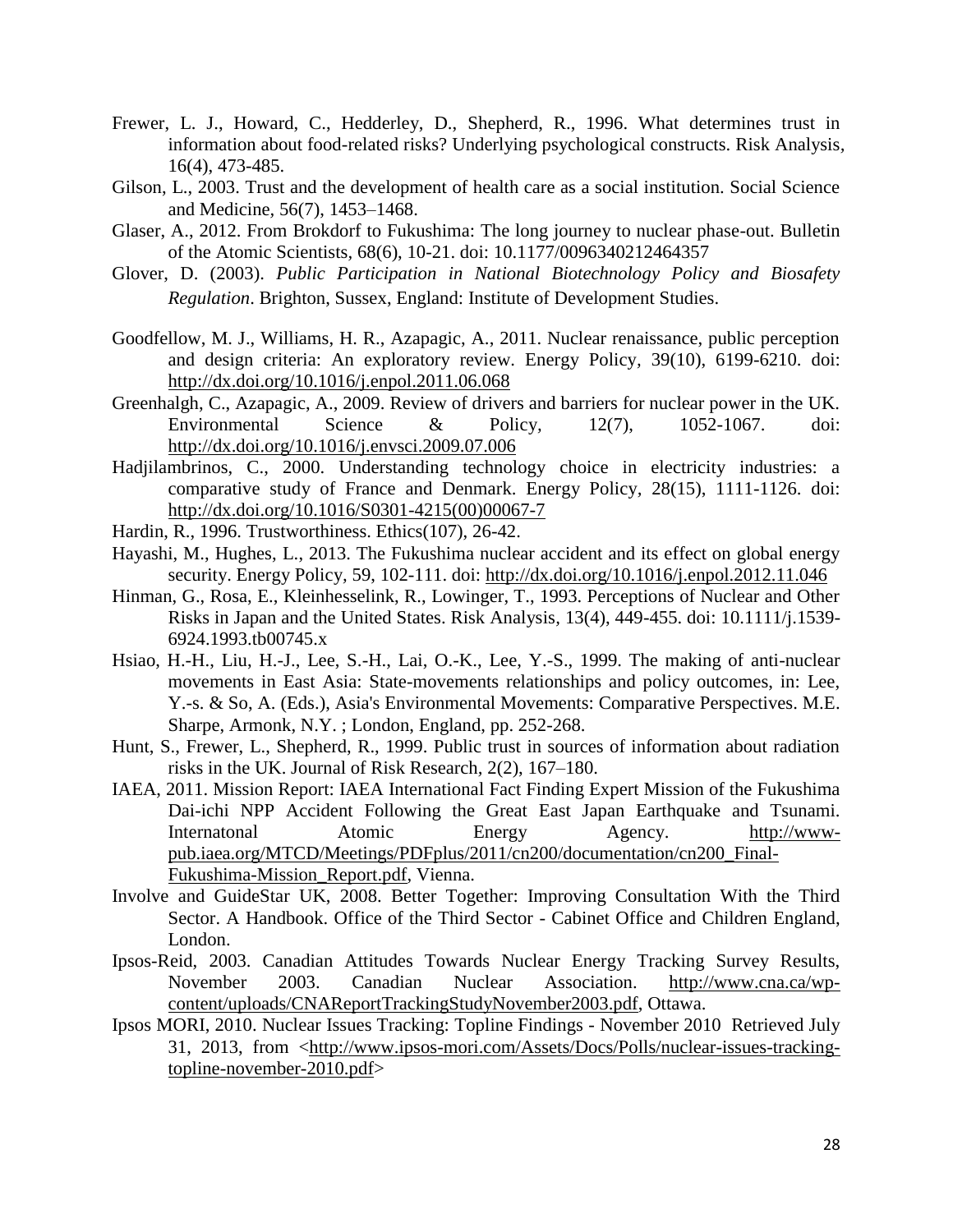- Irwin, A., Allan, S., Welsh, I., 2000. Nuclear Risks: Three Problematics, in: Adam, B., Beck, U. & Loon, J. v. (Eds.), The Risk Society and Beyond: Critical Issues for Social Theory. SAGE Publications Ltd, London, pp. 79-105.
- ISD, 2013. Hong Kong Facts: Water, Power and Gas Supplies. Information Services Department, HKSAR, Hong Kong. Retrieved 8 August, 2013, from [<http://www.gov.hk/en/about/abouthk/factsheets/docs/wp&g\\_supplies.pdf>](http://www.gov.hk/en/about/abouthk/factsheets/docs/wp&g_supplies.pdf)
- Jacobs, L., Worthley, R., 1999. A Comparative Study of Risk Appraisal: A New Look at Risk Assessment in Different Countries. Environmental Monitoring and Assessment*,* 59(2), 225-247. doi: 10.1023/a:1006163606270
- Kadak, A., 2006. Nuclear Power: "Made in China". *Brown Journal of World Affairs, 13*(1), 77- 90. Retrieved 29 July, 2013, from [<http://www.bjwa.org/article.php?id=kw6eQGp5K93c7Odt9BP5g4dgqo8Y7USZ2414oJ](http://www.bjwa.org/article.php?id=kw6eQGp5K93c7Odt9BP5g4dgqo8Y7USZ2414oJnt)  $nt$
- Kim, S., 2005. The role of trust in the modern administrative state: an integrative model. Administration and Society*,* 37(5), 611-635.
- Lam, K. C., & Woo, L. Y. (2009). Public perception of locally unwanted facilities in Hong Kong: Implications for conflict resolution. *Local Environment, 14*(9), 851-869.
- Lo, A., 2008. Merging electricity and environment politics of Hong Kong: identifying the barriers from the ways that sustainability is defined. Energy Policy*,* 36(4), 1521-1537.
- Lorenzoni, I., Nicholson-Cole, S., Whitmarsh, L., 2007. Barriers perceived to engaging with climate change among the UK public and their policy implications. Global Environmental Change*,* 17(3–4), 445-459. doi: <http://dx.doi.org/10.1016/j.gloenvcha.2007.01.004>
- Macilwain, C., 2011. Concerns over nuclear energy are legitimate. Nature*,* 471(7340), 549.
- Mah, D., Van der Vleuten, J., Hills, P. and Tao, J. (2012a, 24-26 June). *Improving public engagement and public trust for nuclear decision-making: a case study of the UK Approach.* Paper presented at the The 18th Annual International Sustainable Development Research Conference, University of Hull, Hull, the UK.
- Mah, D. N.-y., van der Vleuten, J. M., Hills, P., Tao, J., (2012b). Consumer perceptions of smart grid development: Results of a Hong Kong survey and policy implications. Energy Policy*,*  49, 204-216.
- Mah, D., & Hills, P. (2013). *Nuclear decision-making in Hong Kong: A background paper (Kadoorie Institute Working Paper No. 20)*. Hong Kong: The Kadoorie Institute, The University of Hong Kong. Retrieved 10 March, 2014, from [<http://www.kadinst.hku.hk/PDF\\_file>](http://www.kadinst.hku.hk/PDF_file)
- Mayer, R. C., Davis, J. H., Schoorman, F. D., 1995. An integrative model of organizational trust. Academy of Management Review*,* 20, 709–734.
- NERC, 2010. High-Impact, Low-Frequency Event Risk to the North American Bulk Power System: A Jointly-Commissioned Summary Report of the North American Electric Reliability Corporation and the U.S. Department of Energy's November 2009 Workshop. North American Electric Reliabilty Corporation, Washington, D.C. Retrieved 26 August, 2013, from [<http://www.nerc.com/files/HILF.pdf>](http://www.nerc.com/files/HILF.pdf)
- OECD, 2009. Inclusive Policy Making, in Focus on Citizens: Public Engagement for Better Policy and Services. OECD Publishing, Paris, pp. 45-55.
- OECD, 2010. Public Attituide to Nuclear Power. Organisation for Economic Co-operation and Development, Paris.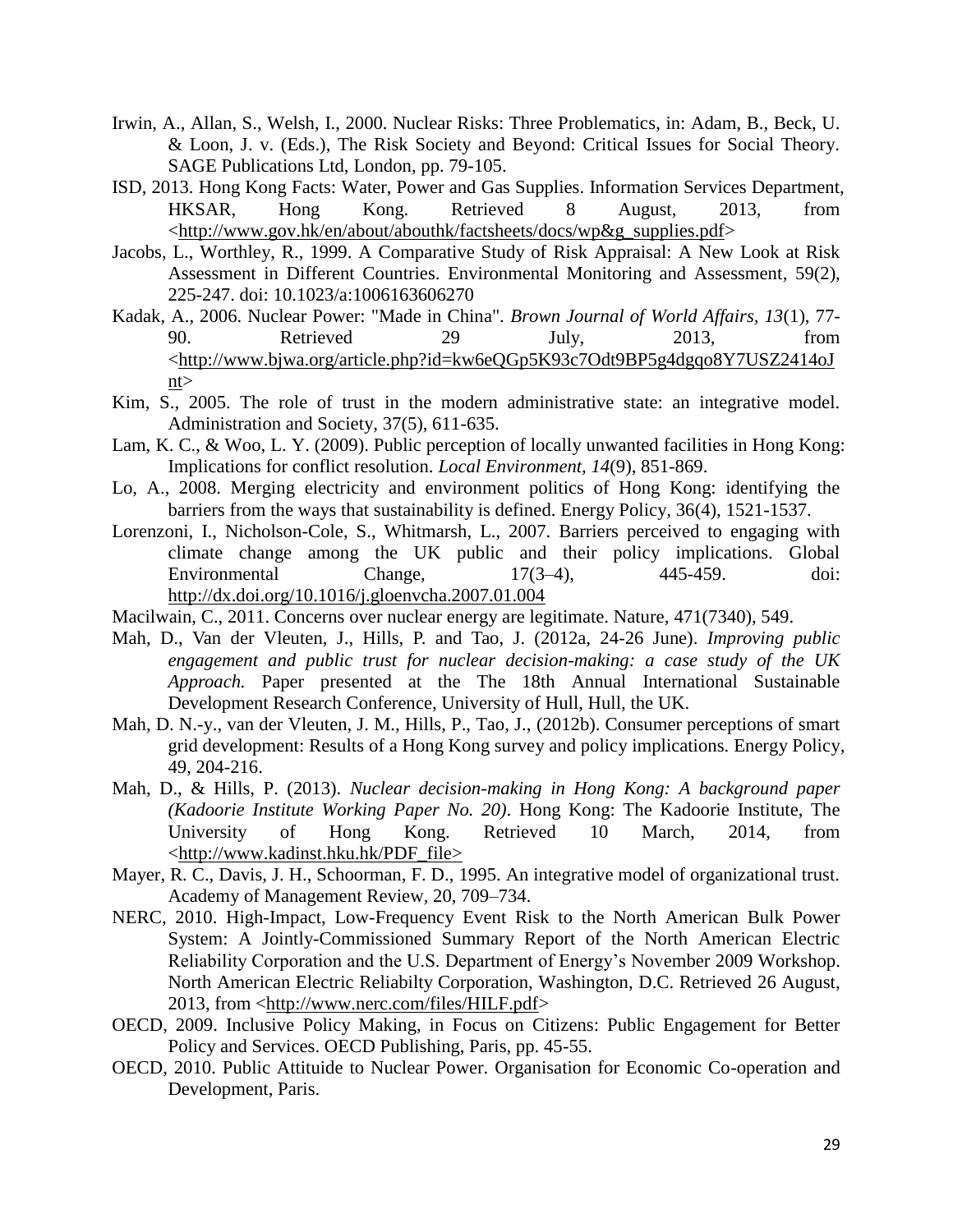- Oxfam, 2010. Hong Kong's Vulnerability to Global Climate Change Impacts: An Oxfam Report on a 2010 Public Survey and Policy Recommendations. Oxfam (Hong Kong). [http://hku.hk/kadinst/PDF\\_file/OHK\\_Opinion\\_Survey\\_final\\_report.pdf,](http://hku.hk/kadinst/PDF_file/OHK_Opinion_Survey_final_report.pdf) Hong Kong.
- Petts, J. (2004). Barriers to participation and deliberation in risk decisions: evidence from waste management. *Journal of Risk Research, 7*(2), 115-133.
- Petts, J., 2008. Public engagement to build trust: false hopes? Journal of Risk Research*,* 11(6), 821-835.
- Pidgeon, N., Lorenzoni, I., Poortinga, W., 2008. Climate change or nuclear power—No thanks! A quantitative study of public perceptions and risk framing in Britain. Global Environmental Change*,* 18(1), 69-85.
- Poortinga, W., Pidgeon, N., 2003. Exploring the Dimensionality of Trust in Risk Regulation. Risk Analysis*,* 23(5), 961-972. doi: 10.1111/1539-6924.00373
- Power, M., 2004. The Risk Management of Everything Rethinking the Politics of Uncertainty. Demos, London.
- Renewables International. (2013, July 24). Austria to go 100 percent nuclear-free. *Renewables International. http://www.renewablesinternational.net/austria-to-go-100-percentnuclear-free/150/537/71512/*.
- Renn, O., Schweizer, P.-J., 2009. Inclusive risk governance: Concepts and application to environmental policy making. Environmental Policy and Governance*,* 19, 174-185.
- Reynolds, T., Kolodinsky, J., Murray, B., 2012. Consumer preferences and willingness to pay for compact fluorescent lighting: Policy implications for energy efficiency promotion in Saint Lucia. Energy Policy, 41, 712-722. doi: <http://dx.doi.org/10.1016/j.enpol.2011.11.035>
- Rousseau, D., Sitkin, S., Burt, R., Camerer, C., 1998. Not so different after all: a cross-discipline view of trust. Academy of Management Review*,* 23(3), 393-404.
- Rowe, G., Frewer, L. J., 2000. Public participation methods: A framework for evaluation. Science, Technology, & Human Values*,* 25(1), 3-29.
- Rowe, G., Frewer, L. J., 2004. Evaluating public- Participation exercises: A research agenda. Science, Technology, & Human Values*,* 29(4), 512-556.
- Scholz, R., Siegrist, M., 2010. Low Risks, High Public Concern? The Cases of Persistent Organic Pollutants (POPs), Heavy Metals, and Nanotech Particles. Human and Ecological Risk Assessment*,* 16(1), 185-198. doi: 10.1080/10807030903459114
- Sirin, S. (2010). An assessment of Turkey's nuclear energy policy in light of South Korea's nuclear experience. *Energy Policy, 38*(10), 6145-6152.
- Sjöberg, L., 2000. Factors in risk perception. Risk Analysis*,* 20(1), 1-11.
- Sjöberg, L., 2004. Explaining Individual Risk Perception: The Case of Nuclear Waste. Risk Management*,* 6(1), 51-64. doi: 10.2307/3867934
- Stebbing, M., 2009. Avoiding the trust deficit: Public engagement, values, the precautionary principle and the future of nanotechnology. Bioethical Inquiry*,* 6, 37-48.
- Surrey, J., Huggett, C., 1976. Opposition to nuclear power: A review of international experience. Energy Policy*,* 4(4), 286-307. doi: [http://dx.doi.org/10.1016/0301-4215\(76\)90023-9](http://dx.doi.org/10.1016/0301-4215(76)90023-9)
- Swofford, J., Slattery, M., 2010. Public attitudes of wind energy in Texas: Local communities in close proximity to wind farms and their effect on decision-making. Energy Policy*,* 38(5), 2508-2519. doi:<http://dx.doi.org/10.1016/j.enpol.2009.12.046>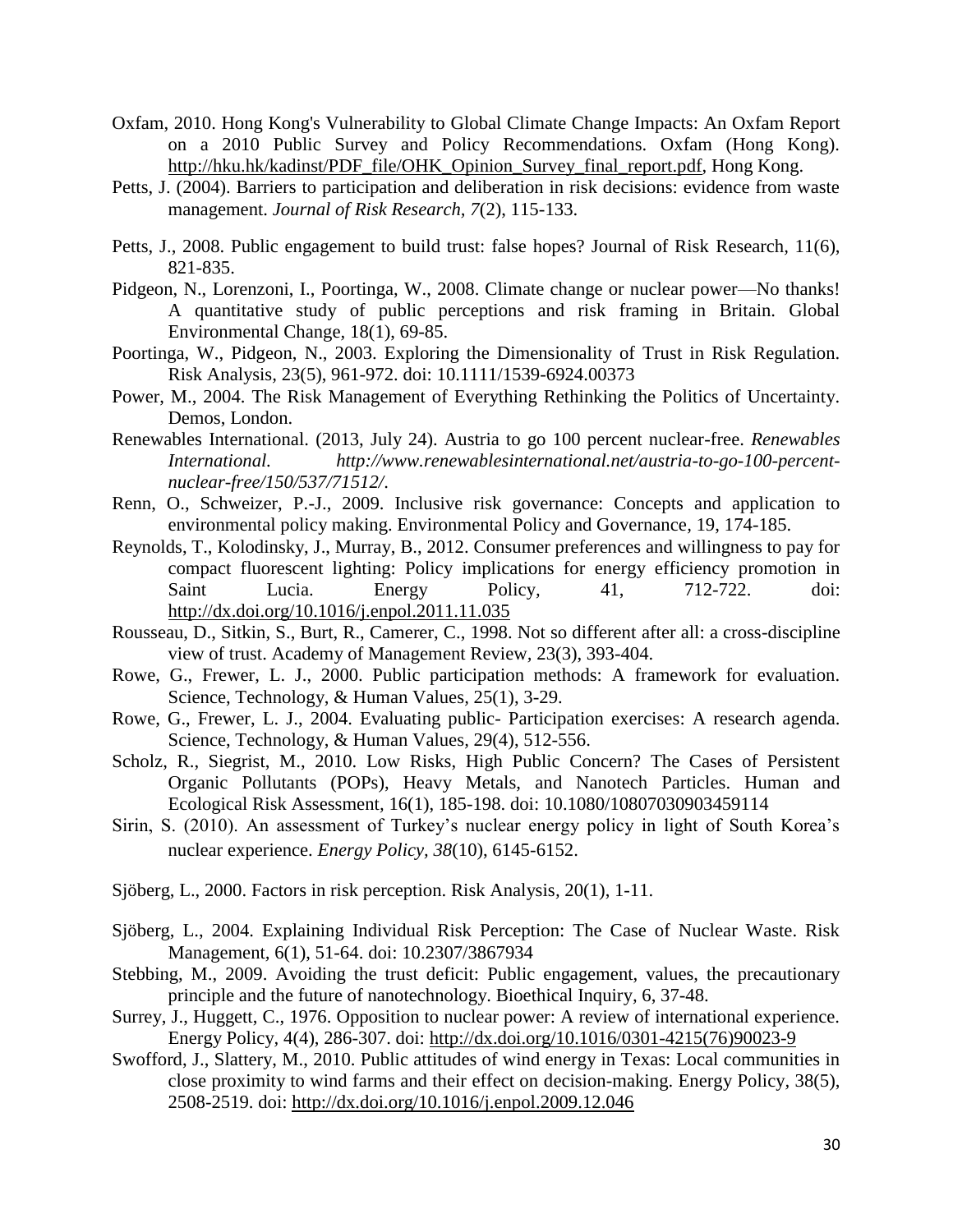- Teräväinen, T., Lehtonen, M., Martiskainen, M., 2011. Climate change, energy security, and risk—debating nuclear new build in Finland, France and the UK. Energy Policy*,* 39, 3434-3442.
- Thomas, M., 2013. Shaping Hong Kong's Energy Policy: Background slides on some regional challenges Paper presented at the Shaping our Energy Policy: Guangdong and Hong Kong in the Mix (July 6), Hong Kong. Retrieved 8 August, 2013, from [<http://www.civic-exchange.org/wp/wp-](http://www.civic-exchange.org/wp/wp-content/uploads/2013/07/130706Thomas_presentation.pdf)

[content/uploads/2013/07/130706Thomas\\_presentation.pdf>](http://www.civic-exchange.org/wp/wp-content/uploads/2013/07/130706Thomas_presentation.pdf)

- Turcanu, C., Perko, T., Laes, E., 2013. Public participation processes related to nuclear research installations: What are the driving factors behind participation intention? Public Understanding of Science. doi: 10.1177/0963662513476405
- Upham, P., Shackley, S., 2006. The case of a proposed 21.5 MWe biomass gasifier in Winkleigh, Devon: Implications for governance of renewable energy planning. Energy Policy*,* 34(15), 2161-2172.
- Valentine, S., Sovacool, B., 2010. The socio-political economy of nuclear power development in Japan and South Korea. Energy Policy*,* 38(12), 7971-7979.
- Venables, D., Pidgeon, N., Simmons, P., Henwood, K., Parkhill, K., 2008. Living with Nuclear Power: A Q-method Study of Local Community Risk Perceptions. ESRC priority network 'Social Contexts and Responses to Risk' (SCARR), Kent.
- Venables, D., Pidgeon, N. F., Parkhill, K. A., Henwood, K. L., Simmons, P., 2012. Living with nuclear power: Sense of place, proximity, and risk perceptions in local host communities. Journal of Environmental Psychology*,* 32(4), 371-383. doi: <http://dx.doi.org/10.1016/j.jenvp.2012.06.003>
- Walker, R., Hills, P., Welford, R., Burnett, M., Tsang, S., 2008. Trust in Government in its Changing Dimensions: An Exploration of Environmental Policy in Hong Kong (Kadoorie Institute Working Paper No. 2). The Kadoorie Institute, The University of Hong Kong, Hong Kong. Retrieved 21 Aug, 2013, from [<http://www.hku.hk/kadinst/PDF\\_file/KI\\_working\\_paper\\_2.pdf>](http://www.hku.hk/kadinst/PDF_file/KI_working_paper_2.pdf)
- Wang, X., van Wart, M., 2007. When public participation in administration leads to trust: An empirical assessment of managers' perceptions. Public Administration Review*,* 67(2), 265-278.
- Whitfield, S., Rosa, E., Dan, A., Dietz, T., 2009. The Future of Nuclear Power: Value Orientations and Risk Perception. Risk Analysis*,* 29(3), 425-437. doi: 10.1111/j.1539- 6924.2008.01155.x
- Wittneben, B. B. F., 2012. The impact of the Fukushima nuclear accident on European energy policy. Environmental Science & Policy*,* 15, 1-3.
- WNA, 2013, July. Nuclear Power in China Retrieved July 29, 2013, from [<http://www.world](http://www.world-nuclear.org/info/Country-Profiles/Countries-A-F/China--Nuclear-Power/#.UfXpfdJkOQ0)[nuclear.org/info/Country-Profiles/Countries-A-F/China--Nuclear-](http://www.world-nuclear.org/info/Country-Profiles/Countries-A-F/China--Nuclear-Power/#.UfXpfdJkOQ0)[Power/#.UfXpfdJkOQ0>](http://www.world-nuclear.org/info/Country-Profiles/Countries-A-F/China--Nuclear-Power/#.UfXpfdJkOQ0)
- Wong, O., Chan, M., 2013. Experts call for more details on Guangdong uranium plant. South China Morning Post*,* July 10
- Wynne, B. E., 2006. Public engagement as means of restoring trust in science? Hitting the notes, but missing the music. Community Genetics*,* 9(3), 211-220.
- Zhang, J. y., Fujiwara, A., Senbil, M., Shao, C., Guo, J., 2005. Measuring capacity indicators of civil society for environmental management in Beijing based on an attitudinal survey. Journal of International Development and Cooperation, 11(2), 67-86.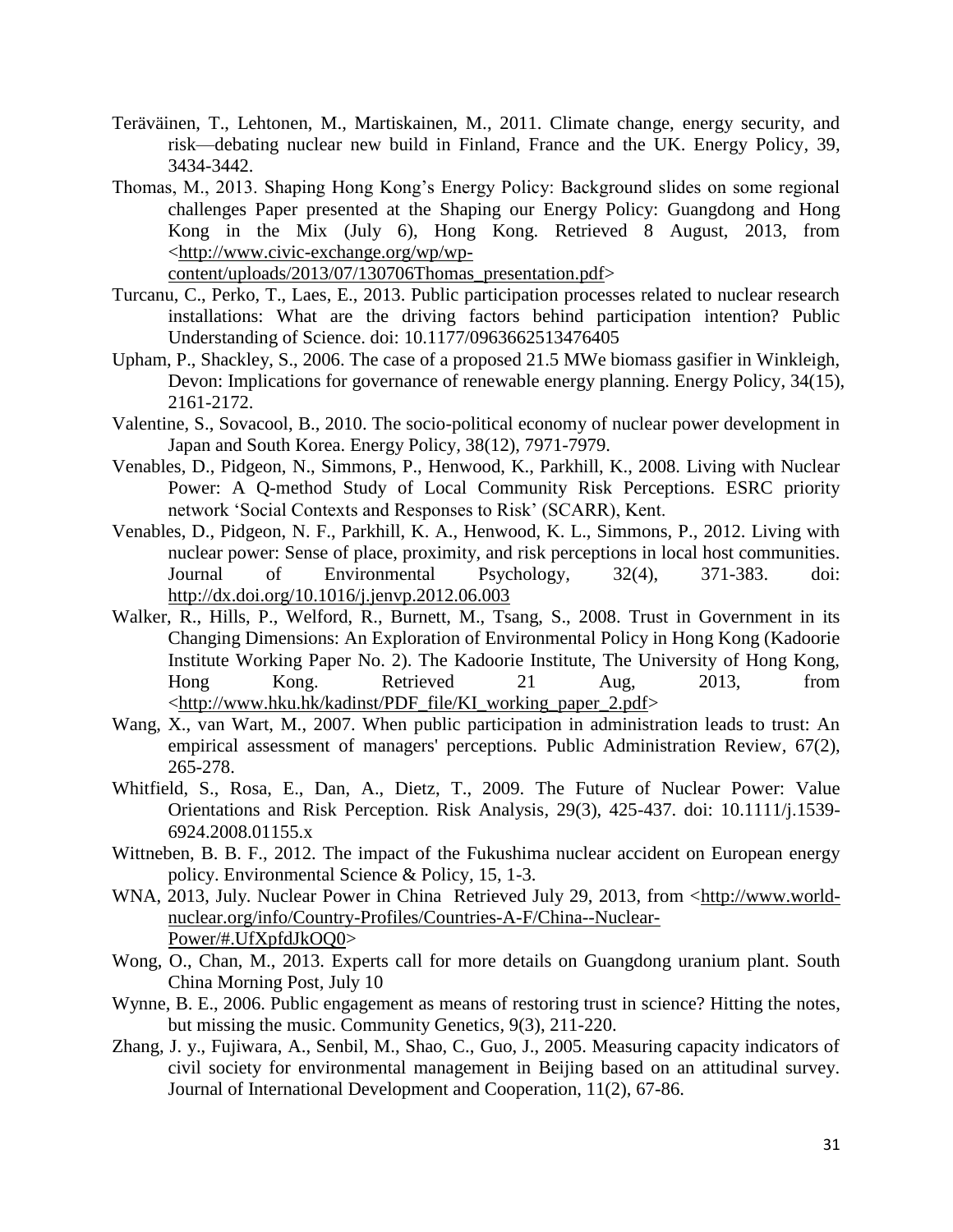

Figure 1: Nuclear power plants in Guangdong

Source: Map compiled by authors with data retrieved from WNA website http://world-nuclear.org (dated 8 August, 2013)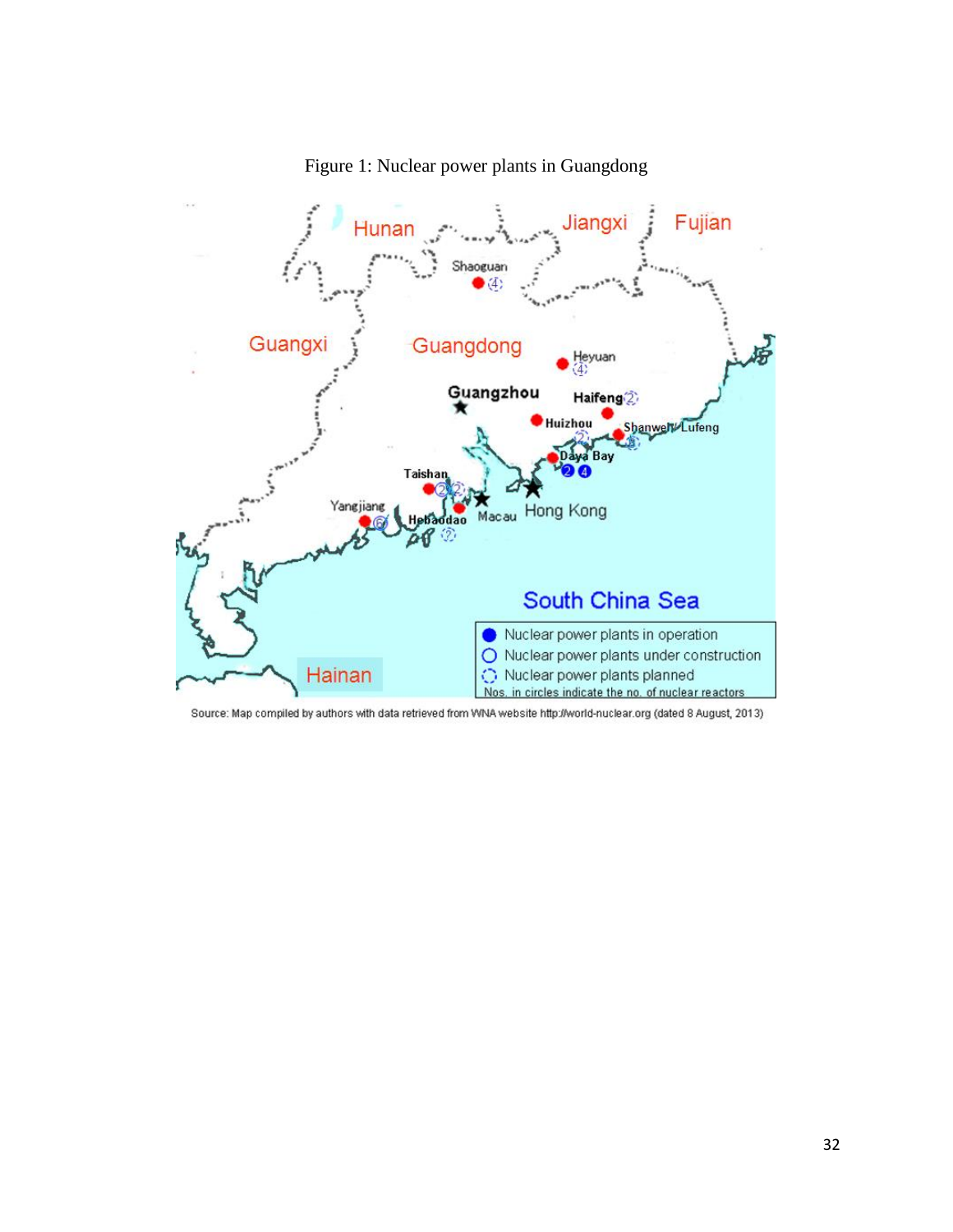

Figure 2. Summary of responses to the statement "To what extent do you support or oppose the use of the following fuels/technologies in electricity generation?" Responses are expressed as aggregate percentage of the "strongly support," "support," "oppose," and "strongly oppose" responses. For example, the 32.8% respondents reported to "support" nuclear energy in this figure include those who said that they "strongly supported" or "supported" nuclear energy. Similarly, 35.4% respondents reported to "oppose" nuclear energy in this figure include those who said that they "opposed" or "strongly opposed" nuclear energy. Detailed breakdown of the responses is available at the full survey report: [http://www.kadinst.hku.hk/nuclear/files/Final\\_Nuclear\\_policy\\_English\\_report\\_20130718\[1\].pdf](http://www.kadinst.hku.hk/nuclear/files/Final_Nuclear_policy_English_report_20130718%5b1%5d.pdf)

| <b>Demographic features</b>                           |                               | <b>Support</b><br>nuclear | <b>Half-half</b> | <b>Oppose</b><br>nuclear |
|-------------------------------------------------------|-------------------------------|---------------------------|------------------|--------------------------|
| Share of respondents                                  |                               | 32.8%                     | 28.0%            | 35.4%                    |
| Gender ***                                            | Female                        | 40.1%                     | 71.7%            | 68.6%                    |
| $(p=.000)$                                            | Male                          | 59.9%                     | 28.3%            | 31.4%                    |
| <b>Monthly</b>                                        | Less than $$10,000$           | 21.3%                     | 22.5%            | 12.6%                    |
| <b>Income</b>                                         | Between \$10,001 and \$30,000 | 49.3%                     | 41.7%            | 22.3                     |
| $$HK$ <sup>***</sup><br>Between \$30,001 and \$50,000 |                               | 14.7%                     | 21.2%            | 22%                      |
| $(p=.004)$                                            | Higher than \$50,000          | 14.7%                     | 14.6%            | 20.6%                    |
| Child ***                                             | With one child or more        | 62.2%                     | 73.6%            | 74.1%                    |
| $(p=.000)$                                            | Without any child             | 37.8%                     | 26.4%            | 25.9%                    |
|                                                       | $<$ 20                        | 4.2%                      | 4.2%             | 7.0%                     |
| Age $(p=.565)$                                        | >60                           | 24.3%                     | 23.2%            | 21.0%                    |
|                                                       | $20 - 29$                     | 11.1%                     | 10.7%            | 15.4%                    |
|                                                       | $30 - 39$                     | 6.3%                      | 5.4%             | 9.8%                     |
|                                                       | $40 - 49$                     | 20.1%                     | 20.2%            | 13.3%                    |
|                                                       | 50 - 60                       | 34.0%                     | 36.3%            | 33.6%                    |

Table 1: Selected demographic features by responses to nuclear choice

*Remarks:* 

*(1) \*\*\* indicates <.01 significance level in chi-square test with p-value in the parenthesis*

*(2) "Half-half" means that respondents partly agree and partly disagree, and they found it difficult to differentiate whether they agree or disagree more.*

*(3) 4% of our respondents stated that they "don't know", meaning that they have no idea how to make this decision.*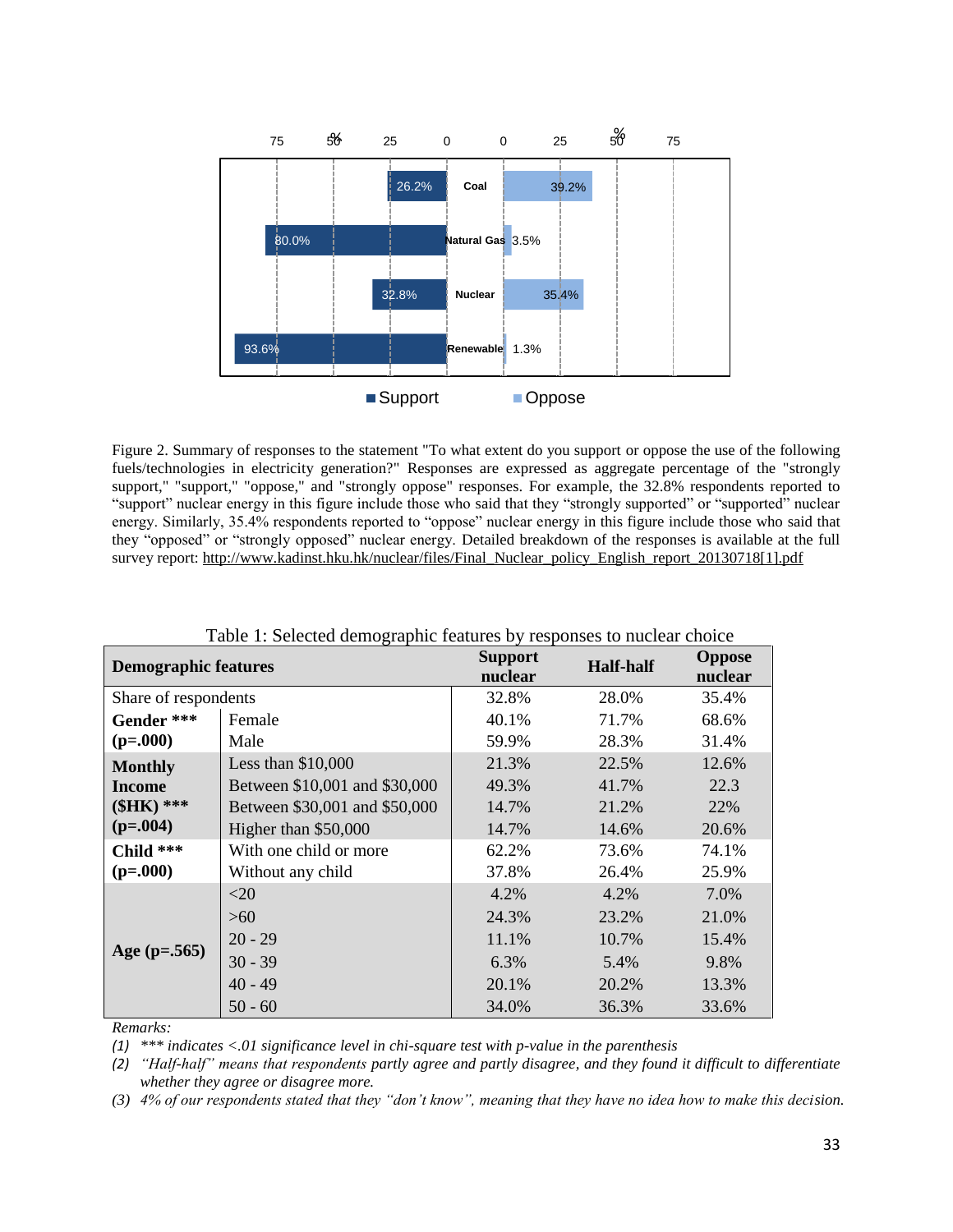

**Figure 3:** Summary of responses to the question "How likely do you think you would be exposed to the following risks within your or your childrens' lifetimes ?" Responses are expressed as the aggregate precentage of the "very likely," "likely," "unlikely," and "very unlikely" responses. For example, the 31.6% respondents reported to perceive it is "likely" that they and their children would be exposed to nuclear risks include those who said they perceived that it would be "very likely" or "likely" that they would be exposed to the risks.



**Figure 4:** Summary of responses to the question "To what extent do you agree with the following statements?" (a) I am concerned about the effects of radiation exposure. (b) I am concerned about the disposal of radioactive waste. (c) I am concerned about the unknown consequences and uncertainty of the use of nuclear power (e.g. uncertainty over liability and compensation in cases of nuclear incidents if something like Fukushima happens again). (d) I am concerned about the cost of nuclear-generated electricity. (e) I am concerned about the lack of regulations on nuclear power. (f) I am concerned that nuclear power plants can be possible targets in wars or of terrorism. Responses are expressed as the aggregate percentage of the "strongly agree," "agree," "disagree," and "strongly disagree" responses. For example, the 85.3% respondents reported to "agree" that they were concerned about the effects of radiation exposure include those who said that they "strongly agreed" or "agreed" with the statement.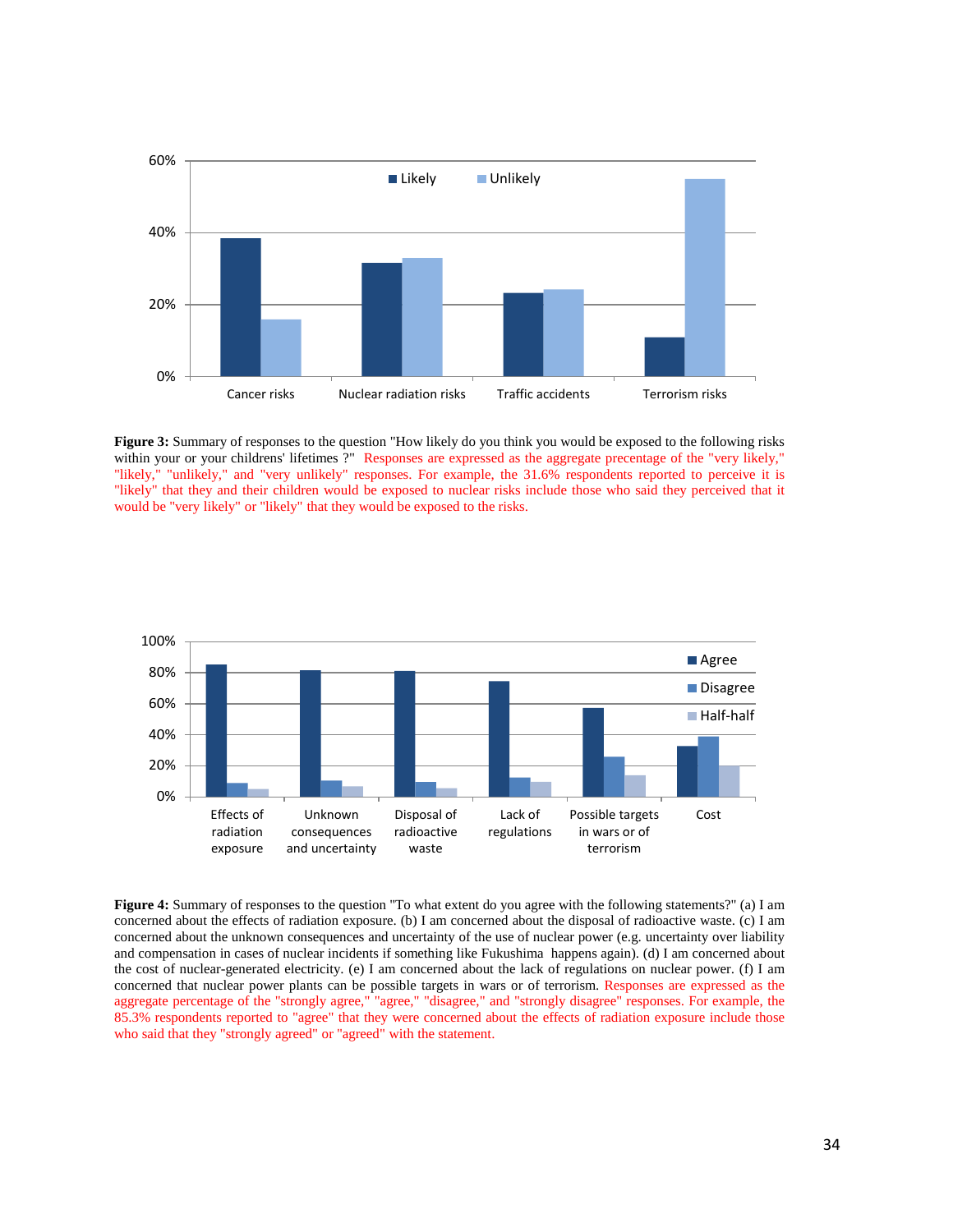

**Figure 5:** Summary of responses to the question "To what extent do you agree with the following statements?" (a) I did not have access to comprehensive and balanced information for meaningful participation. (b) I can't make a difference any way. (c) I can't afford the time. (d) The government will do a good job without my input. (e) I was not aware there was a consultation. Responses are expressed as aggregate percentage of the "strongly agree," "agree," "disagree," and "strongly disagree" responses. For example, the 79.0% respondents reported to "agree" that they were not aware there was a consultation include those who said that they "strongly agree" or "agree" with the statement.



**Figure 6**. Summary of responses to the question "To what extent do you agree or disagree with the following statement: "I have concerns about nuclear energy because I don't trust …" (a) Academics/ experts. (b) Environmental groups. (c) Media. (d) Advisory committees related to energy and environment. (e) Mainland central government. (f) Guangdong government. (g) Hong Kong government. (h) Legislative councilors. (i) Operators. (j) International Atomic Energy Agency. (Expressed as aggregate percentage of "strongly agree," and "agree" responses).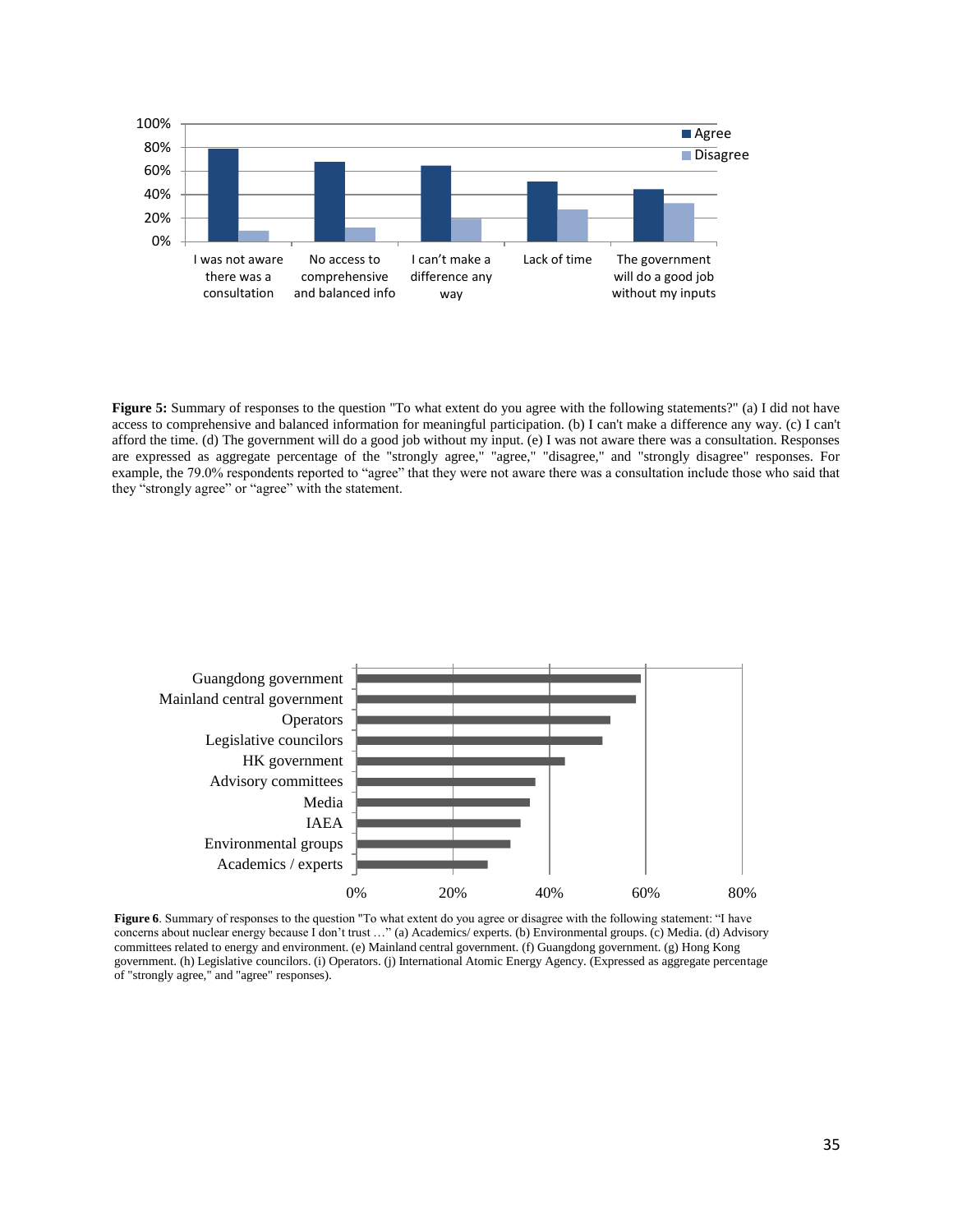| <b>Dimensions</b>        | <b>Attributes</b>                                                                                | <b>Indicators</b>                                                                                                                                                                                                           |
|--------------------------|--------------------------------------------------------------------------------------------------|-----------------------------------------------------------------------------------------------------------------------------------------------------------------------------------------------------------------------------|
| of trust                 |                                                                                                  |                                                                                                                                                                                                                             |
| Distrust in motives      | Integrity                                                                                        | The party is unable to stand firm on<br>the principle of acting in the best<br>interest of the people of Hong Kong<br>because it has its own vested interest                                                                |
|                          | Care                                                                                             | The party does not pay sufficient<br>attention to safeguard the well-<br>being of the people in its decision<br>making on nuclear energy                                                                                    |
|                          | Fairness                                                                                         | The party makes decisions<br><sub>on</sub><br>nuclear energy in biased ways and<br>fails to balance the interests of<br>different<br>stakeholders<br>(e.g.<br>the<br>government, industry and<br>general public) in society |
| Distrust in transparency | <b>Openness</b>                                                                                  | The party fails to make all the<br>relevant information accessible to<br>the public to facilitate an informed<br>debate on nuclear energy                                                                                   |
|                          | Credibility                                                                                      | The party distorts facts about nuclear<br>energy                                                                                                                                                                            |
| Distrust in competency   | Competence in<br>terms of<br>professional<br>knowledge and<br>technical expertise<br>Reliability | party lacks<br>professional<br>The<br>knowledge and technical expertise to<br>regulate and manage the use of<br>nuclear energy effectively<br>The party is inconsistent in its                                              |
|                          |                                                                                                  | position on nuclear energy                                                                                                                                                                                                  |

Table 2: The key dimensions, attributes and indicators of trust

(Sources: Braithwaite (1998); Coleman (1990); Denhardt (2002); Frewer et al. (1996); Hardin (1996); Mayer et al. (1995); Poortinga and Pidgeon (2003); Upham and Shackley (2006); Walker et al. (2008))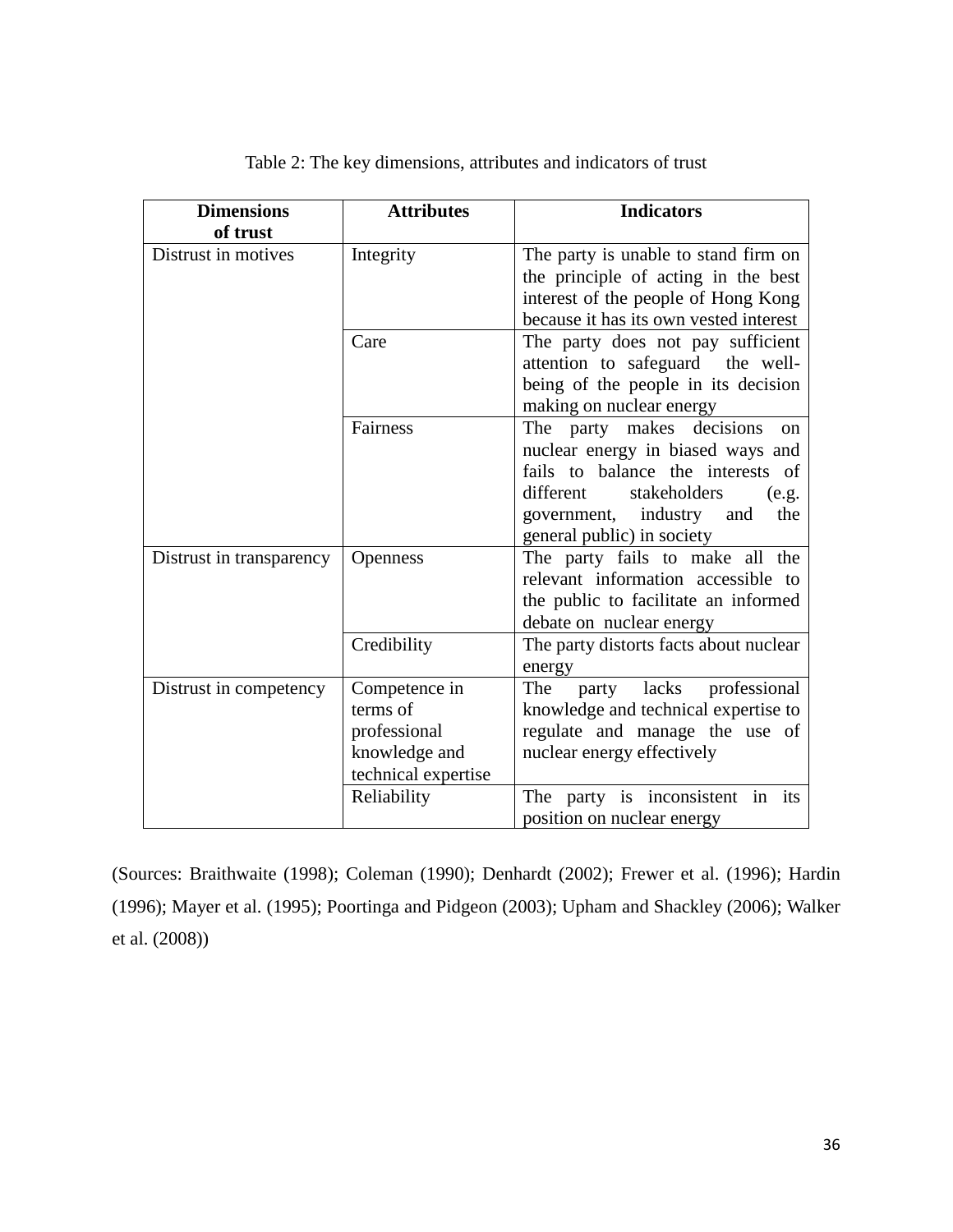| <b>Table 3. Definition of variables</b> |                                                                                                                           |
|-----------------------------------------|---------------------------------------------------------------------------------------------------------------------------|
| Dependent variable                      | <b>Description</b>                                                                                                        |
| Risk perception                         | Respondent's view on the likelihood of him/her and children being exposed to nuclear radiation;                           |
|                                         | on the scale of 1 (likely) to 3 (unlikely)                                                                                |
| Nuclear choice                          | Respondent's position on nuclear as fuel for electricity generation; on the scale of 1 (support) to                       |
|                                         | 3 (oppose)                                                                                                                |
| <b>Independent variable</b>             | <b>Description</b>                                                                                                        |
| Gender                                  | Dummy variable gives "1" to male, and "0" otherwise                                                                       |
| Income                                  | Median of seven groups of income range in HKD 1,000                                                                       |
| Age                                     | Age of respondent in years                                                                                                |
| Child                                   | Number of children of respondent                                                                                          |
| Education                               | Categorized as "1" for primary or below, "2" for secondary, "3" for matriculation, "4" for                                |
|                                         | Tertiary non-degree, "5" for Degree, and "6" for Post-graduate or above                                                   |
| Place of birth                          | Five dummy variables, which give "1" to different places of birth - Hong Kong, mainland                                   |
|                                         | China, Taiwan/Macau, southeast Asia, and other                                                                            |
| Utility                                 | Dummy variable gives "1" to customer of China Light and Power, and "0" otherwise                                          |
| Competence                              | Three variables on respondent's trust in the competence of Hong Kong, Chinese governments                                 |
|                                         | and operators;                                                                                                            |
|                                         | "1" indicates the least trust and "3" indicates the most trust                                                            |
| Credibility                             | Three variables on respondent's trust in the credibility of Hong Kong, Chinese governments and                            |
|                                         | operators;                                                                                                                |
|                                         | "1" indicates the least trust and "3" indicates the most trust                                                            |
| Reliability                             | Three variables on respondent's trust in the reliability of Hong Kong, Chinese governments and<br>operators;              |
|                                         | "1" indicates the least trust and "3" indicates the most trust                                                            |
| Integrity                               | Three variables on respondent's trust in the Integrity of Hong Kong, Chinese governments and<br>operators;                |
|                                         | "1" indicates the least trust and "3" indicates the most trust                                                            |
| Care                                    | Three variables on respondent's trust in the care of Hong Kong, Chinese governments and<br>operators;                     |
|                                         | "1" indicates the least trust and "3" indicates the most trust                                                            |
| Fairness                                | Three variables on respondent's trust in the fairness of Hong Kong, Chinese governments and<br>operators;                 |
|                                         | "1" indicates the least trust and "3" indicates the most trust                                                            |
| Openness                                | Three variables on respondent's trust in the openness of Hong Kong, Chinese governments and                               |
|                                         | operators;                                                                                                                |
|                                         | "1" indicates the least trust and "3" indicates the most trust                                                            |
| Importance of public                    | Respondent's view on public engagement as important tool of nuclear policy-making; "1"                                    |
| engagement                              | indicates important and "3" indicate unimportant                                                                          |
| Access to information                   | Respondent perceives lack of comprehensive and balanced information provided as barrier to                                |
|                                         | public engagement; on the scale of 1 (agree) to 3 (disagree)                                                              |
| Time and availability                   | Respondent perceives lack of time as barrier to public engagement; on the scale of 1 (agree) to 3<br>(disagree)           |
| Needs for public inputs                 | Respondent's view on the needs for public inputs in consultation; "1" indicates necessary and<br>"3" indicate unnecessary |

Note: the questionnaire used to obtain these variables is included in Appendix 1.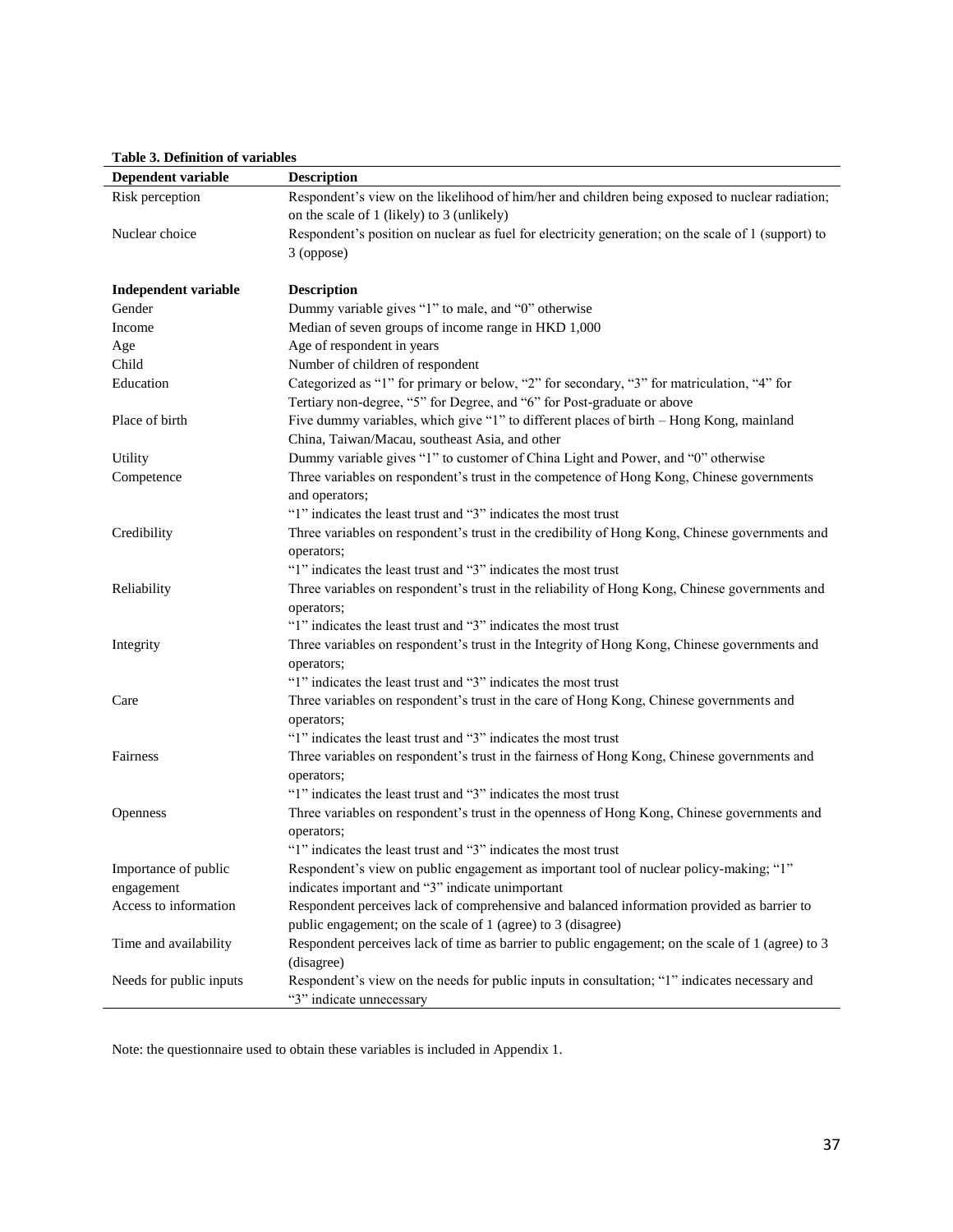| Variable                                          | Risk        | <b>Nuclear</b> |
|---------------------------------------------------|-------------|----------------|
|                                                   | perception  | choice         |
| No. of observations                               | 408         | 408            |
| McFadden pseudo $R^2$                             | .042        | .033           |
| Intercept for response $=$ "1" (agree/support)    | $-.8288*$   | $-.226$        |
| Intercept for response $=$ "1" (agree/support) or | .7686       | 1.1456***      |
| " $2$ " (half-half)                               |             |                |
| Gender                                            | $-.7555***$ | $.6674***$     |
| Income                                            | $.0177***$  | $-.014***$     |
| Age                                               | $.0116*$    |                |
| Child                                             |             | $-.2858***$    |
| Education                                         | $-.2105***$ |                |
| $\sim$<br>$\sim$ $\sim$ $\sim$<br>$1 - 1$         |             |                |

**Table 4. Logistic regressions of demographic factors influencing high risk perception and support for nuclear**

\*\*\*p < 0.01, \*\* p < 0.05, and \* p-value < 0.1 Only significant variables are presented here.

| Table 5. Logistic regressions of trust factors influencing high risk |
|----------------------------------------------------------------------|
| perception and support for nuclear                                   |

| perception and support for nuclear             |             |                |
|------------------------------------------------|-------------|----------------|
| Variable                                       | Risk        | <b>Nuclear</b> |
|                                                | perception  | choice         |
| No. of observations                            | 501         | 501            |
| McFadden pseudo $R^2$                          | .053        | .054           |
| Intercept for response $=$ "1" (agree/support) | $.582**$    | $-2.5425***$   |
| Intercept for response $=$ "1" (agree/support) | $2.2005***$ | $-1.0732***$   |
| or "2" (half-half)                             |             |                |
| Credibility of Hong Kong government            |             | $.2456**$      |
| Care of Hong Kong government                   | $-5763***$  | $.3002**$      |
| Care of Chinese government                     |             | .4333***       |
| Competence of operators                        | $-.2985***$ |                |
| Credibility of operators                       | $-.2848**$  |                |
| Openness of operators                          | $-4409***$  |                |

\*\*\*p < 0.01, \*\* p < 0.05, and \* p-value < 0.1

Only significant variables are presented here.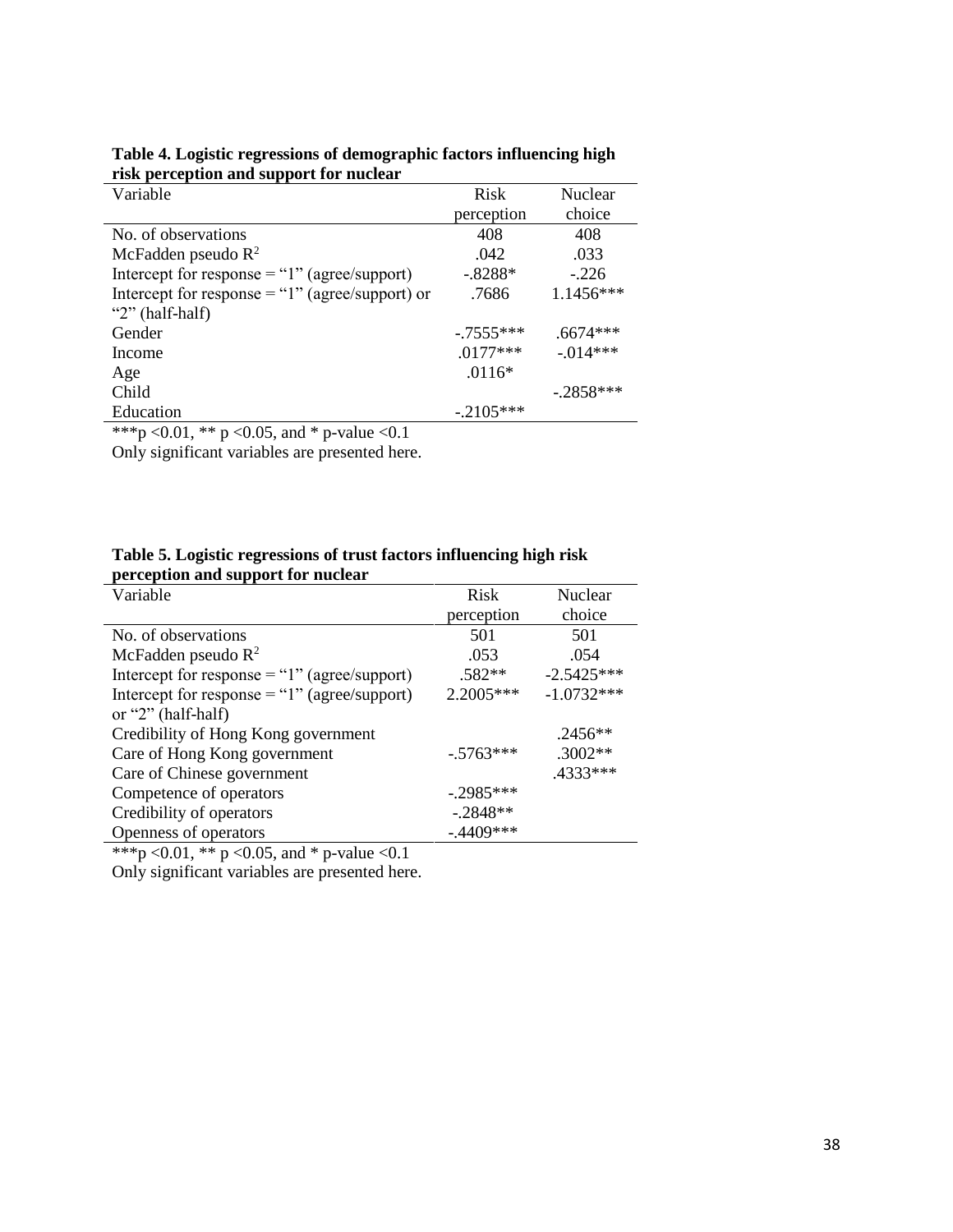| Variable                                              | Risk        | Nuclear      |
|-------------------------------------------------------|-------------|--------------|
|                                                       | perception  | choice       |
| No. of observations                                   | 504         | 504          |
| McFadden pseudo $\mathbb{R}^2$                        | .021        | .031         |
| Intercept for response $=$ "1" (agree/support)        | $-.0623$    | .2951        |
| Intercept for response $=$ "1" (agree/support) or "2" | $1.4737***$ | $1.692***$   |
| (half-half)                                           |             |              |
| Importance of public engagement to nuclear policy-    | $-.2786**$  |              |
| making                                                |             |              |
| Access to comprehensive and balanced information      | $-.2834**$  |              |
| Time and availability to participate                  | $-.2592**$  |              |
| Perceived Needs for public input                      | $.2593***$  | $-0.5638***$ |
| ***p < 0.01, ** p < 0.05, and * p-value < 0.1         |             |              |

| Table 6. Logistic regressions of public engagement factors influencing high |
|-----------------------------------------------------------------------------|
| risk perception and support for nuclear                                     |

Only significant variables are presented here.

| <b>Table 7.</b> Chi-Square test results on risk perception and nuclear choice |  |  |  |  |  |
|-------------------------------------------------------------------------------|--|--|--|--|--|
|                                                                               |  |  |  |  |  |

| <b>Table</b> 7. Chi-Square lest results on risk perception and nuclear enoice |                      |           |                     |  |  |  |  |
|-------------------------------------------------------------------------------|----------------------|-----------|---------------------|--|--|--|--|
|                                                                               | High risk perception | Half-half | Low risk perception |  |  |  |  |
| Support nuclear                                                               | $6.1\%$              | 10.5%     | 16.1%               |  |  |  |  |
| Half-half                                                                     | $9.0\%$              | 14.3%     | 8.5%                |  |  |  |  |
| Oppose nuclear                                                                | 16.6%                | 10.5%     | 8.4%                |  |  |  |  |
| Chi Saugra Dhi: 0.2007 (p. < 0001)                                            |                      |           |                     |  |  |  |  |

Chi-Square Phi: 0.3087 (p < .0001)